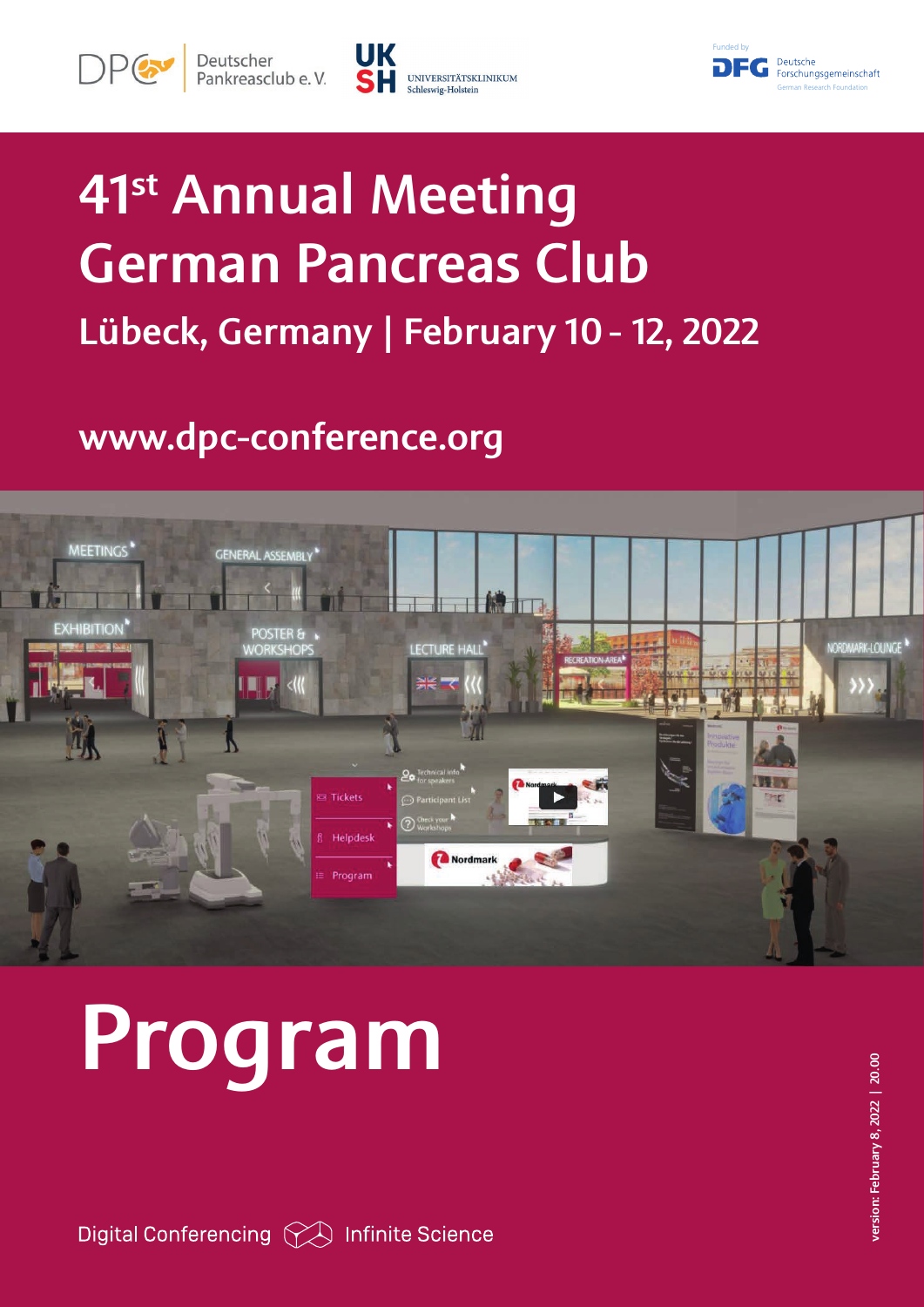#### Dear Ladies and Gentlemen,

It is a great pleasure for us to invite you to the 41st Annual Meeting of the German Pancreas Club in Lübeck in 2022!

Pancreatology in Germany enjoys steady progress in all areas: from experimental basic science, translation and biostatistics, clinical practice in gastroenterology, oncology and surgery to quality assurance.

A particular challenge, but also the great potential, is the networking and cooperation of specialists from all sub-areas. We would like to meet this requirement with a very diverse and interesting program.

For the young scientists among us, a Science Slam with clinical case demonstrations and presentation of experimental methods is planned. Furthermore, workshops on the molecular tumor board in pancreatic carcinoma and on robotic pancreatic surgery will be offered. Last but not least, the traditional Hanseatic City of Lübeck with its modern university hospital will provide an appropriate stage for our conference.

We look forward to your contributions and inspiring discussions.

With kind regards,

M. Dal

Ulrich Wellner



Prof. Dr. med. Ulrich Wellner *Congress President*



Prof. Dr. med. Tobias Keck *Director Department of Surgery UKSH Campus Lübeck*



Prof. Dr. med. Jens U. Marquardt *Director Medical Clinic I UKSH Campus Lübeck*



Prof. Dr. med. Nikolas von Bubnoff *Director Clinic for Haematology and Oncology UKSH Campus Lübeck*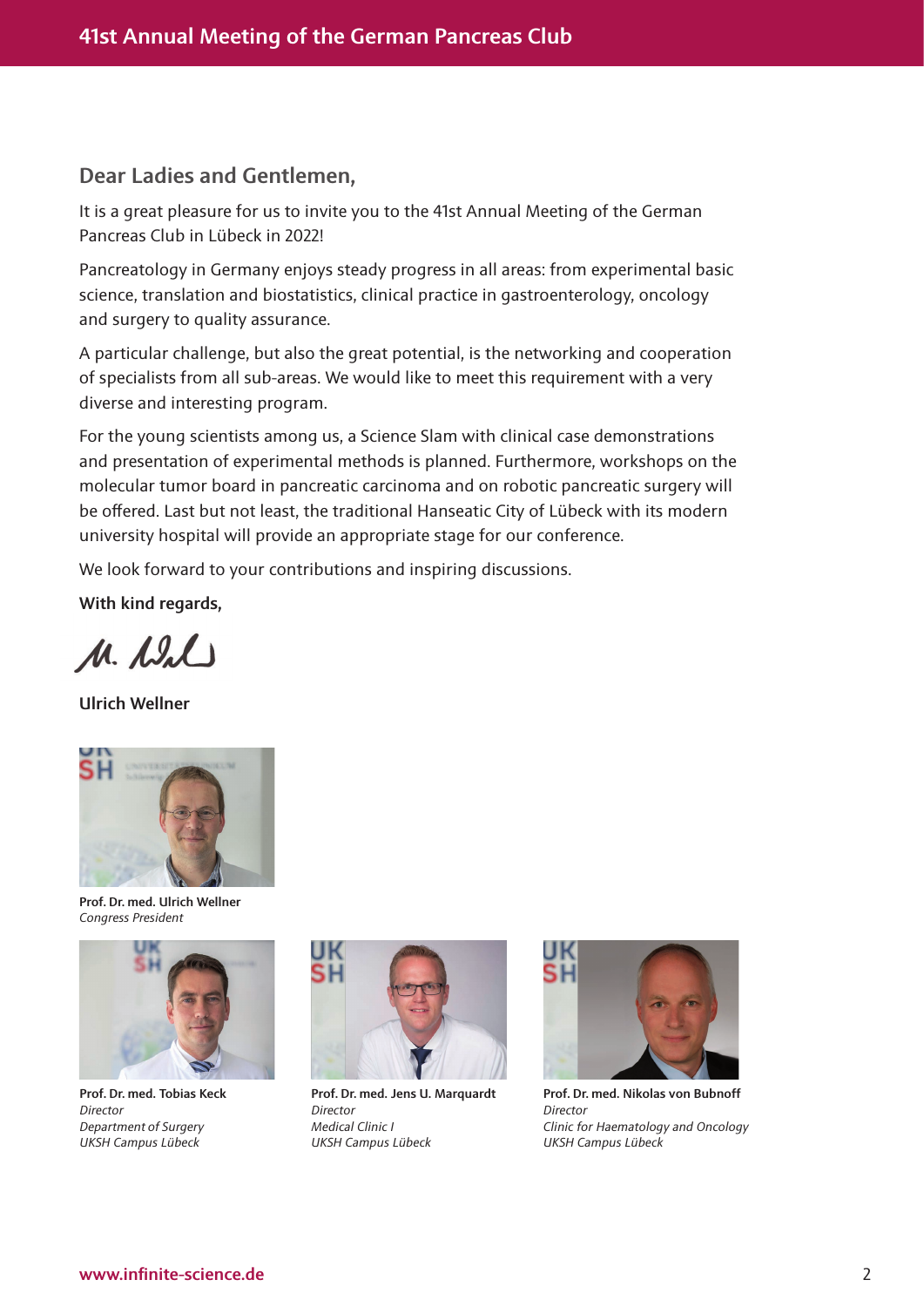#### SPONSORS

We thank the following institutions for their support:

| Nordmark                                | <b>O</b> SODI<br>rare strength             | ETHICON<br>PART OF THE <b>SOLUTO AND ACTION</b> FAMILY OF COMPANIES |
|-----------------------------------------|--------------------------------------------|---------------------------------------------------------------------|
| 15.000€                                 | 9.000€                                     | 5.000€                                                              |
| <b>Medtronic</b>                        | ERVIER                                     | Haxter                                                              |
| 3.000€                                  | 3.000€                                     | 2.400€                                                              |
| Ull Bristol Myers Squibb"               | INTUITIVE.                                 | <b>B</b> MSD                                                        |
| 1.500€                                  | 1.500€                                     | 1.500€                                                              |
| corzamedical                            | <b>B BRAUN</b><br><b>SHARING EXPERTISE</b> | AstraZeneca                                                         |
| 1.450€                                  | 1.000€                                     | 1.000€                                                              |
| Advancing science for life <sup>™</sup> |                                            |                                                                     |

200€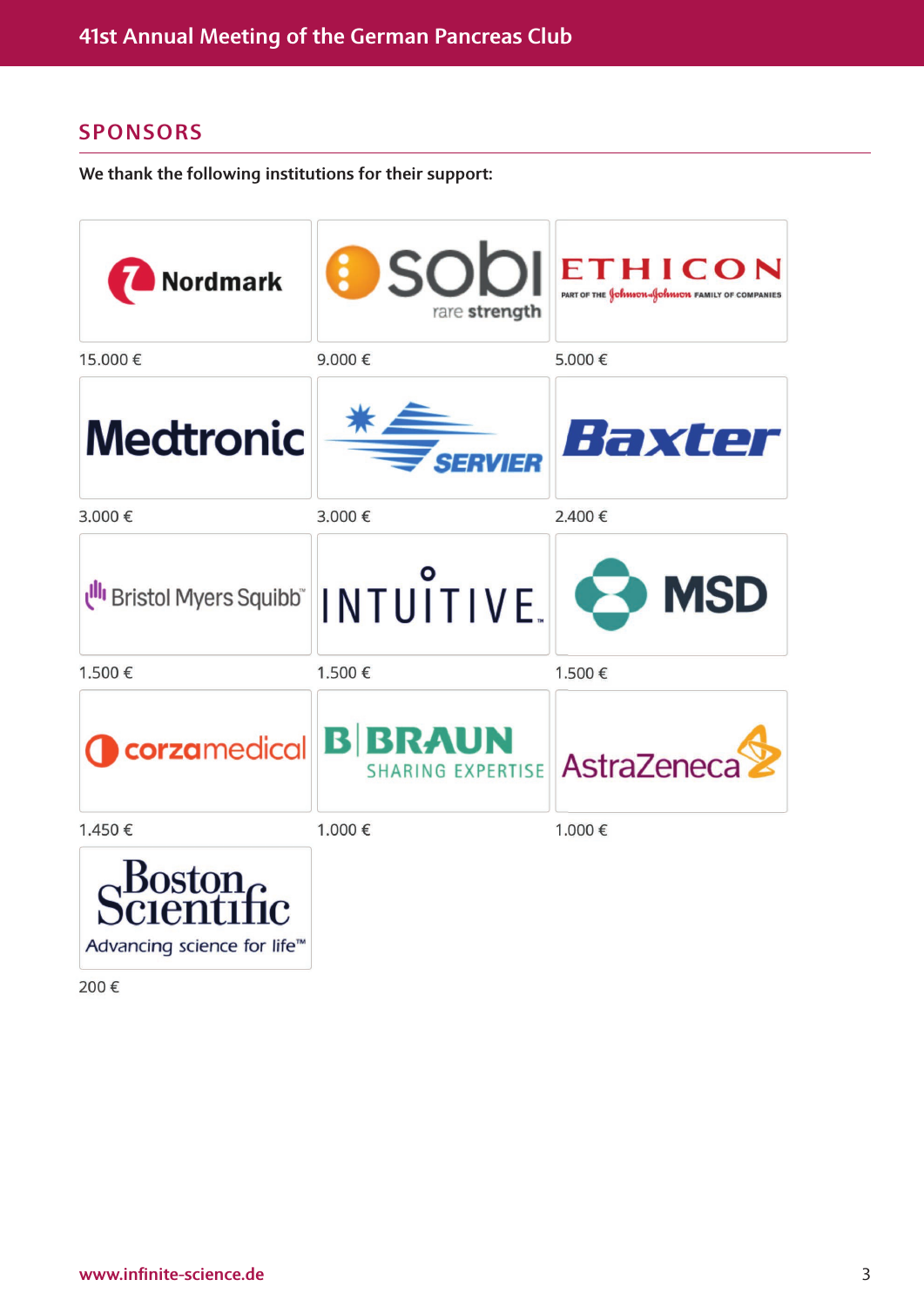| $09:30 - 12:30$ | <b>Workshop 1:</b><br><b>Robotic Pancreatic Surgery</b>                      | <b>Workshop Room</b> |
|-----------------|------------------------------------------------------------------------------|----------------------|
|                 | In this this workshop, robotic pancreatic surgery will be introduced in      |                      |
|                 | detail by renowned experts in the field. One focus will be on the techniques |                      |
|                 | of pancreatic and the biliary anastomosis. Another special topic will be     |                      |
|                 | intraoperative pitfalls and troubleshooting techniques.                      |                      |
|                 | Robotic Pancreatojejunostomy in Blumgart Technique                           |                      |
|                 | <b>Tobias Keck</b>                                                           |                      |
|                 | Robotic Hepaticojejunostomy                                                  |                      |
|                 | <b>Dirk Bausch</b>                                                           |                      |
|                 | <b>Pitfalls and Management in Robotic Pancreatic Surgery</b>                 |                      |
|                 | Ugo Boggi                                                                    |                      |
| $09:30 - 12:30$ | <b>Workshop 2:</b>                                                           | <b>Workshop Room</b> |
|                 | <b>Endoscopy and Endosonography in Pancreatic Disease</b>                    |                      |
|                 | In this workshop, endoscopy in diagnosis and treatment of pancreatic disease |                      |
|                 | will be highlighted. Experts will demonstrate cutting edge techniques and    |                      |
|                 | complex cases, with scientific background information.                       |                      |
|                 | <b>Endoscopy and Endosonography in Pancreatic Disease</b>                    |                      |
|                 | <b>Martha Kirstein</b>                                                       |                      |
|                 | <b>Endoscopy and Endosonography in Pancreatic Disease</b>                    |                      |
|                 | Jens Marquardt                                                               |                      |
|                 | <b>Endoscopy and Endosonography in Pancreatic Disease</b>                    |                      |
|                 | Torsten Voigtländer                                                          |                      |
|                 | <b>Endoscopy and Endosonography in Pancreatic Disease</b>                    |                      |
|                 | <b>Thomas von Hahn</b>                                                       |                      |
|                 | <b>Endoscopy and Endosonography in Pancreatic Disease</b>                    |                      |
|                 | Johannes W. Rey                                                              |                      |
|                 | <b>Endoscopy and Endosonography in Pancreatic Disease</b>                    |                      |
|                 | <b>Thomas Ewers</b>                                                          |                      |
|                 | <b>Endoscopy and Endosonography in Pancreatic Disease</b>                    |                      |
|                 | <b>Carsten Engelke</b>                                                       |                      |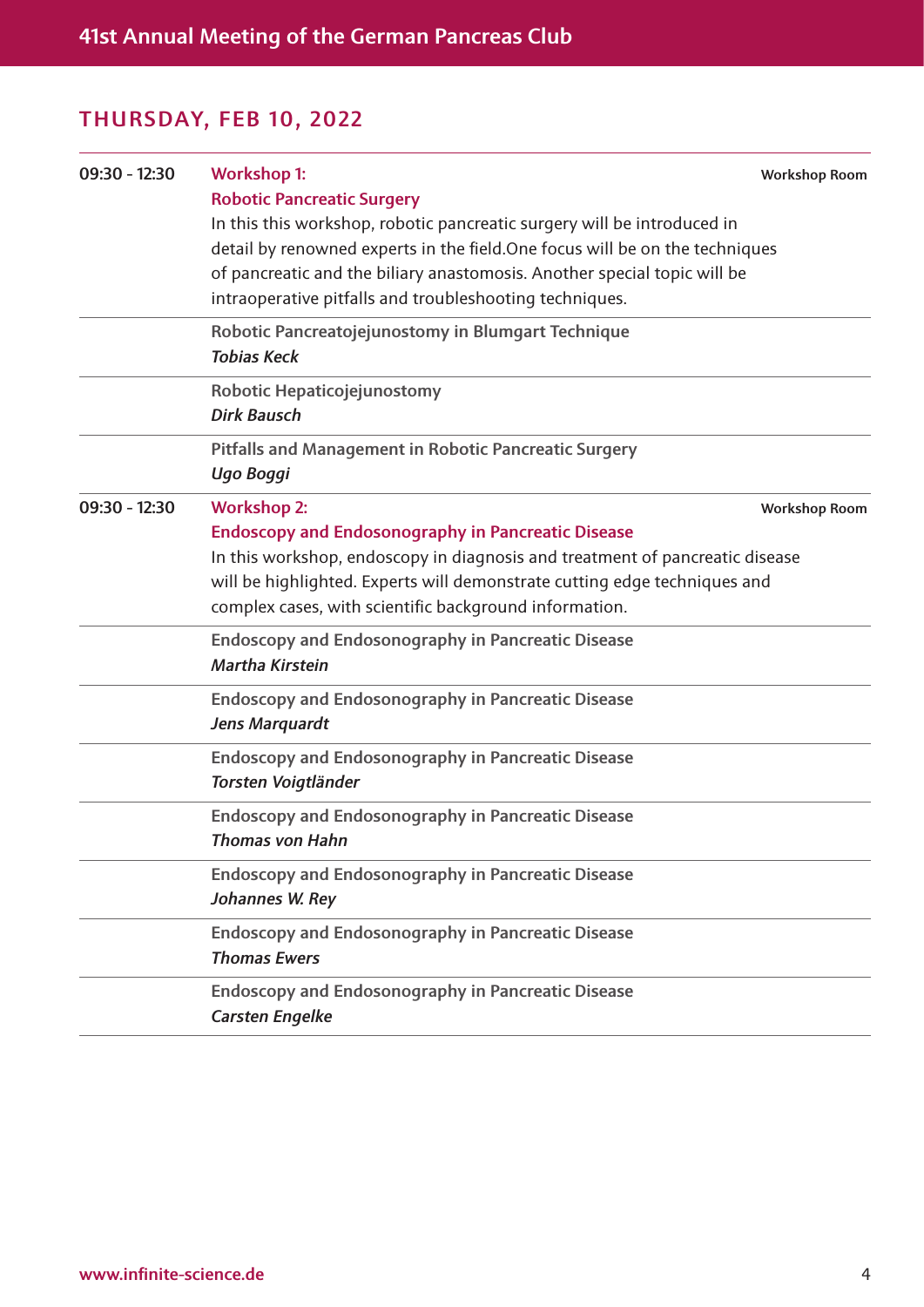| $09:30 - 12:30$ | <b>Workshop 3:</b>                                                             | <b>Workshop Room</b> |
|-----------------|--------------------------------------------------------------------------------|----------------------|
|                 | <b>Molecular Tumorboard and Biobanking in Pancreatic Cancer</b>                |                      |
|                 | Personalised therapy relying on molecular traits of individual tumors          |                      |
|                 | and patients ismost likely the future of cancer therapy. Multimodal            |                      |
|                 | therapy is evolving in pancreatic cancer. Biobanks provide the basis for       |                      |
|                 | acquisition of biological samples with clinical annotation. In combination     |                      |
|                 | with sophisticated bioinformatic analysis, these provide the framework f       |                      |
|                 | or clinical application of cutting edge targeted therapy in pancreatic cancer. |                      |
|                 | This workshop will focus on molecular targeted therapy in pancreatic           |                      |
|                 | cancer and administrative, legal and financial aspects of molecular tumor      |                      |
|                 | boards, biobanks and bioinformatic analysis.                                   |                      |
|                 | <b>Molecular Tumor Board: Technical and Legal Requirements</b>                 |                      |
|                 | <b>Nicolas von Bubnoff</b>                                                     |                      |
|                 | <b>Biobanking: Technical and Legal Requirements</b>                            |                      |
|                 | Jens Habermann                                                                 |                      |
|                 | Molecular Tumor Board: Bioinformatic Analysis                                  |                      |
|                 | <b>Hauke Busch</b>                                                             |                      |
|                 | <b>PDAC Cases from the Molecular Tumor Board</b>                               |                      |
|                 | <b>Nicolas von Bubnoff</b>                                                     |                      |
|                 | <b>Liquid Biopsy and Proteomics in Pancreatic Disease</b>                      |                      |
|                 | <b>Timo Gemoll</b>                                                             |                      |
|                 | <b>Further Topics</b>                                                          |                      |
|                 | Stephanie Fliedner, Anke Fähnrich and Niklas Gebauer                           |                      |
| $09:30 - 12:30$ | <b>Workshop 4:</b>                                                             | <b>Workshop Room</b> |
|                 | Ex Vivo Tissue Culture and Primary Cell Culture in Pancreatic Cancer           |                      |
|                 | Ex vivo tissue culture and primary cell culture are have been rediscovered     |                      |
|                 | as in vitro models of pancreatic cancer biology and drug treatment,            |                      |
|                 | and are undergoing rapid evolution. This workshop will demonstrate the         |                      |
|                 | techniques of ex vivo tissue culture and primary cell culture, as well as      |                      |
|                 | knowledge of the logistic and legal aspects that are needed to set up a        |                      |
|                 | prospective in vitro culture program.                                          |                      |
|                 | <b>Ex Vivo Tissue Slide Culture</b>                                            |                      |
|                 | <b>Rüdiger Braun</b>                                                           |                      |
|                 | <b>Primary Cell Culture</b>                                                    |                      |
|                 | <b>Darko Castven</b>                                                           |                      |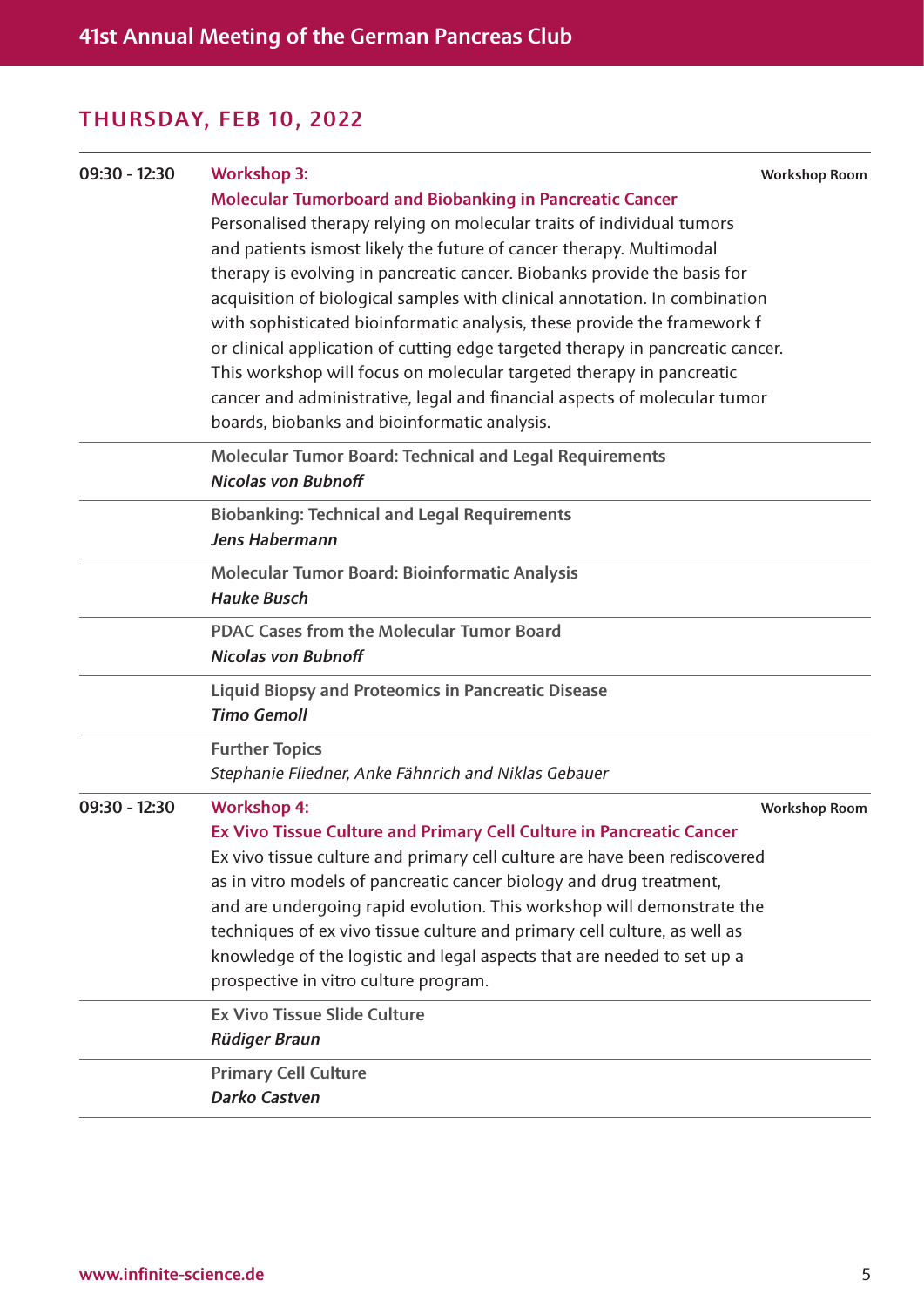| $10:30 - 12:30$ | Scandinavian Baltic Pancreas Club (SBPC): Forum of Excellence<br>Chairs: Asbjørn Mohr Drewes, Matthias Löhr | <b>Meeting Room</b> |
|-----------------|-------------------------------------------------------------------------------------------------------------|---------------------|
| 10:30           | The SBPC Forum of Excellence<br>Matthias Löhr                                                               |                     |
| 10:40           | <b>Presentation of Database Structure</b><br>Jakob Lykke Poulsen                                            |                     |
| 10:55           | <b>Highlights of Scientific Work</b><br><b>Søren Schou Olesen</b>                                           |                     |
| 11:25           | <b>Break</b>                                                                                                |                     |
| 11:40           | <b>Highlights of Scientific Work</b><br>Jens Brøndum Frøkjær                                                |                     |
| 12:10           | <b>New Database Structure and Legal Aspects</b><br><b>Asbjørn Mohr Drewes</b>                               |                     |
| 12:20           | <b>Other Outcomes of the Expert Forum</b><br><b>Asbjørn Mohr Drewes</b>                                     |                     |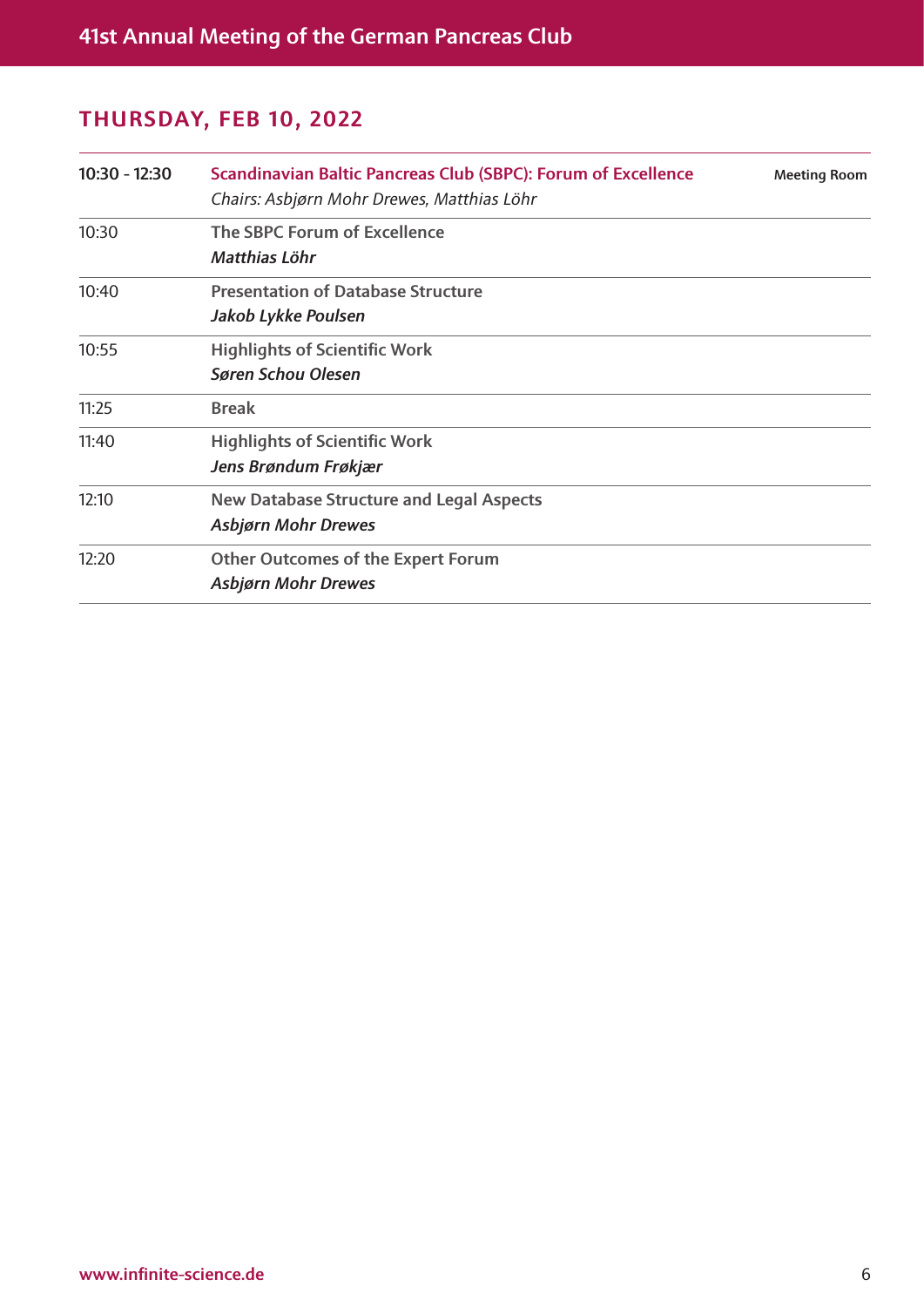| 13:30 - 14:00 | <b>Welcome Session and Greetings</b>                                                                                                                                                                                                                                                                                                                             | Lecture Hall (Live stream) |
|---------------|------------------------------------------------------------------------------------------------------------------------------------------------------------------------------------------------------------------------------------------------------------------------------------------------------------------------------------------------------------------|----------------------------|
| 14:00 - 14:20 | <b>Walter Halangk Memorial Lecture</b><br>Chair: Robert Jaster                                                                                                                                                                                                                                                                                                   | Lecture Hall (Live stream) |
| 14:00         | Keynote: Stem cells in Pancreatic Cancer<br><b>Alexander Kleger</b>                                                                                                                                                                                                                                                                                              |                            |
| 14:20 - 15:30 | <b>Presidental Session</b><br>Chairs: Tobias Keck, Ulrich Wellner, Jan D'Haese, Georg Beyer                                                                                                                                                                                                                                                                      |                            |
| 14:20         | 50 Years of Pancreatic Surgery - First Hand Experience<br><b>Andrew Warshaw</b>                                                                                                                                                                                                                                                                                  |                            |
| 14:55         | <b>Development of Pancreatic Surgery in Moscow</b><br><b>Alexey Shabunin</b>                                                                                                                                                                                                                                                                                     |                            |
| 15:30 - 15:50 | <b>Break</b><br>Please visit the Industrial Exhibition                                                                                                                                                                                                                                                                                                           | <b>Exhibition Hall</b>     |
| 15:50 - 16:40 | <b>Session I: Pancreatology - Clinical and Translational</b><br>Chairs: Ulrich Wellner, Louisa Bolm                                                                                                                                                                                                                                                              | Lecture Hall (Live stream) |
| 15:50         | Multi-kinase inhibition sensitizes mesenchymal pancreatic cancer<br>to immune checkpoint blockade by remodeling the tumor<br>microenvironment (ID 521)<br>Chiara Falcomatà, Stefanie Bärthel, Sebastian Widholz, Christian Schneeweis,<br>Albulena Toska, Roland Rad, Marc Schmidt-Supprian, Günter Schneider,<br>Dieter Saur, Jonathan Swietlik, Felix Meissner |                            |
| 16:05         | <b>Award ceremony Nordmark</b><br><b>Kevin Sander</b>                                                                                                                                                                                                                                                                                                            |                            |
| 16:10         | Dynamics of the microbiome to pancreatic cancer from inception<br>to invasion (ID 409)<br>Nina Pfisterer, Christoph Ammer-Herrmenau, Volker Ellenrieder, Shiv Singh,<br>Elisabeth Hessmann, Albrecht Neesse                                                                                                                                                      |                            |
| 16:25         | High-risk Pancreatic Anastomosis vs. Total Pancreatectomy after<br>Pancreatoduodenectomy: Postoperative Outcomes and Quality of<br>Life Analysis (ID 269)<br>Anna Burelli, Giovanni Marchegiani, Giampaolo Perri, Fabio Zoccatelli,<br>Stefano Andrianello, Claudio Luchini, Katia Donadello, Claudio Bassi,<br>Roberto Salvia                                   |                            |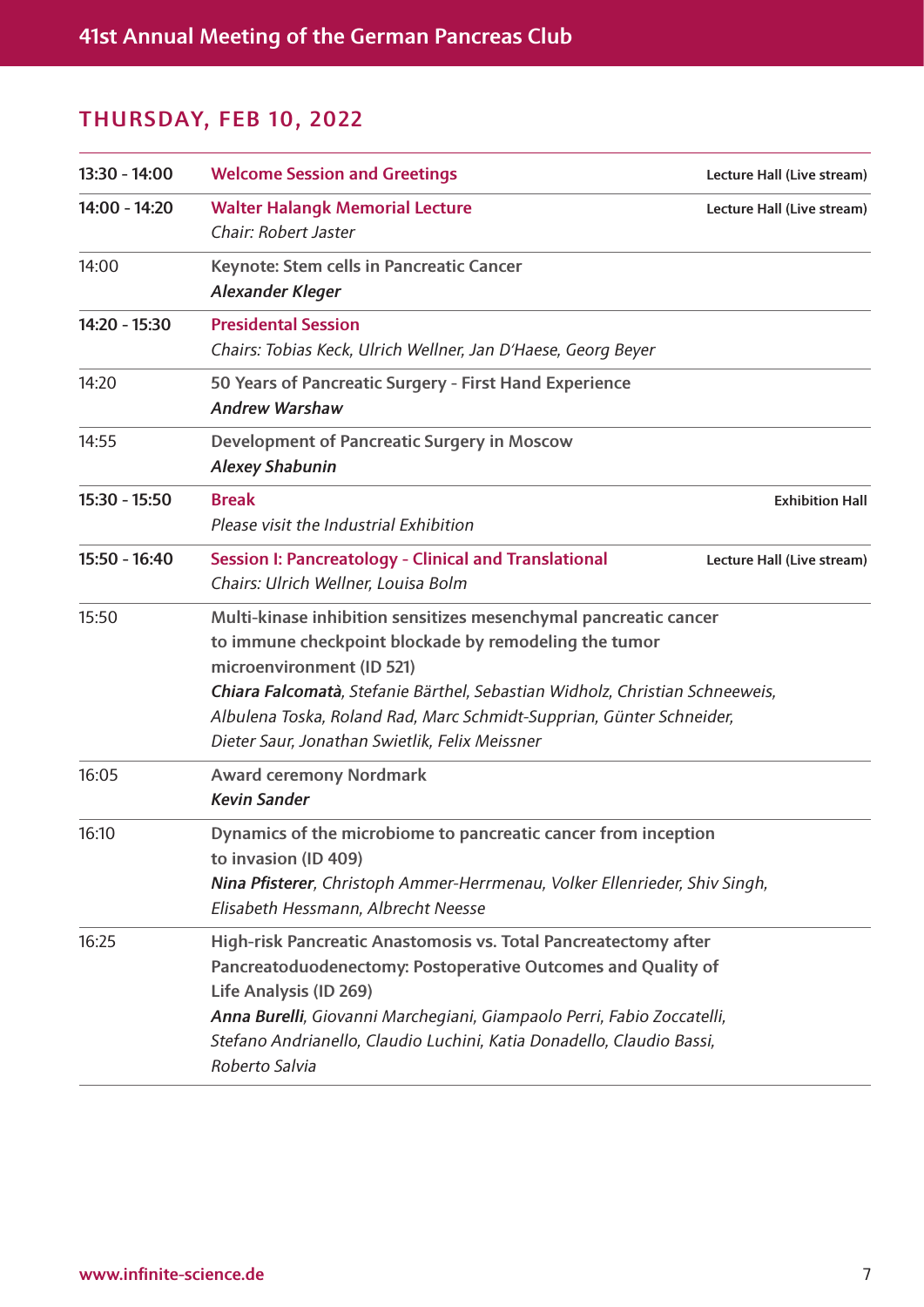| 16:40 - 16:55 | Flash-Talks of selected posters (P1 - P60)<br>Chairs: Ulrich Wellner, Louisa Bolm                                                                                                                                                                                                                                                                                                                                                    | Lecture Hall (Live stream) |
|---------------|--------------------------------------------------------------------------------------------------------------------------------------------------------------------------------------------------------------------------------------------------------------------------------------------------------------------------------------------------------------------------------------------------------------------------------------|----------------------------|
| 16:43         | Flash Talk: Identification of the Neurokinin-1 Receptor as<br>targetable stratification factor for drug repurposing in<br>Pancreatic Cancer (ID 476   P40)<br>Iris Beirith, Bernhard W. Renz, Shristee Mudusetti, Natalja S. Ring,<br>Julian Kolorz, Dominik Koch, Alexandr V. Bazhin, Michael Berger,<br>Jing Wang, Martin K. Angele, Jan G. D'Haese, Markus O. Guba,<br>Hanno Niess, Joachim Andrassy, Jens Werner, Matthias Ilmer |                            |
| 16:44         | Flash Talk: The number of examined lymph nodes, and not only<br>the lymph node involvement, influences survival in resected<br>pancreatic ductal adenocarcinoma (ID 323   P5)<br>Rüdiger Göß, Carsten Jäger, Julie Perinel, Ilaria Pergolini, Elke Demir,<br>Okan Safak, Florian Scheufele, Stephan Schorn, Mustapha Adham,<br>Helmut Friess, Ekin Demir                                                                             |                            |
| 16:45         | Flash Talk: Phenotypic and molecular characterization of duct-<br>and acinar-derived pancreatic ductal adenocarcinoma (ID 341   P44)<br>Jingxiong Hu, Yuanyuan Yu, Kathleen Schuck, Christoph Michalski,<br>Andre Mihaljevic, Bo Kong                                                                                                                                                                                                |                            |
| 16:46         | Flash Talk: Deciphering the role of the EZH2 epigenetic factor in<br>ATM-deficient pancreatic cancer progression (ID 364   P34)<br>Elodie Roger, Luise Goldfuß, Johann Gout, Lukas Perkhofer, Thomas Seufferlein,<br>Alexander Kleger, Elisabeth Heßmann                                                                                                                                                                             |                            |
| 16:47         | Flash Talk: Characterization of p53-status dependent EZH2 Activity<br>in Pancreatic Cancer Progression and Treatment (ID 418   P37)<br>Lennart Versemann, Shilpa Patil, Zhe Zhang, Waltraut Kopp, Christin Kellner,<br>Volker Ellenrieder, Elisabeth Hessmann                                                                                                                                                                        |                            |
| 16:48         | Flash Talk: The porcine urinary bladder mimics a pancreatic niche<br>and enables cancer modelling (ID 440   P53)<br>Michael Karl Melzer, Markus Breunig, Frank Arnold, Felix Wezel, Anca Azoitei,<br>Elodie Roger, Jana Krüger, Jessica Merkle, Lena Schütte, Friedemann Zengerling,<br>Ninel Azoitei, Thomas Seufferlein, Meike Hohwieler, Christian Bolenz,<br>Cagatay Günes, Johann Gout, Alexander Kleger                        |                            |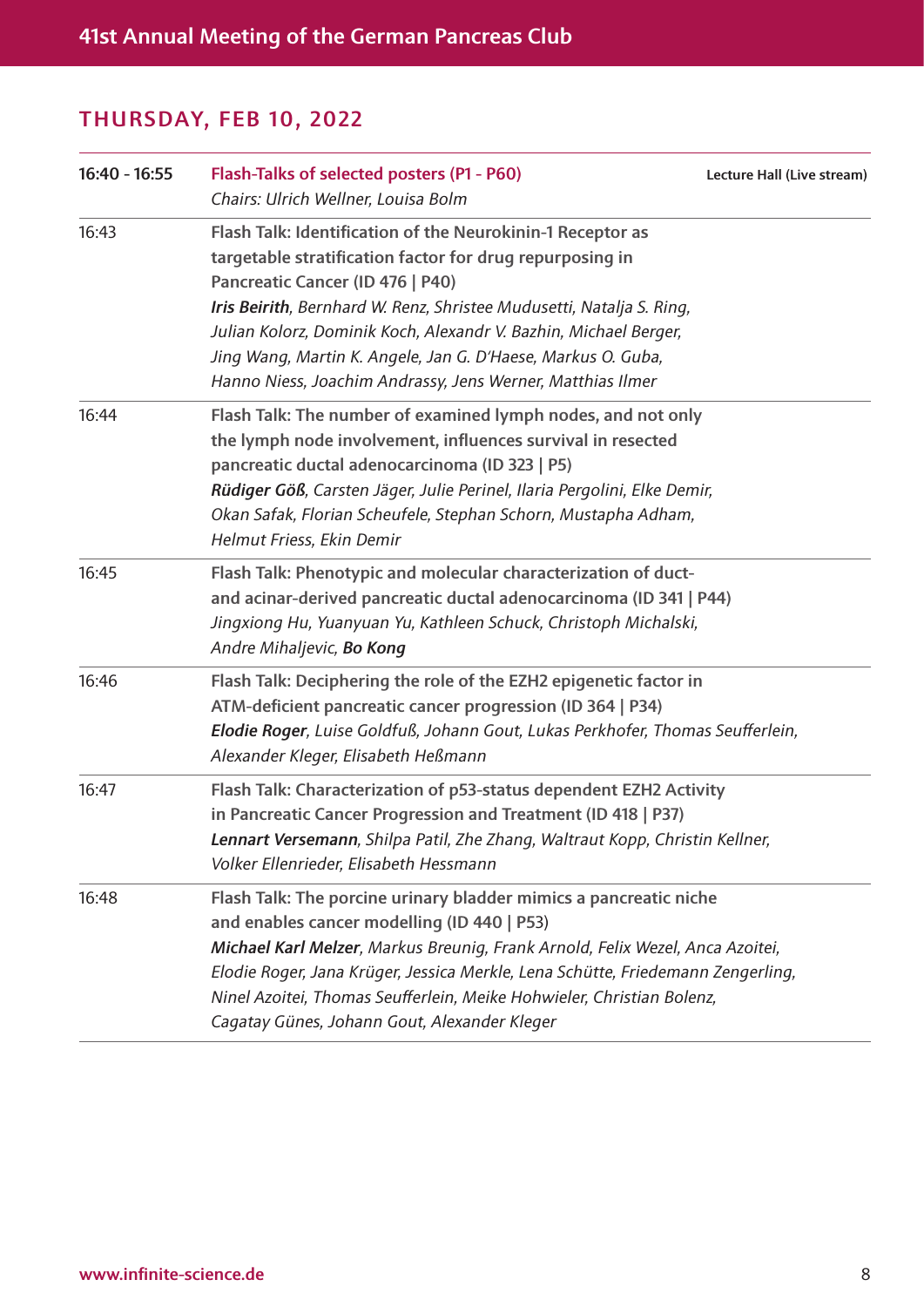| 16:49 | Flash Talk: Surgical treatment of complicated pseudocysts<br>of the pancreas (ID 474   P9)<br>Igor A. Kryvoruchko                                                                                                                                                                                                                                                                                                                                                                                                                                                  |
|-------|--------------------------------------------------------------------------------------------------------------------------------------------------------------------------------------------------------------------------------------------------------------------------------------------------------------------------------------------------------------------------------------------------------------------------------------------------------------------------------------------------------------------------------------------------------------------|
| 16:50 | Flash Talk: Laparoscopic Peng's Binding Pancreaticojejunostomy<br>after Laparoscopic Wipple Prosedure (ID 478   P10)<br>Gurbankhan Muslumov, Gunay Aliyeva, Natig Zeynalov, Vugar Behbudov                                                                                                                                                                                                                                                                                                                                                                         |
| 16:51 | Flash Talk: Early Surgery for Chronic Pancreatitis (ID 484   P19)<br>Iurii Mikheiev, Volodymyr Yareshko, Oleh Shpylenko, Dmytro Riazanov                                                                                                                                                                                                                                                                                                                                                                                                                           |
| 16:52 | Flash Talk: Perioperative Therapy Concepts in Pancreatic Cancer -<br>A Cross-Validation Of Two National Registries (ID 491   P6)<br>Natalie Petruch, Louisa Bolm, Sergii Zemskov, Maria Zeller, Taisuke Baba,<br>Jorge Roldan, Jon M. Harrison, Hiroki Sato, Ekaterina Petrova,<br>Hryhoriy Lapshyn, Rüdiger Braun, Kim C. Honselmann, Richard Hummel,<br>Oleksii Dronov, Alexander Kirichenko, Monika Klinkhammer-Schalke,<br>Kees Kleihus-van Tol, Sylke Zeissig, Dirk Rades, Tobias Keck,<br>Carlos Fernandez-del Castillo, Ulrich F. Wellner, Rodney E. Wegner |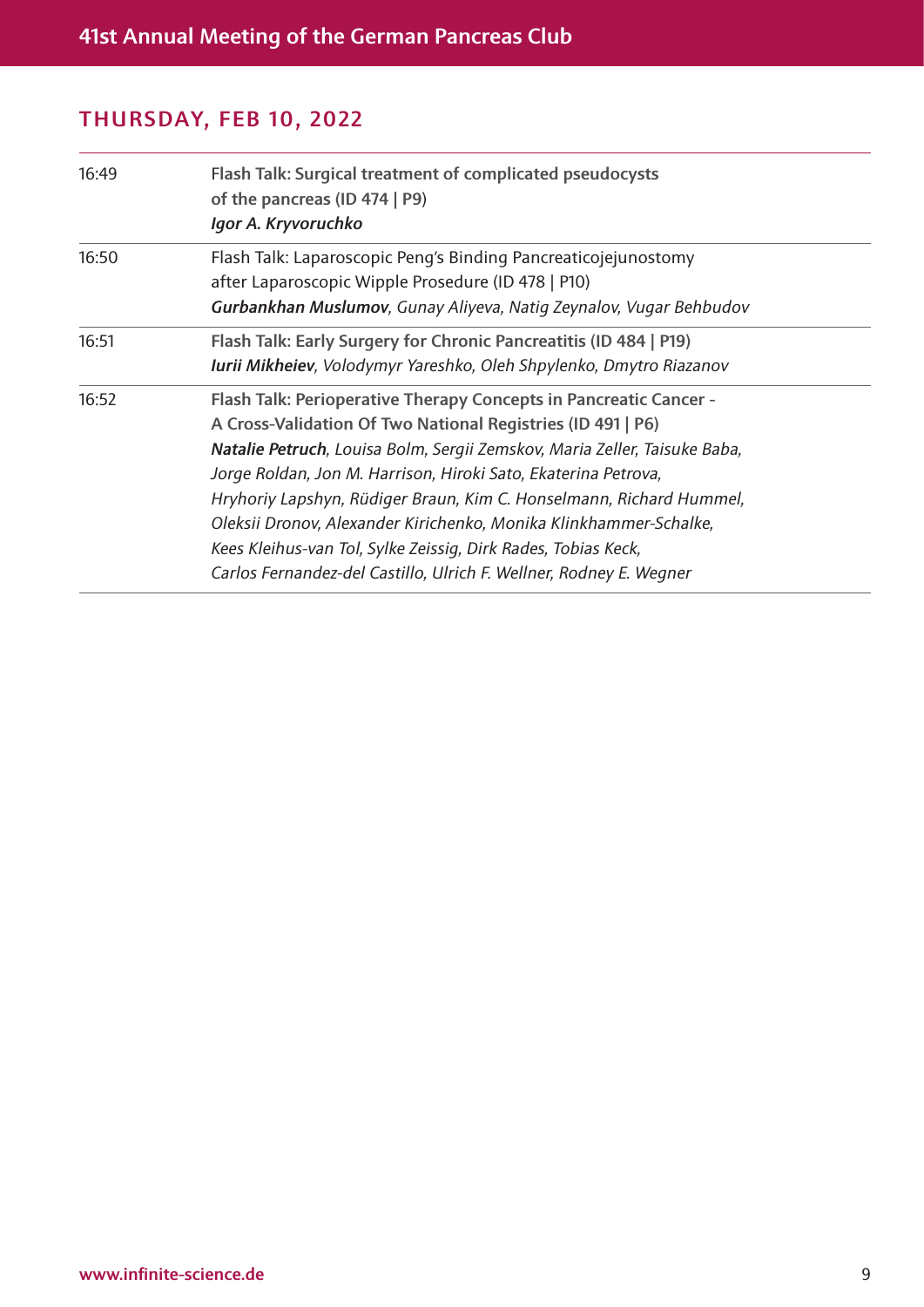| $16:55 - 17:50$ | <b>Poster Lounge 1</b><br>Chair: Tim Glowka                                                                                                                                                                                                                                                                                                                                                                                                                                                                                                                | <b>Poster Room</b> |
|-----------------|------------------------------------------------------------------------------------------------------------------------------------------------------------------------------------------------------------------------------------------------------------------------------------------------------------------------------------------------------------------------------------------------------------------------------------------------------------------------------------------------------------------------------------------------------------|--------------------|
| 16:55           | Pancreatitis - Microbiome As Predictor of Severity (P-MAPS):<br>A prospective international multicentre translational study (P1   ID 284)<br>Christoph Ammer-Herrmenau, Thomas Asendorf, Soeren Buchholz,<br>Silke Cameron, Fabian Frost, Antonio Gomes, Robert Henker, Albrecht Hoffmeister,<br>Lukasz Nawacki, Arpád Panyko, Veit Phillip, Sebastian Rasch, Simon Sirtl,<br>Mark Weingarten, Julia Woitalla, Volker Ellenrieder, Albrecht Neesse                                                                                                         |                    |
| 17:00           | Patient-reported outcomes three months after pancreatic surgery -<br>a first interim analysis of the German multicenter prospective<br>PS-PROM trial (P2   ID 530)<br>Meike ten Winkel, Hussein Salama, Orlin Belyaev, Kai Timrott,<br>Dennis Kleine-Döpke, Stefanie Rähder-Johnson, Holger Meisel, Felix Rückert,<br>Schaima Abdelhadi, Kim C. Honselmann, Rüdiger Braun, Steffen Deichmann,<br>Hryhoriy Lapshyn, Tobias Keck, Ulrich F. Wellner, Louisa Bolm                                                                                             |                    |
| 17:05           | The Technology of Organ-Saving Endo-Laparoscopic Operations for<br>Uncomplicated Cholecystolithiasis and Gallbladder Polyps (P4   ID 488)<br>Boris Shevchenko, Oleksandr Babii, Iryna Konenko                                                                                                                                                                                                                                                                                                                                                              |                    |
| 17:10           | The number of examined lymph nodes, and not only the lymph<br>node involvement, influences survival in resected pancreatic ductal<br>adenocarcinoma (P5   ID 323)<br>Rüdiger Göß, Carsten Jäger, Julie Perinel, Ilaria Pergolini, Elke Demir,<br>Okan Safak, Florian Scheufele, Stephan Schorn, Mustapha Adham,<br>Helmut Friess, Ekin Demir                                                                                                                                                                                                               |                    |
| 17:15           | <b>Perioperative Therapy Concepts in Pancreatic Cancer -</b><br>A Cross-Validation Of Two National Registries (P6   ID 491)<br>Natalie Petruch, Louisa Bolm, Sergii Zemskov, Maria Zeller, Taisuke Baba, Jorge Roldan,<br>Jon M. Harrison, Hiroki Sato, Ekaterina Petrova, Hryhoriy Lapshyn, Rüdiger Braun,<br>Kim C. Honselmann, Richard Hummel, Oleksii Dronov, Alexander Kirichenko,<br>Monika Klinkhammer-Schalke, Kees Kleihus-van Tol, Sylke Zeissig, Dirk Rades,<br>Tobias Keck, Carlos Fernandez-del Castillo, Ulrich F. Wellner, Rodney E. Wegner |                    |
| 17:20           | Protein-profiling of liquid biopsies for the differential diagnosis of<br>pancreatic diseases (P7   ID 513)<br>Thao Vi Nguyen, Thorben Sauer, Kim C. Honselmann, Rüdiger Braun,<br>Katharina Kern, Michael Kohl, Ulrich Wellner, Timo Gemoll                                                                                                                                                                                                                                                                                                               |                    |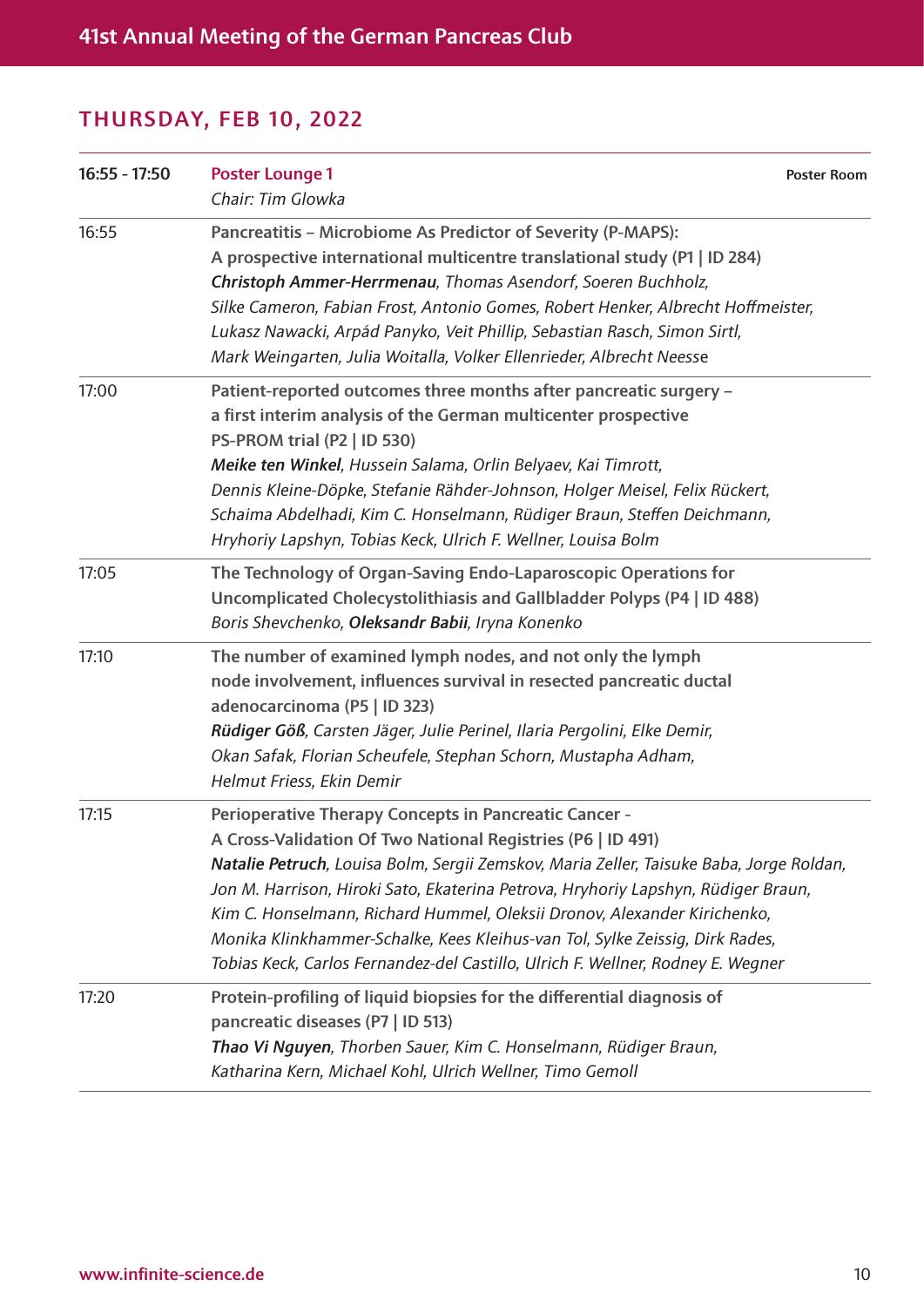| 17:25 | Second Line and Third Line Therapy with Nanoliposomal Irinotecan<br>(nal-IRI) in pancreatic cancer. A Single Center Experience (P8   ID 531)<br>Maria Angeles Gonzalez-Carmona, Alexandra Bartels,<br>Freddy Jose Frontado-Graffe, Christian Möhring, Farsaneh Sadeghlar,<br>Taotao Zhou, Robert Mahn, Milka Marinova, Marieta Toma, Georg Feldmann,<br>Peter Brossart, Tim Glowka, Jörg C. Kalff, Christian P. Strassburg |
|-------|----------------------------------------------------------------------------------------------------------------------------------------------------------------------------------------------------------------------------------------------------------------------------------------------------------------------------------------------------------------------------------------------------------------------------|
| 17:30 | Surgical treatment of complicated pseudocysts of the pancreas (P9   ID 474)<br>Igor A. Kryvoruchko                                                                                                                                                                                                                                                                                                                         |
| 17:35 | Laparoscopic Peng's Binding Pancreaticojejunostomy after<br>Laparoscopic Wipple Prosedure (P10   ID 478)<br>Gurbankhan Muslumov, Gunay Aliyeva, Natig Zeynalov, Vugar Behbudov                                                                                                                                                                                                                                             |
| 17:40 | Immunotherapy in pancreatic cancer. Effective adjuvant immunotherapy<br>with ipilimumab and nivolumab in patient with microsatellite instability.<br>(P10a ID 551)<br>Koray Bozkurt, Steffen Deichmann, Louisa Bolm, Kim Christin Honselmann,<br>Rüdiger Braun, Tobias Keck, Ulrich Wellner                                                                                                                                |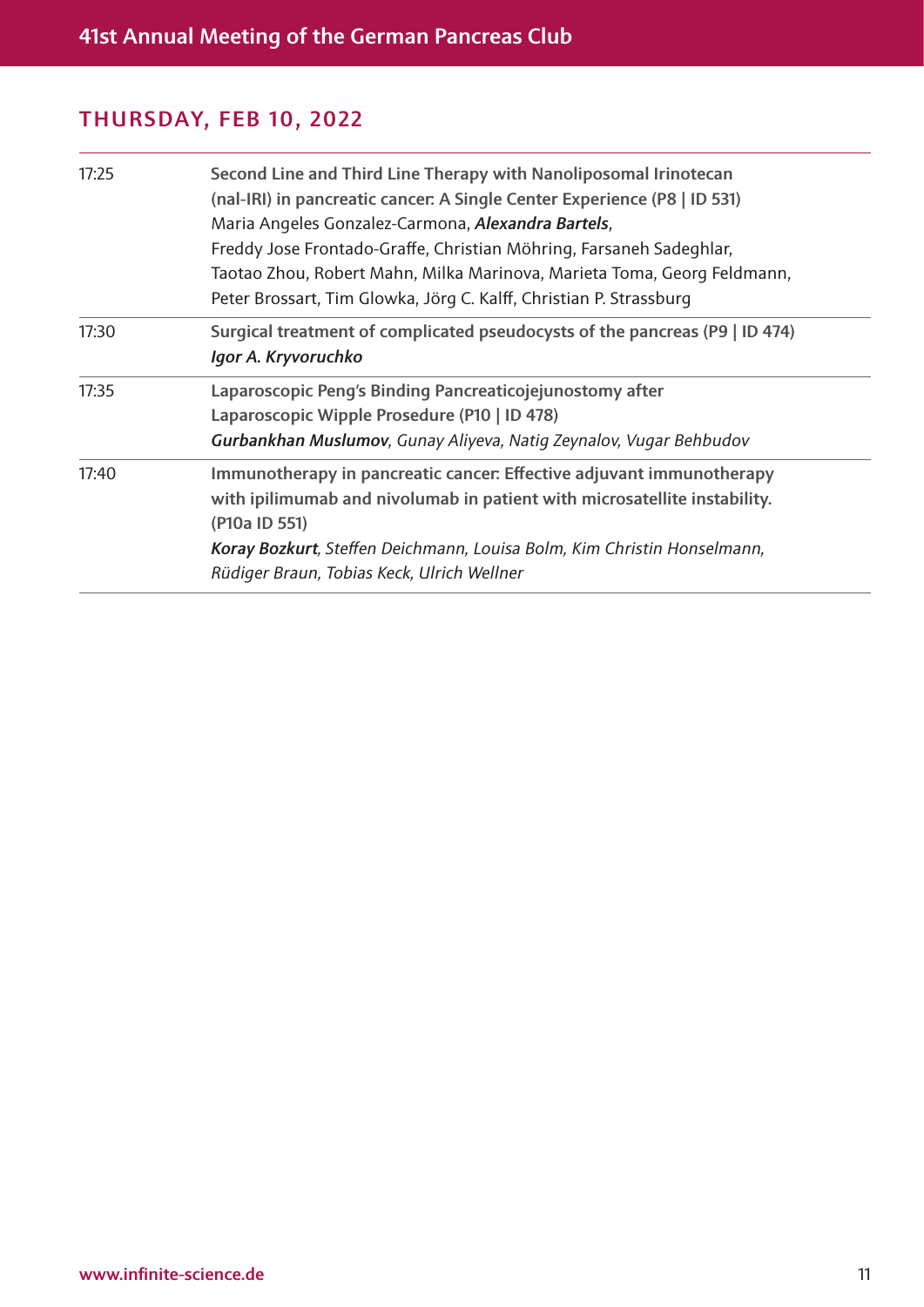| $16:55 - 17:50$ | <b>Poster Lounge 2</b><br>Chair: Florian Gebauer                                                                                                                                                                                                                                                                                                                                             | <b>Poster Room</b> |
|-----------------|----------------------------------------------------------------------------------------------------------------------------------------------------------------------------------------------------------------------------------------------------------------------------------------------------------------------------------------------------------------------------------------------|--------------------|
| 16:55           | Open-Label, Single Arm Phase II Trial Investigating the Efficacy,<br>Safety and Quality of Life of Neoadjuvant Chemotherapy with<br>Liposomal Irinotecan Combined with Oxaliplatin and 5 Fluorouracil/Folinic<br>Acid Followed by Curative Surgical Resection in Patients with Hepatic<br>Oligometastatic Adenocarcinoma of the Pancreas (HOLIPANC) (P11   ID 546)<br><b>Florian Gebauer</b> |                    |
| 17:00           | The gender factor in pancreatic surgery: Are females less susceptible<br>to complications? (P12   ID 547)<br><b>Florian Gebauer</b>                                                                                                                                                                                                                                                          |                    |
| 17:05           | Active smokers show ameliorated delayed gastric emptying after<br>pancreatoduodenectomy (P13   ID 286)<br>Jana Enderes, Jessica Teschke, Martin von Websky, Steffen Manekeller,<br>Jörg C. Kalff, Tim R. Glowka                                                                                                                                                                              |                    |
| 17:10           | Obesity does not influence delayed gastric emptying following<br>pancreatoduodenectomy (P14   ID 399)<br>Jana Enderes, Jessica Teschke, Steffen Manekeller, Jörg C. Kalff, Tim R. Glowka                                                                                                                                                                                                     |                    |
| 17:15           | Climate change and its influence on the perioperative morbidity<br>in pancreatic surgery - a heating problem (P15   ID 480)<br>Florian Oehme, Felix von Bechtolsheim, Sebastian Hempel, Christian Teske,<br>Olga Radulova-Mauersberger, Marius Distler, Jürgen Weitz, Christoph Kahlert                                                                                                      |                    |
| 17:20           | Lipasemia in COVID-19-related ARDS (P16   ID 540)<br>Johanna Erber, Sebastian Rasch, Alexander Herner, Roland M. Schmid,<br>Wolfgang Huber, Tobias Lahmer                                                                                                                                                                                                                                    |                    |
| 17:25           | Loss of muscle mass and strength in experimental<br>chronic pancreatitis (P17   ID 376)<br>Julia Doller, Matthias Sendler, Frank U. Weiß, Mats L. Wiese, Jens Fielitz,<br>Mihaela Delcea, Solvig Görs, Cornelia C. Metges, Luise Ehlers, Karen Bannert,<br>Robert Jaster, Georg Lamprecht, Markus M. Lerch, Ali A. Aghdassi                                                                  |                    |
| 17:30           | Progressive intra-abdominal hypertension in the initial stage<br>of acute pancreatitis worsens its prognosis (P18   ID 449)<br>Ivanna Shchyhel, Olexii Dronov, Inna Kovalska, Andrii Horlach,<br>Fedir Prytkov, Ivanets Tetiana                                                                                                                                                              |                    |
| 17:35           | Early Surgery for Chronic Pancreatitis (P19   ID 484)<br>Iurii Mikheiev, Volodymyr Yareshko, Oleh Shpylenko, Dmytro Riazanov                                                                                                                                                                                                                                                                 |                    |
| 17:40           | Bile acids modulate severity of acute pancreatitis depending<br>on their hydrophobicity (P20   ID 532)<br>Quang Trung Tran, Matthias Sendler, Ulrich Weiss, Julia Doller, Mats Wiese,<br>Michael Lalk, Uwe Bornscheuer, Markus Lerch, Ali Aghdassi                                                                                                                                           |                    |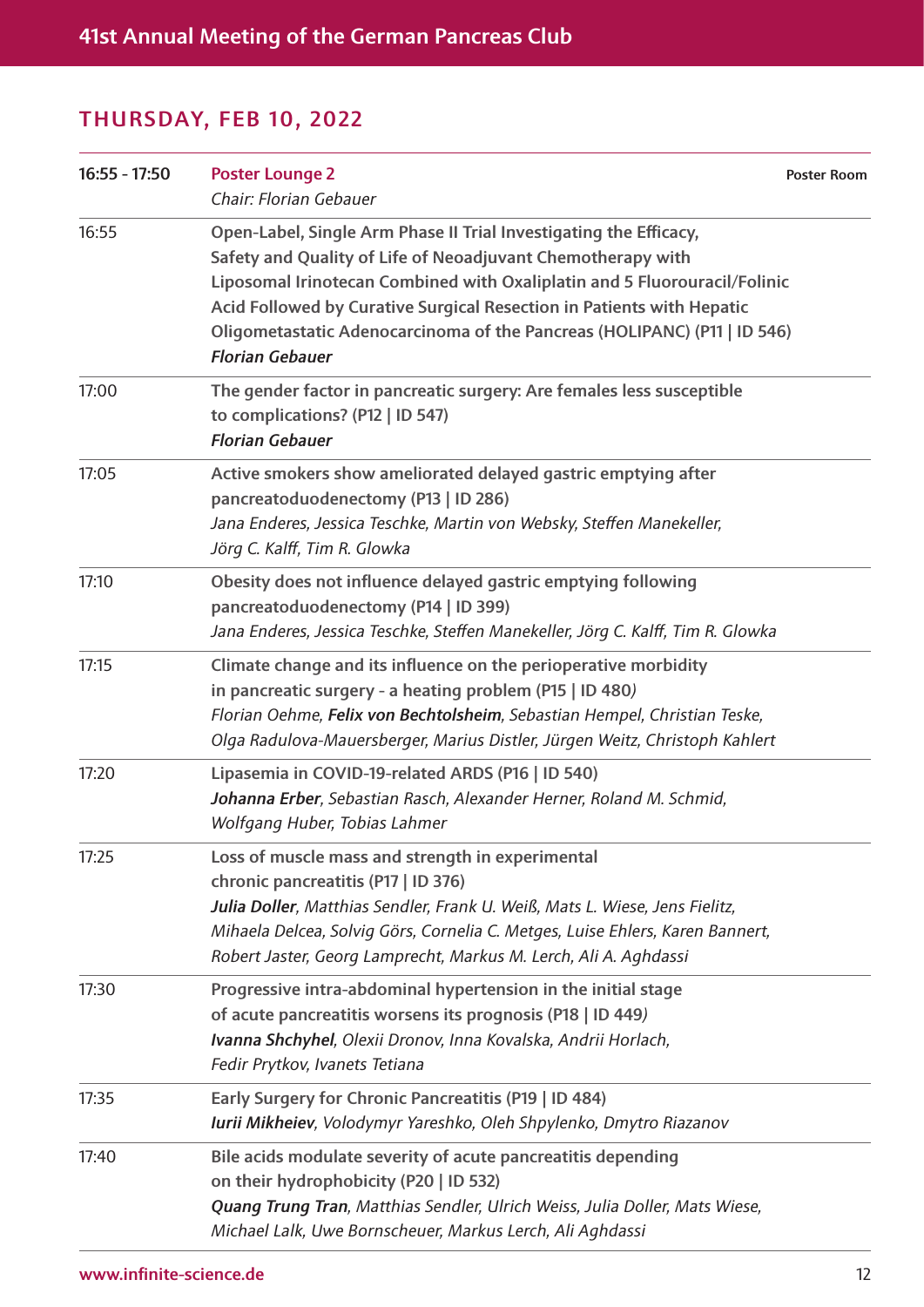| $16:55 - 17:50$ | <b>Poster Lounge 3</b><br>Chair: Franco Fortunato                                                                                                                                                                                                                                                                                                                                                        | <b>Poster Room</b> |
|-----------------|----------------------------------------------------------------------------------------------------------------------------------------------------------------------------------------------------------------------------------------------------------------------------------------------------------------------------------------------------------------------------------------------------------|--------------------|
| 16:55           | Propofol in pancreatic cancer surgery: No evidence for its impact<br>on recurrence-free and overall survival (P21   ID 537)<br>Florian Oehme, André Michalski, Felix von Bechtolsheim, Torsten Richter,<br>Christoph Kahlert                                                                                                                                                                             |                    |
| 17:00           | Preoperative Ultrasound Elastography (SWE) predicts increased<br>risk of Pancreatic Fistula (POPF) after Pancreaticoduodenectomy (P22   ID 541)<br>Viktor von Ehrlich-Treuenstätt, Matthias Ilmer, Dirk Clevert, Frederik Klauschen,<br>Steffen Ormanns, Hanno Niess, Jan D'Haese, Martin Angele, Jens Werner,<br><b>Bernhard Renz</b>                                                                   |                    |
| 17:05           | Primary patient-derived cell lines of pancreatic ductal adenocarcinoma<br>(PDAC) as preclinical model for intratumor heterogeneity and<br>treatment response (P23   ID 490)<br>Jessica Watzelt, Olha Lapshyna, Maren Drenckhan, Kim Christin Honselmann,<br>Timo Gemoll, Tobias Keck, Ulrich Friedrich Wellner, Hendrik Ungefroren,<br>Rüdiger Braun                                                     |                    |
| 17:10           | <b>CDKN2A-Mutated Pancreatic Ductal Organoids from Induced Pluripotent</b><br>Stem Cells to Model a Cancer Predisposition Syndrome (P24   ID 506)<br>Meike Hohwieler, Jessica Merkle, Markus Breunig, Maximilian Schmid,<br>Chantal Allgöwer, Alexander Kleger                                                                                                                                           |                    |
| 17:15           | The trend of pancreatic cancer in Brazil:<br>8-year analysis overview (P25   ID 507)<br>Bruna Oliveira Trindade, Gabriela Rangel Brandão                                                                                                                                                                                                                                                                 |                    |
| 17:20           | Influence of GSK3b on the regulation of DNA damage repair mechanisms<br>in PDAC (P26   ID 519)<br>Geske Elisabeth Schmidt, Kristina Reutlinger, Aiko Johannes Bockelmann,<br>Karly Conrads, Feda Hamdan, Umair Latif, Elisabeth Tan, Sercan Mercan,<br>Marius Brunner, Hanibal Bohnenberger, Gabriela Salinas-Riester, Philipp Ströbel,<br>Elisabeth Hessmann, Steven Arthur Johnsen, Volker Ellenrieder |                    |
| 17:25           | Identification of molecular signatures for response of pancreatic<br>ductal adenocarcinoma to chemotherapeutic agents for therapy<br>stratification using clonal cell culture models (P27   ID 528)<br>Benedikt Färber, Kira M. Bichmann, Olha Lapshyna, Timo Gemoll, Thorben Sauer,<br>Hendrik Ungefroren, Tobias Keck, Ulrich Wellner, Rüdiger Braun                                                   |                    |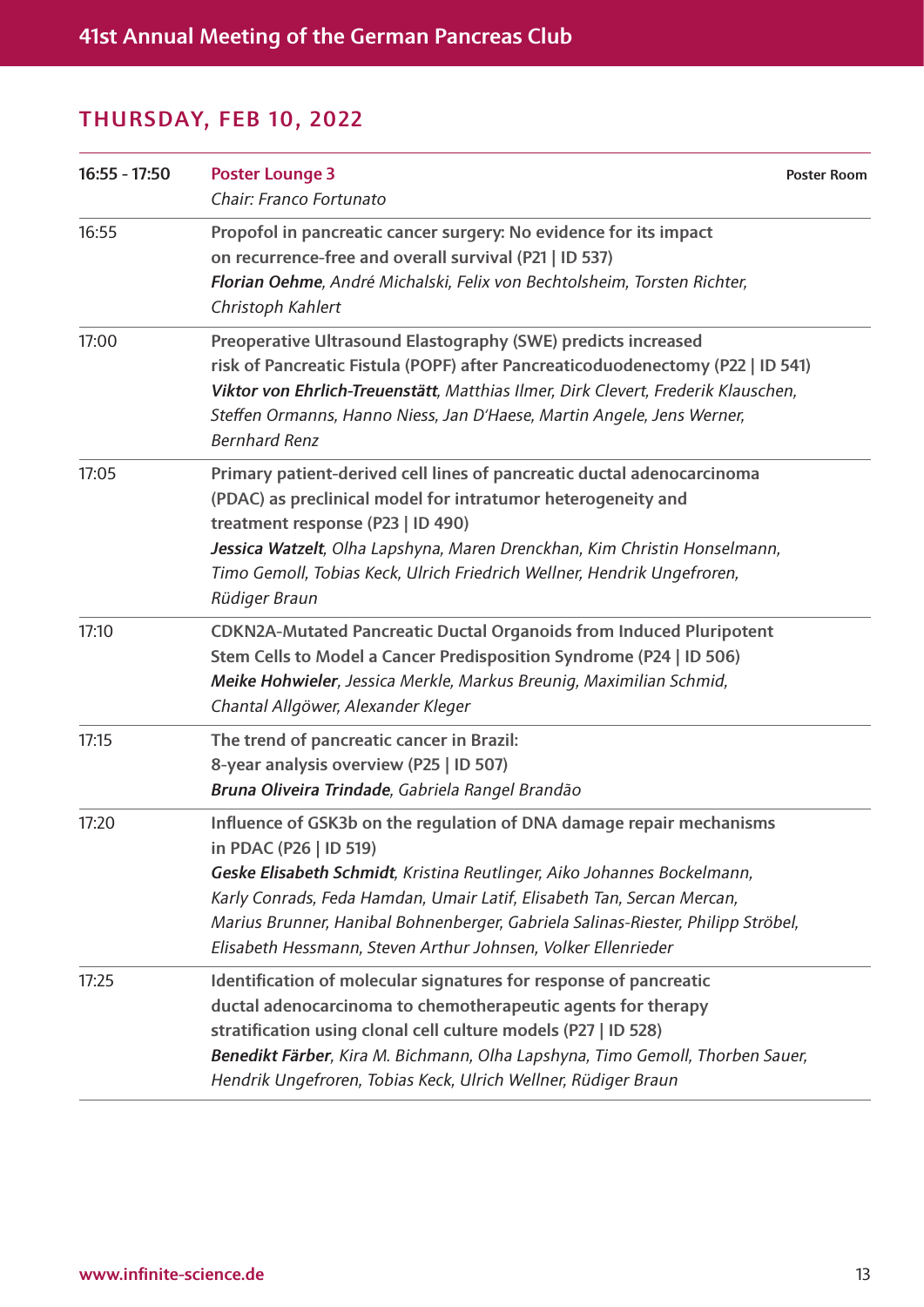| 17:30 | Selective elimination of cancer stem cells as therapy for PDAC<br>using novel dual BET/HDAC inhibitor TW09 (P29   ID 543)<br>Kanishka Tiwary, Arijan Valar, Selina Mader, Stefanie Hauff, Tabea Dittrich,<br>Xin Zhang, Eva Rodriguez-Aznar, Alexander Kleger, Thomas Seufferlein,<br>Bruno Sainz Jr, Jens T. Siveke, Karolin Walter, Patrick C. Hermann                                                               |
|-------|------------------------------------------------------------------------------------------------------------------------------------------------------------------------------------------------------------------------------------------------------------------------------------------------------------------------------------------------------------------------------------------------------------------------|
| 17:35 | Antibiotic resistence patterns of bacterial bile cultures during<br>pancreatic surgery - A single center analysis and<br>ystematic review (P30   ID 524)<br>Benjamin Müssle, Felix Bechtolsheim, Carolin Marx, Florian Oehme,<br>Sebastian Hempel, Andreas Bogner, Christoph Kahlert, Marius Distler,<br>Jürgen Weitz, Thilo Welsch                                                                                    |
| 17:40 | Identification of the Neurokinin-1 Receptor as targetable strat-ification<br>factor for drug repurposing in Pancreatic Cancer (P40   ID 476)<br>Iris Beirith, Bernhard W. Renz, Shristee Mudusetti, Natalja S. Ring,<br>Julian Kolorz, Dominik Koch, Alexandr V. Bazhin, Michael Berger, Jing Wang,<br>Martin K. Angele, Jan G. D'Haese, Markus O. Guba, Hanno Niess,<br>Joachim Andrassy, Jens Werner, Matthias Ilmer |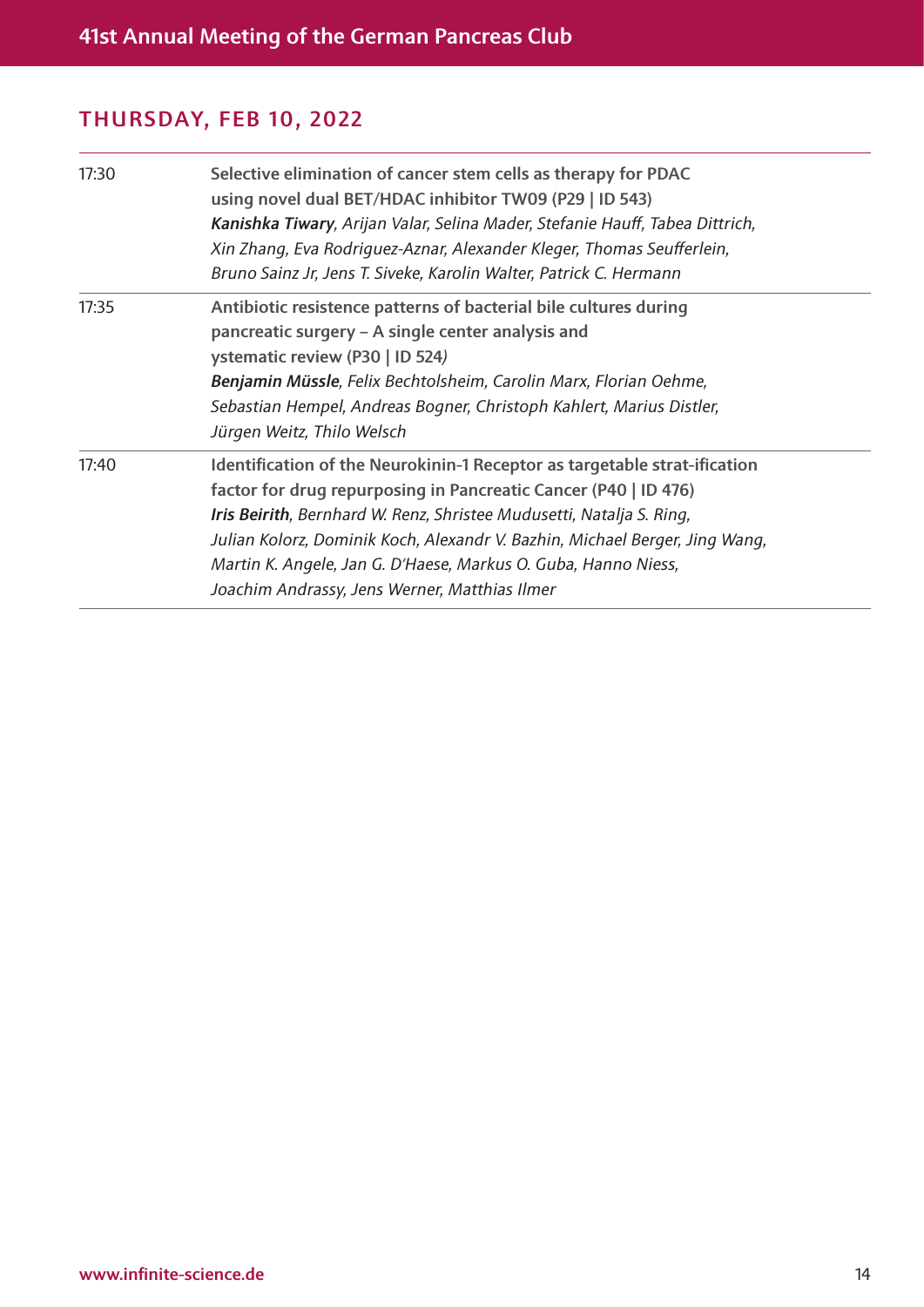| $16:55 - 17:50$ | <b>Poster Lounge 4</b><br>Chair: Maximilian Reichert                                                                                                                                                                                                                                                                              | <b>Poster Room</b> |
|-----------------|-----------------------------------------------------------------------------------------------------------------------------------------------------------------------------------------------------------------------------------------------------------------------------------------------------------------------------------|--------------------|
| 16:55           | Characterization of therapeutic strategies for the treatment of<br>ARID1A-deficient pancreatic cancer (P31   ID 314)<br>Maira Volland, Theresa Waßmann, Maria Ulisse, Zhe Zhang, Lennart Versemann,<br>Jessica Spitalieri, Katherina Ewers, Matthias Dobbelstein, Shiv K. Singh,<br>Laura Urbach, Lukas Klein, Elisabeth Hessmann |                    |
| 17:00           | Chronic Lipopolysaccharide exposure promotes KrasG12D-induced<br>pancreatic carcinogenesis (P32   ID 326)<br>Zhenhua Huang, Frank Bergmann, John Neoptolemos, Thilo Hackert,<br>Franco Fortunato                                                                                                                                  |                    |
| 17:05           | An in ovo system to study tumor morphogenesis and metastatic<br>dissemination of pancreatic cancer patient-derived organoids (P33   ID 329)<br>Raphela Ranjan, Katja Steiger, Roland Schmid, Maximilian Reichert                                                                                                                  |                    |
| 17:10           | Deciphering the role of the EZH2 epigenetic factor in ATM-deficient<br>pancreatic cancer progression (P34   ID 364)<br>Elodie Roger, Luise Goldfuß, Johann Gout, Lukas Perkhofer, Thomas Seufferlein,<br>Alexander Kleger, Elisabeth Heßmann                                                                                      |                    |
| 17:15           | Proteome Biology of the Residual PDAC Tumor Mass after<br>Neo-adjuvant Treatment: Comparing Chemo- and combined<br>Chemo-radiation Therapy (P35   ID 377)<br>Maren Stillger, Sylvia Timme-Bronsert, Peter Bronsert, Martin Werner,<br>Laura Tang, Oliver Schilling                                                                |                    |
| 17:20           | Major postoperative complications increase tumor recurrence rate<br>and diminish long-term survival following resection for pancreatic<br>ductal adenocarcinoma (P36   ID 403)<br>Andreas Andreou, Pauline Aeschbacher, Anna Wenning, Daniel Candinas, Beat Gloor                                                                 |                    |
| 17:25           | Characterization of p53-status dependent EZH2 Activity in<br>Pancreatic Cancer Progression and Treatment (P37   ID 418)<br>Lennart Versemann, Shilpa Patil, Zhe Zhang, Waltraut Kopp, Christin Kellner,<br>Volker Ellenrieder, Elisabeth Hessmann                                                                                 |                    |
| 17:30           | Longitudinal characterization of primary cells derived from<br>PDAC Patient-Derived-Xenograft models P38   ID 429)<br>Charlotte Sigg, Karly Conrads, Christin Kellner, Waltraut Kopp,<br>Jennifer Appelhans, Mark-Sebastian Bösherz, Elisabeth Heßmann                                                                            |                    |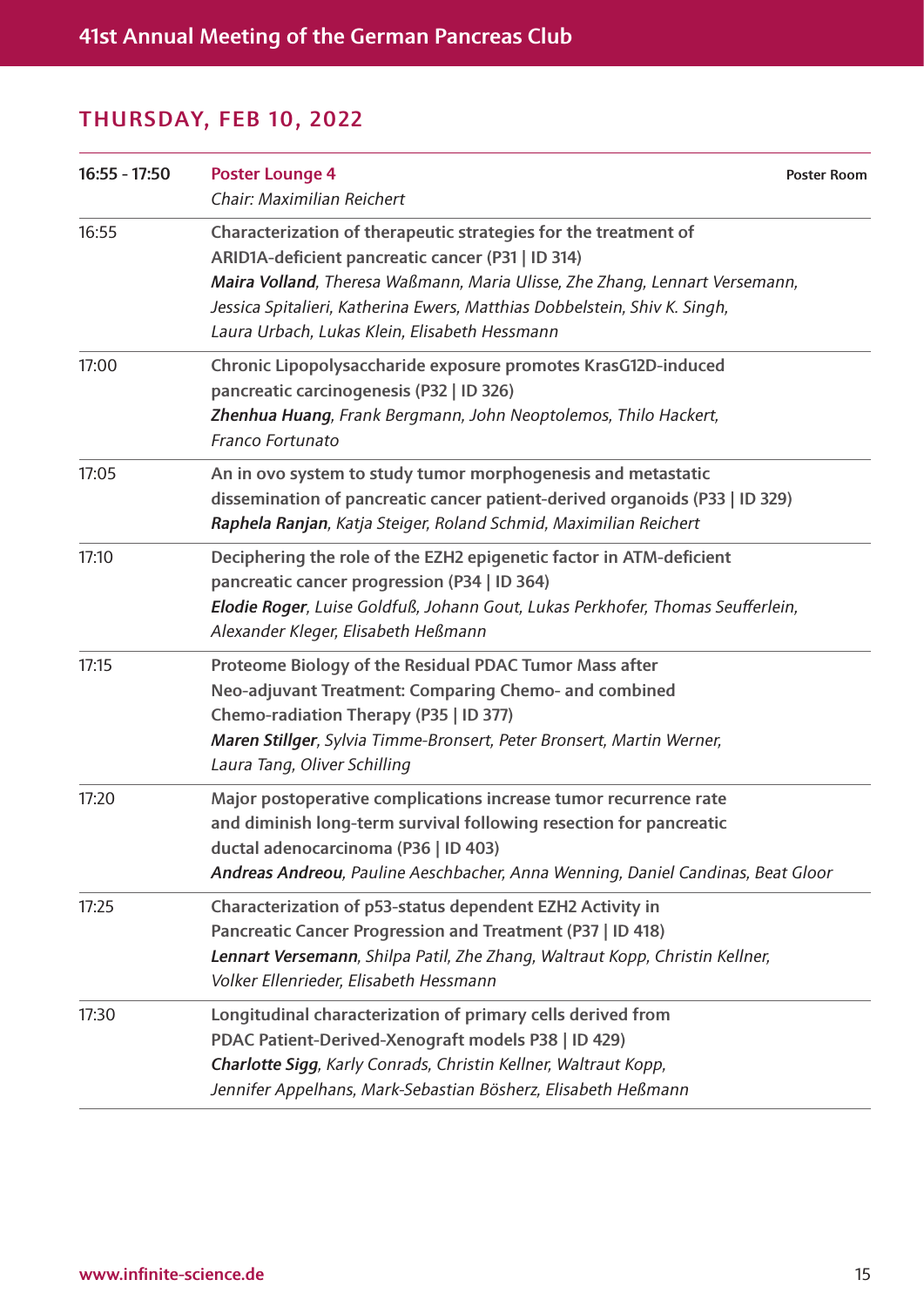17:35 Hdac2 facilitates pancreatic cancer metastasis (P39 | ID 453*) Lukas Krauß, Bettina Urban, Sieglinde Hastreiter, Carolin Schneider, Patrick Wenzel, Zonera Hassan, Matthias Wirth, Katharina Lankes, Andrea Terasi, Christine Clement, Filippo Cernilogar, Rupert Öllinger, Niklas de Andrade Krätzig, Thomas Engleitner, Roland Schmid, Katja Steiger, Roland Rad, Oliver Krämer, Maximilian Reichert, Dieter Saur, Gunnar Schotta, Günter Schneider*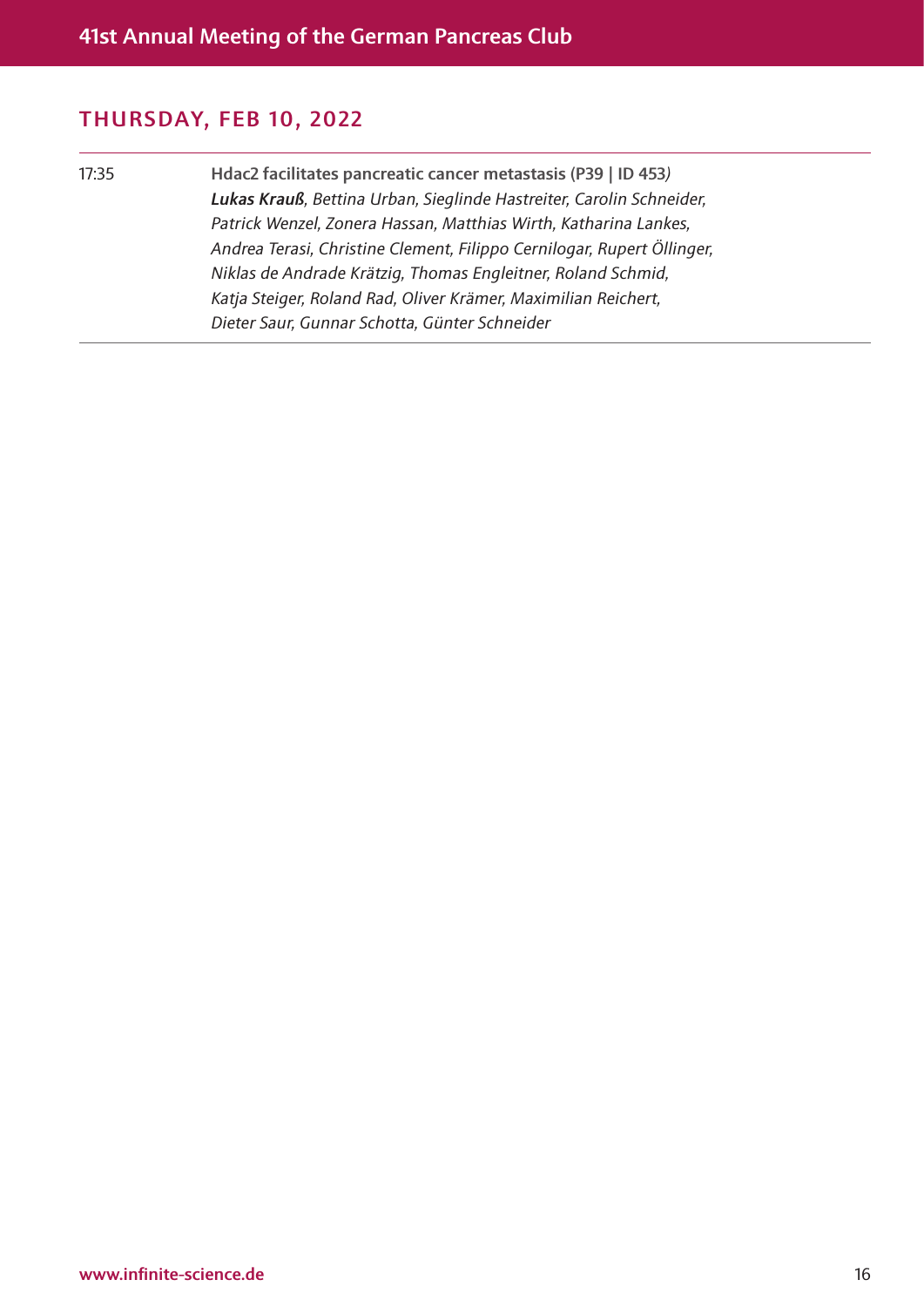| $16:55 - 17:50$ | <b>Poster Lounge 5</b><br>Chair: Rüdiger Braun                                                                                                                                                                                                                                                                                                                                                                                  | <b>Poster Room</b> |
|-----------------|---------------------------------------------------------------------------------------------------------------------------------------------------------------------------------------------------------------------------------------------------------------------------------------------------------------------------------------------------------------------------------------------------------------------------------|--------------------|
| 16:55           | Spatially targeting pancreatic cancer to enhance local treatment efficacy<br>and allow systemic immune response (P41   ID 554)<br>Kornelia Aigner, Yogesh Vashist, Karl Reinhard Aigner                                                                                                                                                                                                                                         |                    |
| 17:00           | The lymph node ratio correlates with parameters of aggressive biology<br>and is a strong and independent prognostic factors ampullary cancer -<br>a retrospective bicentric study P42   ID 527)<br>Miljana Vladimirov, Lisa Blankenhorn, Kerstin Moskorz, Myriam Neininger,<br>Thomas Papadopoulos, Hubert Stein, Ulrich Wellner, Tobias Keck, Dirk Bausch,<br>Louisa Bolm, Meike ten Winkel, Steffen Deichmann, Kim Honselmann |                    |
| 17:05           | Role of the immune checkpoint regulator PD-L1 in liver metastasis of<br>pancreatic cancer (P43   ID 335)<br>Silje Beckinger, Leon Aldag, Sandra Krüger, Steffen Heckl, Christoph Röcken,<br>Susanne Sebens                                                                                                                                                                                                                      |                    |
| 17:10           | Phenotypic and molecular characterization of duct- and acinar-derived<br>pancreatic ductal adenocarcinoma (P44   ID 341)<br>Jingxiong Hu, Yuanyuan Yu, Kathleen Schuck, Christoph Michalski,<br>Andre Mihaljevic, Bo Kong                                                                                                                                                                                                       |                    |
| 17:15           | Investigating dynamic crosstalks between cancer-associated fibroblasts<br>and tumor cells in ATM-deficient pancreatic cancer (P45   ID 343)<br>Elodie Roger, Frank Arnold, Eleni Zimmer, Dharini Srinivasan, Lukas Perkhofer,<br>Thomas Seufferlein, Johann Gout, Alexander Kleger                                                                                                                                              |                    |
| 17:20           | Neoadjuvant chemotherapy suppresses immune function and favours<br>neuronal activity in patients with pancreatic ductal adenocarcinoma<br>(P46   ID 384)<br>Maximilian Kießler, Carmen Mota-Reyes, Helmut Friess, Rouzanna Istvanffy,<br>Ihsan Ekin Demir                                                                                                                                                                       |                    |
| 17:25           | Characterization of the mechanistic and functional implications of<br>ARID1A deficiency in inflammation and tumor-promoting processes<br>in PDAC (P48   ID 415)<br><b>Maria Ulisse</b>                                                                                                                                                                                                                                          |                    |
| 17:30           | The impact of Tenascin-C in lung metastases of pancreatic cancer (P49   ID 421)<br>Friederike Opitz, Alexandra Daum, Martin Schlensog, Aslihan Yavas,<br>Lena Häberle, Sandra Biskup, Irene Esposito                                                                                                                                                                                                                            |                    |
| 17:35           | Intraabdominal hypertension as a risk factor of gastrointestinal fistula<br>formation in patients with severe acute pancreatitis (P50   ID 467)<br>Olexii Dronov, Inna Kovalska, Andrii Horlach, Tetiana Ivanets, Ivanna Shchyhel,<br>Fedir Prytkov                                                                                                                                                                             |                    |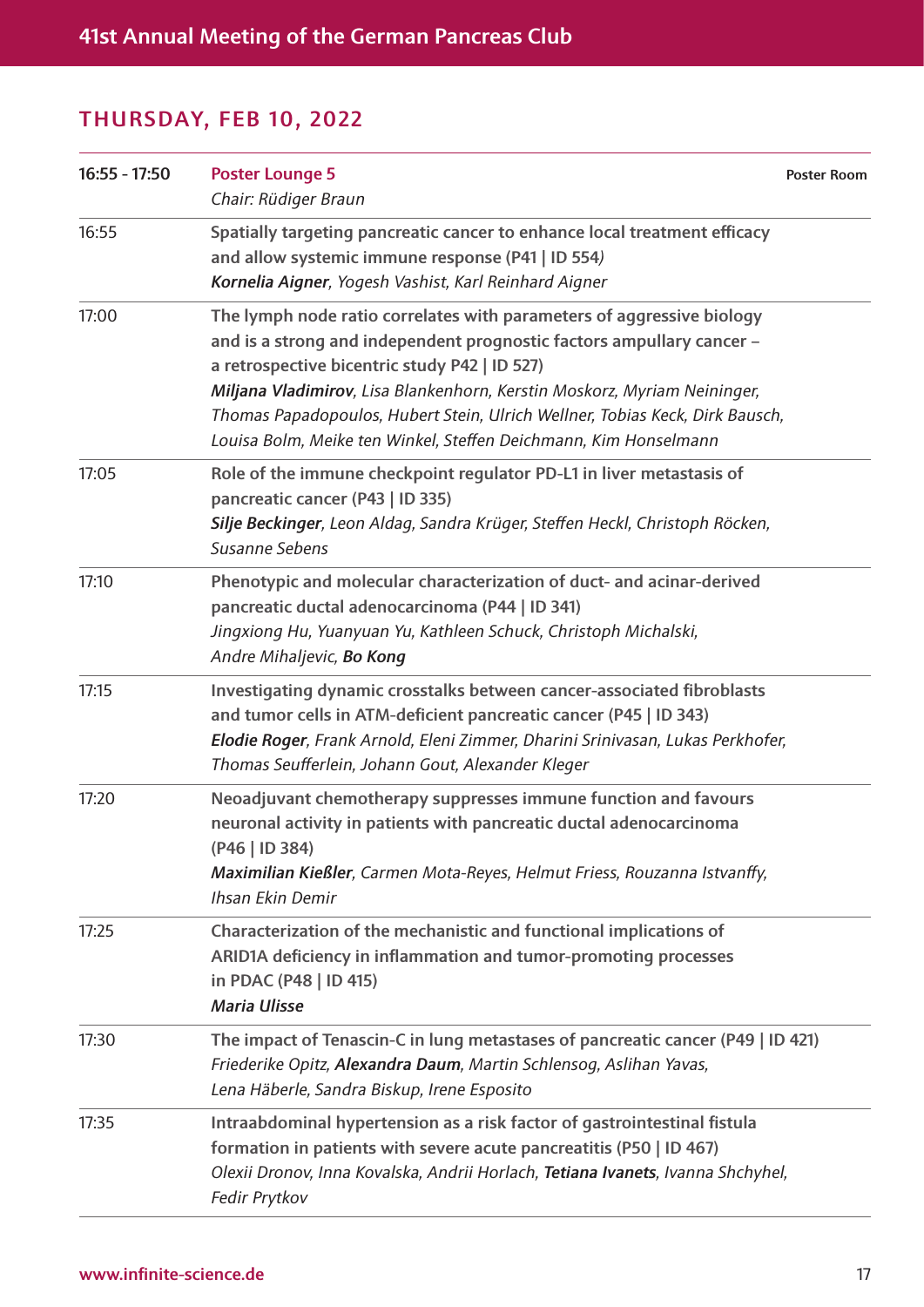| $16:55 - 17:50$ | <b>Poster Lounge 6</b><br>Chair: Louisa Bolm                                                                                                                                                                                                                                                                                                                                                      | <b>Poster Room</b> |
|-----------------|---------------------------------------------------------------------------------------------------------------------------------------------------------------------------------------------------------------------------------------------------------------------------------------------------------------------------------------------------------------------------------------------------|--------------------|
| 16:55           | Experience in the use of pancreatogastroanastomosis at the<br>reconstructive stage at a pancreatoduodenectomy. (P51   ID 426)<br><b>Bohdan Tsubera</b>                                                                                                                                                                                                                                            |                    |
| 17:00           | Synergic crosstalk between intratumoral nerves and myeloid derived<br>suppressor cells in pancreatic cancer via neuronal-derived expression<br>of CXCL8 (P52   ID 437)<br>Carmen Mota Reyes, Teresa Zwick, Kaan Cifcibasi, Alexander Muckenhuber,<br>Wilko Weichert, Helmut Friess, Hana Algül, Ruzanna Istvanffy, Ihsan Ekin Demir                                                               |                    |
| 17:05           | The porcine urinary bladder mimics a pancreatic niche and enables<br>cancer modelling (P53   ID 440)<br>Michael Karl Melzer, Markus Breunig, Frank Arnold, Felix Wezel, Anca Azoitei, Elodie<br>Roger, Jana Krüger, Jessica Merkle, Lena Schütte, Friedemann Zengerling, Ninel Azoitei,<br>Thomas Seufferlein, Meike Hohwieler, Christian Bolenz, Cagatay Günes, Johann Gout,<br>Alexander Kleger |                    |
| 17:10           | Single cell analysis of primary isolated and cultured pancreatic<br>cancer-associated fibroblasts (P54   ID 445)<br>Yoshiaki Sunami, Luca Tosti, Matthias Sommerer, Jörg Kleeff                                                                                                                                                                                                                   |                    |
| 17:15           | Characterizing stromal subtypes in patient-derived Xenograft Models<br>of Pancreatic Cancer (P55   ID 463)<br>Louisa Bolm, Natalie Petruch, Pascal Finetti, Andrew L. Warshaw,<br>Carlos Férnandez-Del Castillo, Andrew S. Liss                                                                                                                                                                   |                    |
| 17:20           | Short and long-term outcomes of surgical treatment of resectable<br>and borderline resectable pancreatic adenocarcinoma (P56   ID 492)<br>Yevhenii Trehub, Oleg Vasiliev                                                                                                                                                                                                                          |                    |
| 17:25           | Transcriptomic landscape of human epithelial and stromal cells purified<br>from cancer and normal tissue dissects cross-talks and deregulated<br>signaling in PDAC (P57   ID 512)<br>Elisa Espinet, Zuguang Gu, Jing Yang, Nathalia A Giese, Vanessa Vogel,<br>Thilo Hackert, Oliver Strobel, Matthias Schlesner, Wilko Weichert,<br>Martin Sprick, Andreas Trumpp                                |                    |
| 17:30           | Interleukin-13-receptor-alpha-1 plays a crucial role in pancreatic<br>cancer progression (P58   ID 518)<br>Qi Kang, Jingwei Shi, Christoph Michalski, Marko Kornmann, Benno Traub                                                                                                                                                                                                                 |                    |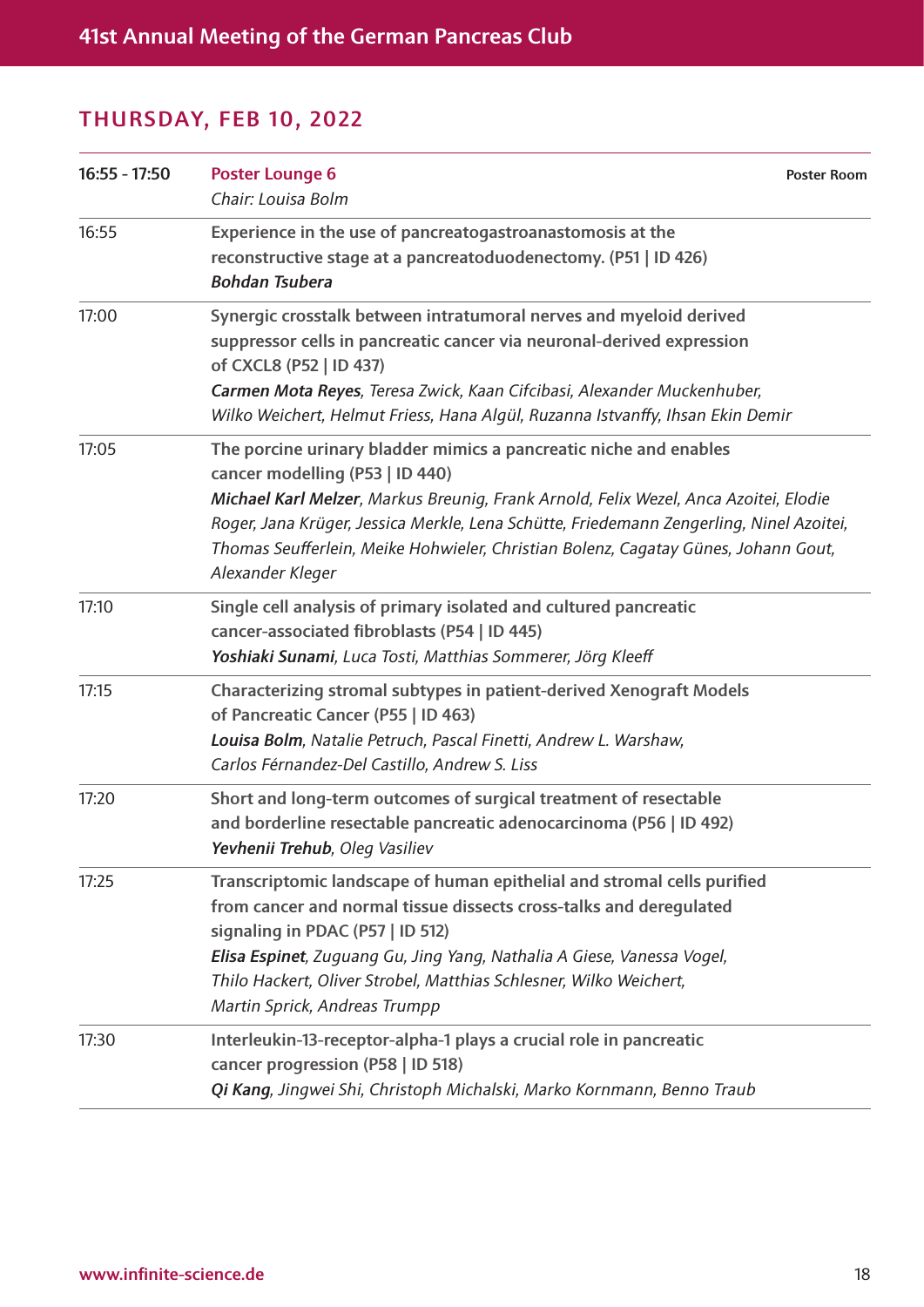| 17:35 | Increased frequencies of IL3 producing memory B cells in lymph node<br>8a of pancreatic ductal adenocarcinoma patients (P59   ID 522)<br>Paul David, Frederik Hansen, Anke Mittelstaedt, Anne Jacobsen,<br>Malgorzata Podolska, Dina Kouhestani, Maxilillian Brunner, Christian Krautz,<br>Robert Gruetzmann, Alan Benard, Georg Weber |
|-------|----------------------------------------------------------------------------------------------------------------------------------------------------------------------------------------------------------------------------------------------------------------------------------------------------------------------------------------|
| 17:40 | The immunogenic phenotype triggered by acquired PARP-inhibitor resistance<br>in ATM-deficient pancreatic cancer cells (P60   ID 525)<br>Frank Arnold, Elodie Roger, Thomas Seufferlein, Johann Gout, Alexander Kleger                                                                                                                  |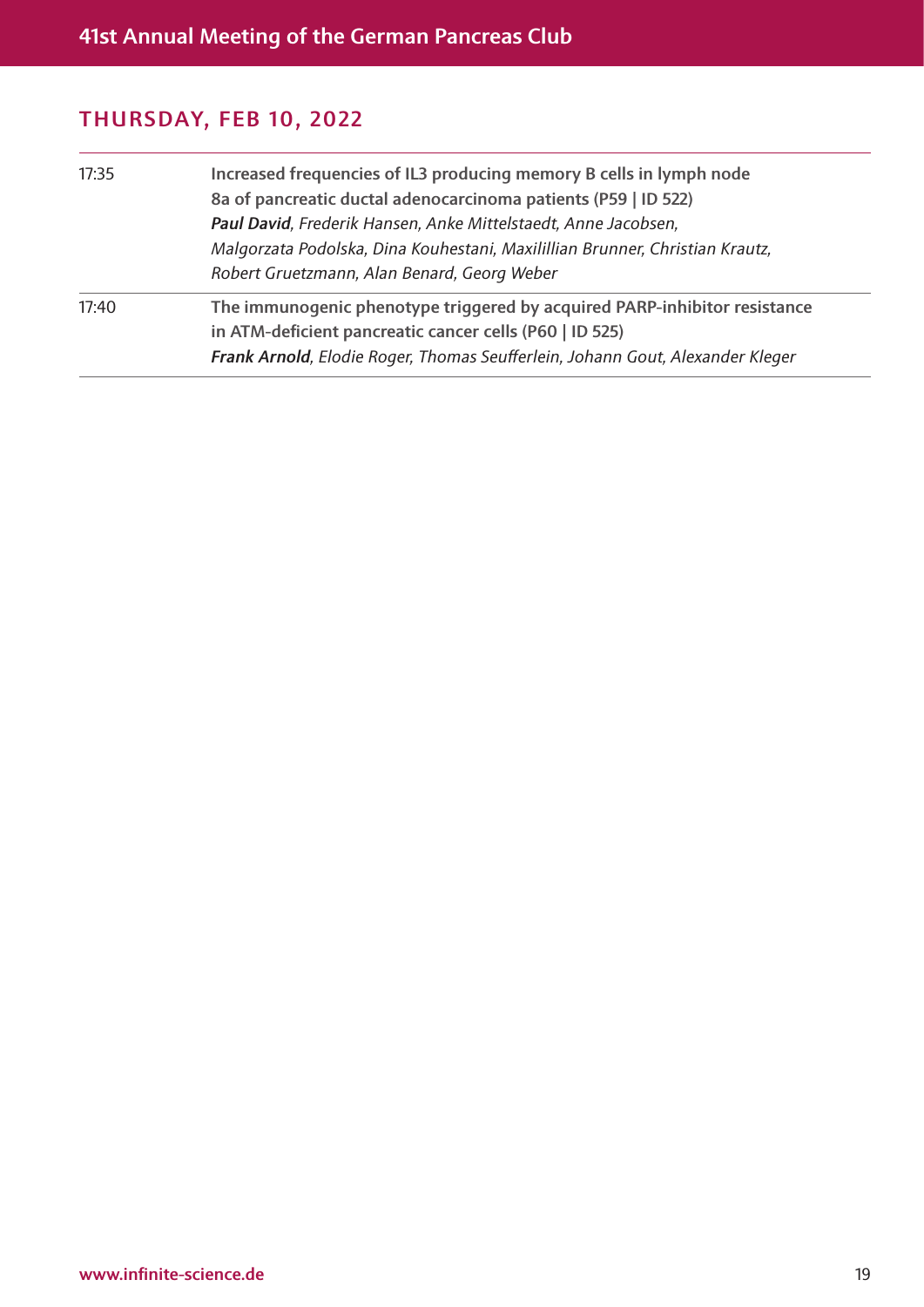| $17:00 - 17:40$ | <b>International Session Pancreatology I</b><br>Chairs: Hryhoryi Lapshyn, Yogesh Vashist                                                                                                                                                                                                                                                                                                | <b>Meeting Room</b>        |
|-----------------|-----------------------------------------------------------------------------------------------------------------------------------------------------------------------------------------------------------------------------------------------------------------------------------------------------------------------------------------------------------------------------------------|----------------------------|
|                 | Minimal Invasive Pancreatic Surgery in Russia<br><b>Igor Khatkov</b>                                                                                                                                                                                                                                                                                                                    |                            |
|                 | <b>Multimodal Pancreatic Cancer Treatment in Ukraine</b><br>Sergyi Zemskov                                                                                                                                                                                                                                                                                                              |                            |
|                 | Advanced Surgery for Pancreatic Cancer in Georgia<br><b>Ilya Gotsadze</b>                                                                                                                                                                                                                                                                                                               |                            |
|                 | Development of Pancreatic Surgery in Azerbaijan<br><b>Mubariz Aliev</b>                                                                                                                                                                                                                                                                                                                 |                            |
| $17:50 - 19:15$ | <b>Session II: Pancreatitis and Pancreatic Cancer</b><br>Chairs: Alexander Kleger, Patrick Michl                                                                                                                                                                                                                                                                                        | Lecture Hall (Live stream) |
|                 | Keynote: Does the pathophysiology of chronic pancreatitis justify<br>a conservative approach?<br>Matthias Löhr                                                                                                                                                                                                                                                                          |                            |
|                 | Keynote: Neoadjavant therapy in pancreatic cancer - why I do it.<br><b>Cristina Ferrone</b>                                                                                                                                                                                                                                                                                             |                            |
|                 | Radiological prediction of resectability after neoadjuvant therapy -<br>An analysis of pancreatic cancer patients treated with total neoadjuvant<br>FOLFIRINOX and chemoradiotherapy (ID 464)<br>Louisa Bolm, Birte Purschke, Theodoros P. Michelakos, Hiroki Sato,<br>Natalie Petruch, Martina Nebbia, Motaz Qadan, Cristina Ferrone, Keith Lillemoe,<br>Carlos Férnandez-Del Castillo |                            |
|                 | Persister cell phenotypes contribute to poor patient outcomes<br>after neoadjuvant therapy (ID 354)<br>Peter Bailey, Zhou Xu, Roma Kurilov, Jing-Yu An, Kai Hu, Teresa Peccerella,<br>Stephanie Rossler, Katrin Pfutze, Angela Schulz, Stephan Wolf,<br>Christoph Springfeld, Markus Buchler, Frank Bergmann, John Neoptolemos,<br>Benedikt Brors, Thilo Hackert, Franco Fortunato      |                            |
|                 | Impact of targeted SHP2-inhibition +/- MAPK-Inhibition on metabolic<br>rewiring in pancreatic cancer (ID 346)<br>Philipp Hafner, Dietrich A. Ruess, Huda Jumaa, Friederike Nollman,<br>Luciana Hannibal                                                                                                                                                                                 |                            |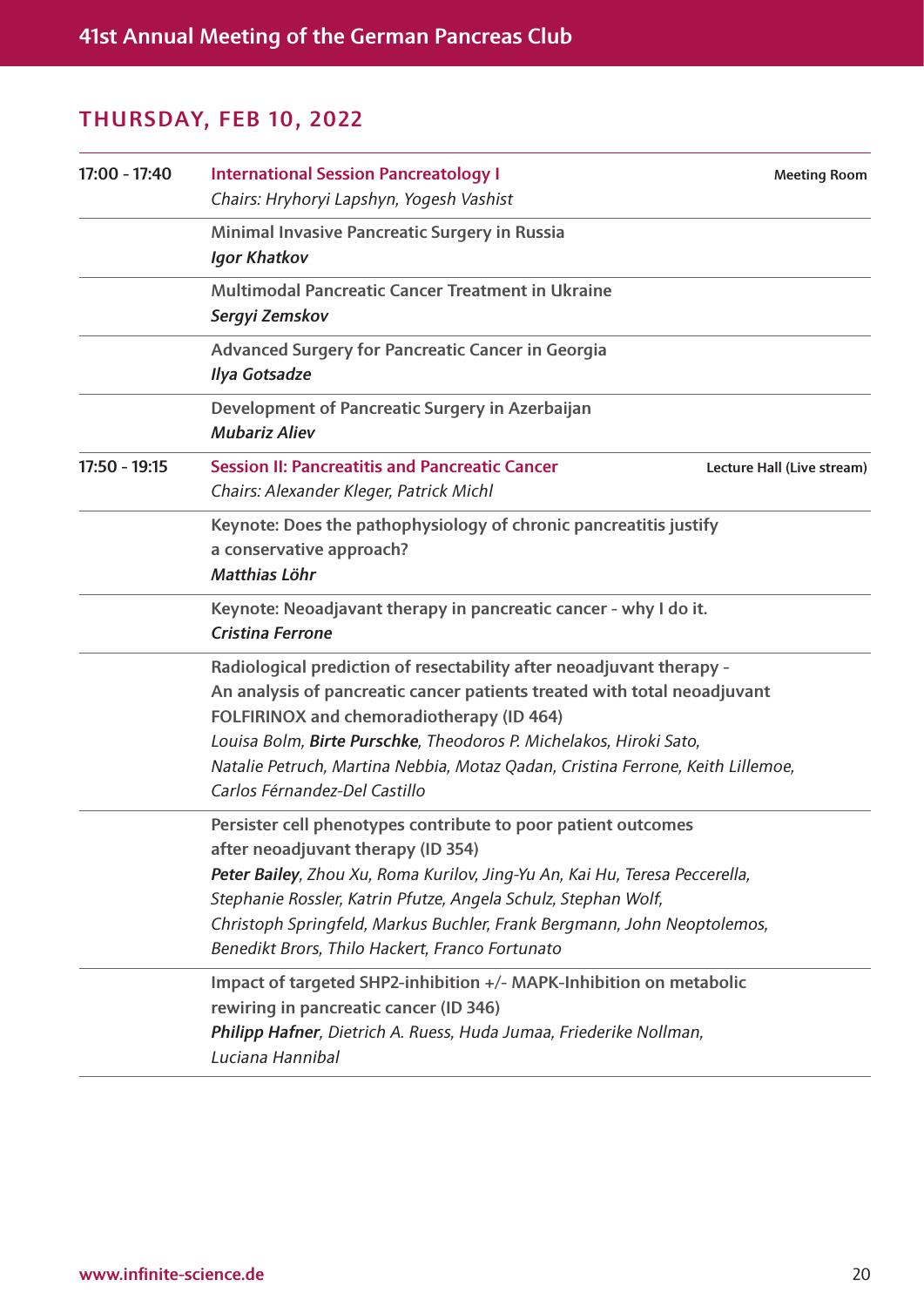| 19:15 - 19:25   | <b>Study Presentation: A Multicenter Randomized Trial.</b><br>Chairs: Steffen Deichmann, Patrick Michl                                                                                                                                 | Lecture Hall (Live stream) |
|-----------------|----------------------------------------------------------------------------------------------------------------------------------------------------------------------------------------------------------------------------------------|----------------------------|
|                 | <b>Clinical Impact of Stump Closure Reinforced With Hemopatch</b><br>on the Prevention of Clinically Relevant Pancreatic Fistula After<br>Distal Pancreatectomy: A Multicenter Randomized Trial<br>Abraham Fingerhut and Selman Uranüs |                            |
| $19:00 - 20:00$ | <b>General Assembly</b>                                                                                                                                                                                                                | <b>General Assembly</b>    |
| $20:00 - 21:00$ | <b>Discover Luebeck: Live City Tour</b><br>Let us surprise you and discover Lübeck from all over the world.                                                                                                                            | <b>Meeting Room</b>        |
| $21:00 - 22:00$ | <b>Networking</b>                                                                                                                                                                                                                      | Lounge                     |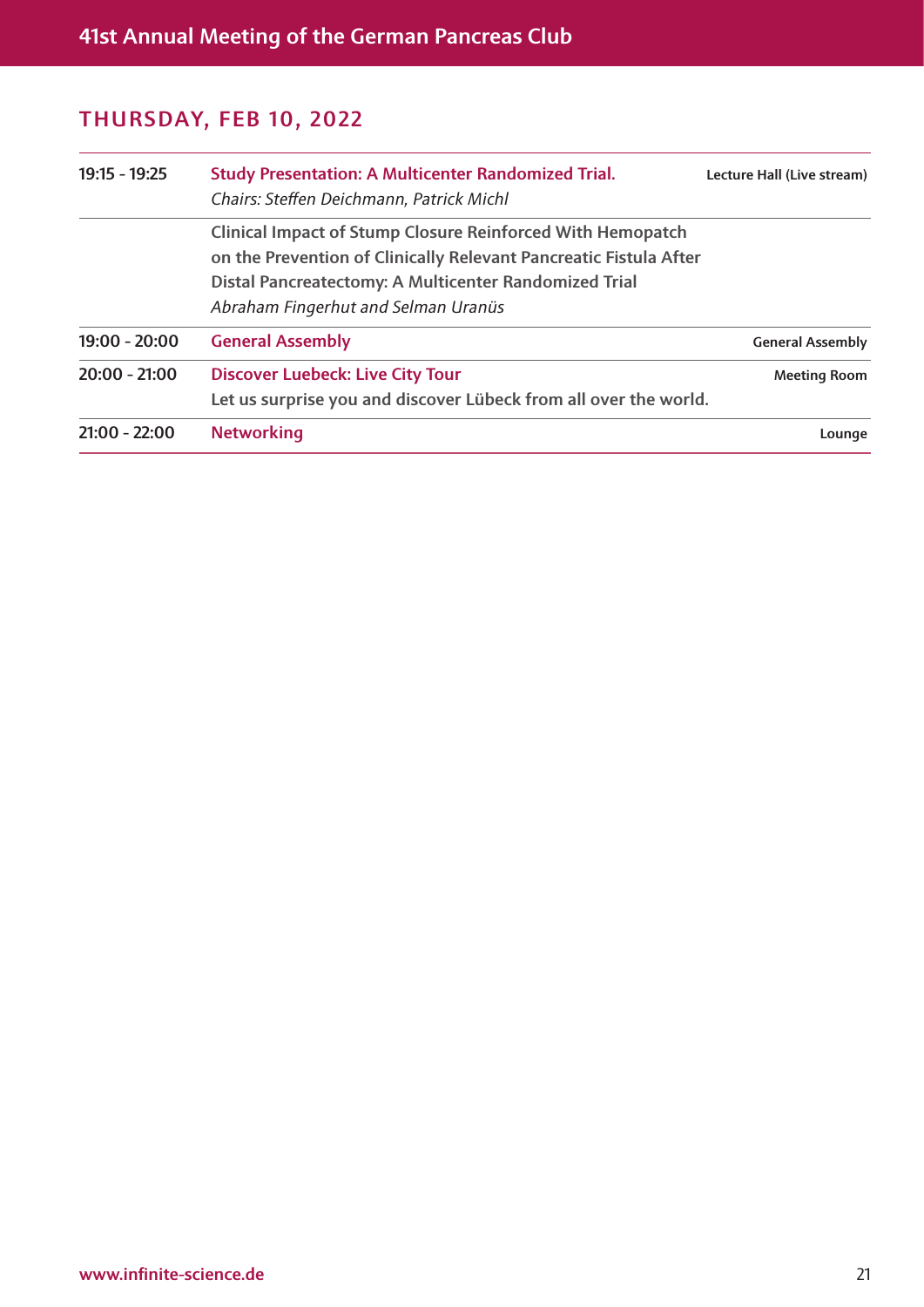| $08:30 - 09:55$ | <b>Session III: Pancreatic Surgery</b><br>Chairs: Dirk Bausch, Ilaria Pergolini                                                                                                                                                                                                                                                                  | Lecture Hall (Live stream) |
|-----------------|--------------------------------------------------------------------------------------------------------------------------------------------------------------------------------------------------------------------------------------------------------------------------------------------------------------------------------------------------|----------------------------|
|                 | Keynote: Robotic Pancreatic Surgery -<br>The Cutting Edge of Visceral Surgery<br>Ugo Boggi                                                                                                                                                                                                                                                       |                            |
|                 | Keynote: Pancreatic Surgery after Neoadjuvant Therapy -<br><b>The New Challenge</b><br><b>Tobias Keck</b>                                                                                                                                                                                                                                        |                            |
|                 | Pancreatoduodenectomy with or without prophylactic falciform<br>ligament wrap around the hepatic artery for prevention of<br>postpancreatectomy haemorrhage:<br>a randomized clinical trial (PANDA trial) (ID 423)<br>Thilo Welsch, Benjamin Müssle, Marius Distler, Robert Grützmann,<br>Jörg Kleeff, Helmut Friess, Waldemar Uhl, Jürgen Weitz |                            |
|                 | Visceral Debranching followed by neoadjuvant chemotherapy<br>and pancreatic resection for locally advanced pancreatic cancer.<br>Case report and PREVADER study presentation (ID 281)<br>Artur Rebelo, Jörg Ukkat, Ulrich Ronellenfitsch, Christoph W. Michalski,<br>Patrick Michl, Sebastian Krug, Jörg Kleeff                                  |                            |
|                 | Defining an optimal time span between neoadjuvant chemotherapy<br>and pancreatic surgery for malignancy: cut or wait? (ID 481)<br>Florian Oehme, Felix von Bechtolsheim, Sebastian Hempel, Christian Teske,<br>Olga Radulova-Mauersberger, Marius Distler, Jürgen Weitz, Christoph Kahlert                                                       |                            |
| $09:55 - 10:15$ | <b>Industrial Exhibition and Coffee</b>                                                                                                                                                                                                                                                                                                          | <b>Exhibition Hall</b>     |
| $10:15 - 12:00$ | <b>Session IV: Clinical Trials and Novel Therapies</b><br>Chairs: Jens Höppner, Bernhard Renz                                                                                                                                                                                                                                                    | Lecture Hall (Live stream) |
|                 | Keynote: Curative Intent Treatment of Metastatic Pancreatic Cancer?<br>Julia Mayerle                                                                                                                                                                                                                                                             |                            |
|                 | Keynote: Where is the Way to Personalized Oncology in Pancreatic Cancer?<br><b>John Neoptolemos</b>                                                                                                                                                                                                                                              |                            |
|                 | Keynote: Minimally invasive pancreatic surgery -<br>can it improve our outcomes? Lessons from Dutch and European Trials.<br><b>Marc Besselink</b>                                                                                                                                                                                                |                            |
|                 | Influence of extracorporeal cytokine adsorption on hemodynamic<br>stability in severe acute pancreatitis - results of the PACIFIC trial (ID 330)<br>Sebastian Rasch, Sengül Sancak, Johanna Erber, Johannes Roman Wießner,<br>Dominik Schulz, Christina Huberle, Hana Algül, Roland M. Schmid, Tobias Lahmer                                     |                            |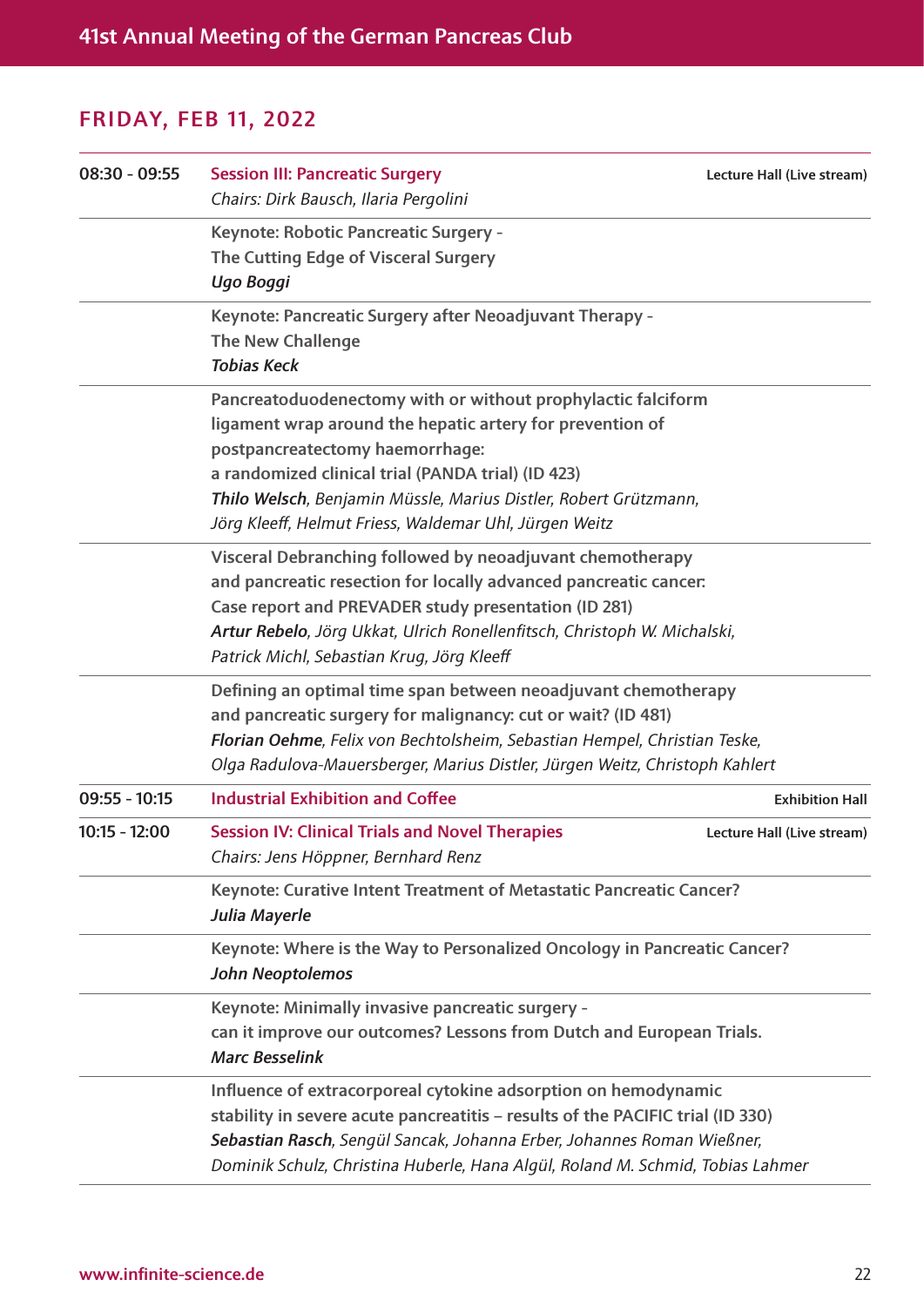|                 | Translational development of a polysaccharide microsphere-based<br>intraoperative predictive indicator of postoperative<br>pancreatic fistula (ID 501)<br>Thomas M. Pausch, Clara Mitzscherling, Ophelia Aubert, Marc Bartel,<br>Thomas Bruckner, Felix Kommoss, Thilo Hackert                                                                                                                                                          |  |
|-----------------|-----------------------------------------------------------------------------------------------------------------------------------------------------------------------------------------------------------------------------------------------------------------------------------------------------------------------------------------------------------------------------------------------------------------------------------------|--|
|                 | <b>Epigenetic Drug Screening Defines a PRMT5 Inhibitor Sensitive</b><br><b>Pancreatic Cancer Subtype (ID 413)</b><br>Katharina Lankes*, Felix Orben*, Christian Schneeweis, Zonera Hassan,<br>Hannah Jakubowsky, Lukas Krauß, Fabio Boniolo, Carolin Schneider,<br>Arlett Schäfer, Christoph Schlag, Bo Kong, Rupert Öllinger, Roland Rad,<br>Christian J. Braun, Matthias Wirth, Maximilian Reichert, Dieter Saur,<br>Günter Schneider |  |
| $12:00 - 12:15$ | Flash-Talks of selected posters (P61 - P121)<br>Lecture Hall (Live stream)<br>Chairs: Jens Höppner, Bernhard Renz                                                                                                                                                                                                                                                                                                                       |  |
|                 | Flash Talk: The impact of sarcopenia on the risk of postoperative<br>pancreatic fistula after pancreatoduodenectomy (ID 279   P76)<br>Teresa Perra, Alberto Porcu                                                                                                                                                                                                                                                                       |  |
|                 | Flash Talk: Drug resistance of different pancreatic cancer stem<br>cell populations can be overcome by sequential chemotherapy (ID 308   P92)<br>Lisa-Marie Philipp, Susanne Sebens                                                                                                                                                                                                                                                     |  |
|                 | Flash Talk: Metavert, a dual inhibitor of GSK3B and HDACs,<br>in combination with cytotoxic drugs is synergistic in human pancreatic<br>cancer cells and organoids (ID 325   P93)<br>Jingyu An, Hu Kai, Xu Zhou, Teresa Peccerella, Hackert Thilo, Georg Beyer,<br>Julia Mayerle, Mouad Edderkaoui, Stephen Pandol, Springfeld Christoph,<br>Peter Bailey, Franco Fortunato, John Neoptolemos                                           |  |
|                 | Flash Talk: Proteome profiling of PDAC and specific detection of<br>kallikrein proteases -6 and -10 by targeted and shotgun mass<br>spectrometry (ID 332   P103)<br>Janina Werner, Patrick Bernhard, Klemens Fröhlich, Matthias Fahrner,<br>Johannes Eberhard, Felix Rückert, Peter Bronsert, Oliver Schilling                                                                                                                          |  |
|                 | Flash Talk: How to predict microlithiasis in idiopathic pancreatitis -<br>a machine learning derived tool (ID 348   P65)<br>Michal Zorniak, Simon Sirtl, Eric Hohmann, Julia Mayerle, Ujjwal Mahajan                                                                                                                                                                                                                                    |  |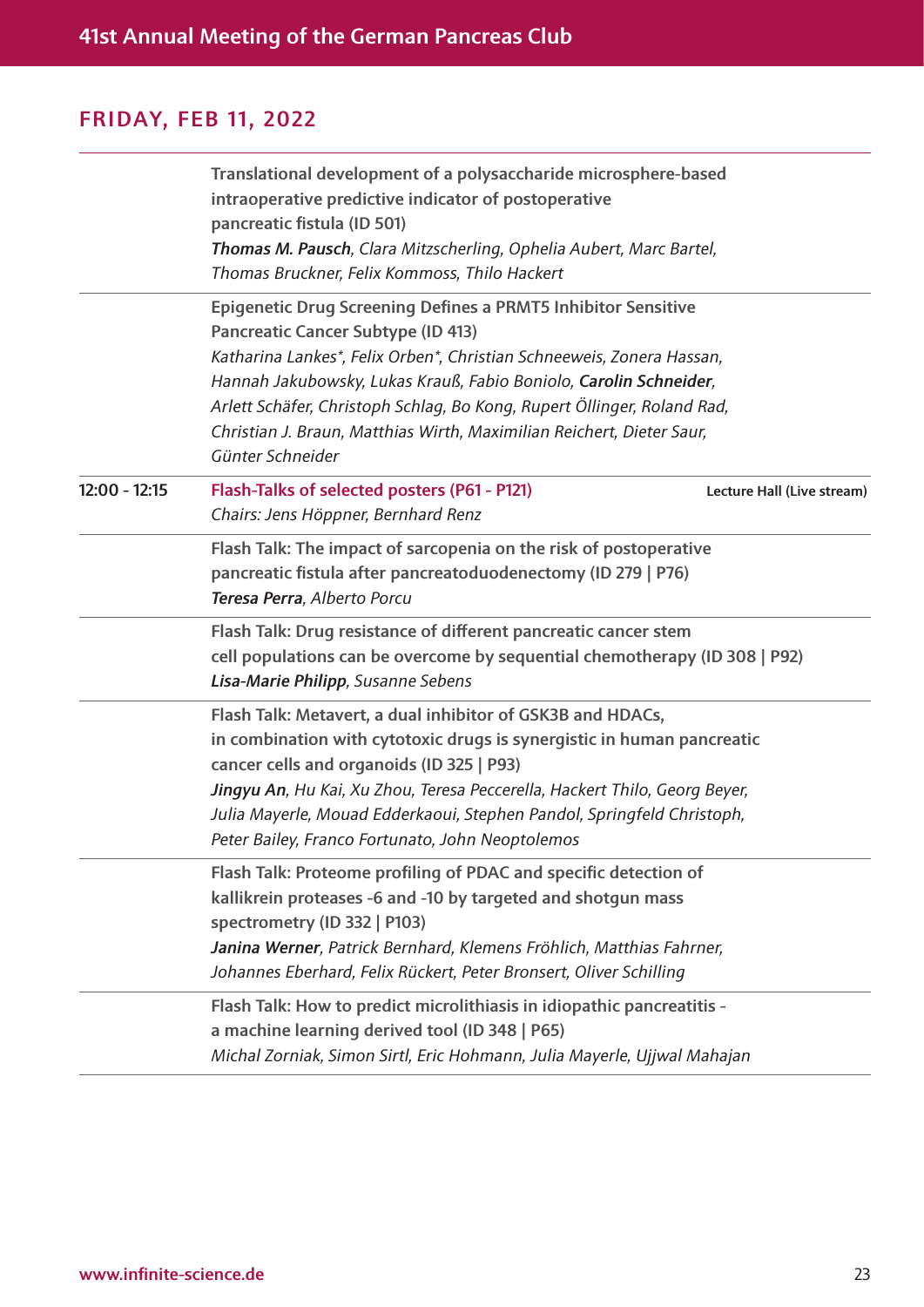| Flash Talk: Drain use in pancreatic surgery: results from an<br>international survey among experts of the International Study Group<br>for Pancreatic Surgery (ISGPS) (ID 370   P78)<br>Ilaria Pergolini, Stephan Schorn, Rüdiger Göß, Alexander Novotny,<br>Güralp O. Ceyhan, Helmut Friess, Ihsan E. Demir                                              |
|-----------------------------------------------------------------------------------------------------------------------------------------------------------------------------------------------------------------------------------------------------------------------------------------------------------------------------------------------------------|
| Flash Talk: Neuron-triggered CCL2/CCR4/p-Paxillin pathway<br>as a novel mechanism of neural invasion in pancreatic<br>adenocarcinoma. (ID 386   P104)<br>Ruzanna Istvanffy, Xiaobo Wang, Linhan Ye, Lei Ren, Kalliope N. Diacopoulos,<br>Melanie Lashinger, Hanna Alguel, Helmut Friess, Gueralp O. Cheyhan,<br>Marina Lesina, Ekin I. Demir, Baiba Vilne |
| Flash Talk: Comparative analysis of DNA mutations in PDAC tumors<br>and corresponding cf-/evDNA liquid biopsy samples upon panel<br>sequencing (ID 432   P72)<br>Mareike Waldenmaier, Mareen Morawe, Tim Eiseler, Thomas Seufferlein                                                                                                                      |
| Flash Talk: Colocalization of pancreas eQTLs with risk loci from alcoholic<br>and novel non-alcoholic chronic pancreatitis GWAS reveals disease causing<br>mechanisms (ID 503   P70)<br>Andreas W. Schmidt, Andreas Kühnapfel, Holger Kirsten, Heiko Witt,<br>Helmut Laumen, Jonas Rosendahl                                                              |
| Flash Talk: Liquid Biopsy For Monitoring Pancreatic<br>Cancer Recurrence (ID 533   P74)<br>Teresa Colbatzky, Ulrike Heger, Fawaz Al-Shaheri, Lucas Sperling,<br>Christin Tjaden, Ulf Hinz, Nathalia Giese, Thilo Hackert, Jörg Hoheisel                                                                                                                   |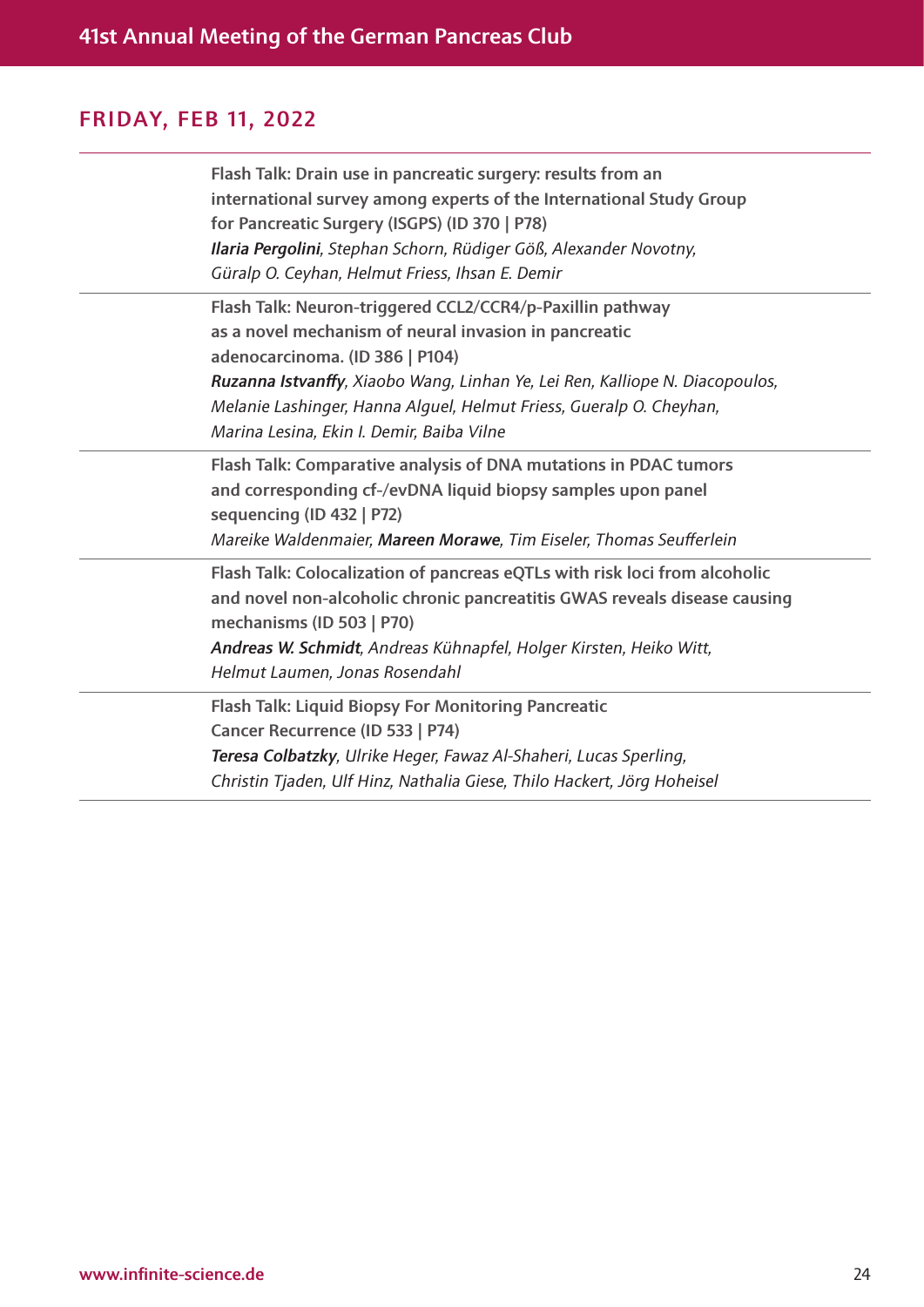| $12:15 - 13:10$ | <b>Poster Lounge 7</b><br><b>Poster Room</b><br>Chair: Matthias Ilmer                                                                                                                                                                                                                                                             |
|-----------------|-----------------------------------------------------------------------------------------------------------------------------------------------------------------------------------------------------------------------------------------------------------------------------------------------------------------------------------|
| 12:15           | Pancreatic resection with perioperative drug repurposing of propranolol<br>and etodolac: the phase-II randomised placebo controlled PROSPER trial<br>(P61   ID 499)<br>Felix J. Hüttner, Ilse Rooman, Gauthier Bouche, Oliver Strobel, Phillip Knebel,<br>André L. Mihaljevic, Thilo Hackert, Markus W. Büchler, Markus K. Diener |
| 12:20           | DIAGNOSTICS OF THE POST-TRAUMATIC PANCREATITIS (P62   ID 514)<br>Olena Babkina, Svitlana Danylchenko                                                                                                                                                                                                                              |
| 12:25           | Chronic liver disease increases mortality following<br>pancreatoduodenectomy (P63   ID 296)<br>Jana Enderes, Jessica Teschke, Steffen Manekeller, Tim O. Vilz, Jörg C. Kalff, Tim R. Glowka                                                                                                                                       |
| 12:30           | Impact of Sample Storage on the Serum Proteome Quality (P64   ID 441)<br><b>Thorben Sauer</b>                                                                                                                                                                                                                                     |
| 12:35           | How to predict microlithiasis in idiopathic pancreatitis -<br>a machine learning derived tool (P65   ID 348)<br>Michal Zorniak, Simon Sirtl, Eric Hohmann, Julia Mayerle, Ujjwal Mahajan                                                                                                                                          |
| 12:40           | SBPC Chronic Pancreatitis Registry: results of an database structure<br>implementation at the University Medical Center Schleswig Holstein,<br>Campus Lübeck (P66   ID 433)<br>Natalie Frenzel, Meike ten Winkel, Rüdiger Braun, Louisa Bolm, Steffen Deichmann,<br>Kim Honselmann, Hryhoriy Lapshyn, Tobias Keck, Ulrich Wellner |
| 12:45           | The embryonic transcription factor Tbx3 fine-tunes regeneration<br>rom acute pancreatitis (P67   ID 439)<br>Michael Karl Melzer, Frank Arnold, Johann Gout, Silvia Schirge, Cagatay Günes,<br>Christian Bolenz, Thomas Seufferlein, Lukas Perkhofer, Alexander Kleger                                                             |
| 12:50           | Results of treatment fluid collections in acute pancreatitis using<br>minimally invasive procedures (P68   ID 477)<br>Igor A. Kryvoruchko                                                                                                                                                                                         |
| 12:55           | Retrospective study of routine laboratory indices in patients with<br>necrotizing pancreatitis in the prospect of their use for the timing<br>of operative pancreatic debridement (P69   ID 485)<br>Yaroslav Susak, Oksana Lobanova, Mykhailo Maksymenko, Larysa Skivka,<br>Olexandr Tkachenko, Illia Tiuliukin                   |
| 13:00           | Colocalization of pancreas eQTLs with risk loci from alcoholic and novel<br>non-alcoholic chronic pancreatitis GWAS reveals disease causing<br>mechanisms (P70   ID 503)<br>Andreas W. Schmidt, Andreas Kühnapfel, Holger Kirsten, Heiko Witt,<br>Helmut Laumen, Jonas Rosendahl                                                  |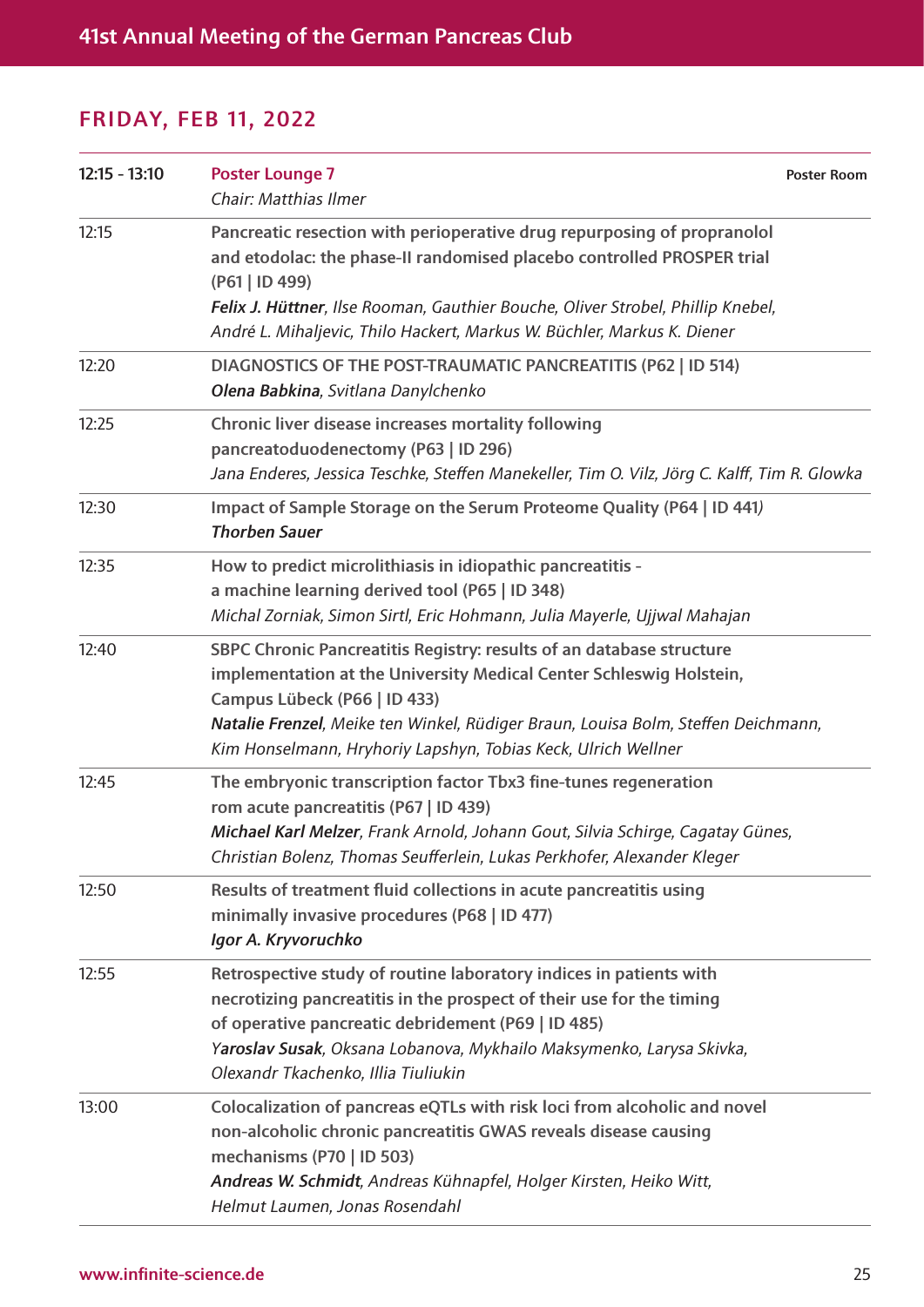| $12:15 - 13:10$ | <b>Poster Lounge 8</b><br>Chair: Matthias Reeh                                                                                                                                                                                                                                                   | <b>Poster Room</b> |
|-----------------|--------------------------------------------------------------------------------------------------------------------------------------------------------------------------------------------------------------------------------------------------------------------------------------------------|--------------------|
| 12:15           | Endoscopic ultrasonography(EUS)-guided drainage of the<br>pancreatic duct (EU-PD) to treat symptomatic retention pancreatitis -<br>a minimally invasive alternative of surgical re-intervention in patients<br>with altered anatomy of the upper GI tract (P71   ID 548)<br><b>T. Buechner</b>   |                    |
| 12:20           | Comparative analysis of DNA mutations in PDAC tumors and<br>corresponding cf-/evDNA liquid biopsy samples upon<br>panel sequencing (P72   ID 432)<br>Mareike Waldenmaier, Mareen Morawe, Tim Eiseler, Thomas Seufferlein                                                                         |                    |
| 12:25           | Hamburg Glasgow Classification for Pancreatic Cancer (P73   ID 498)<br>Thaer S. A. Abdalla, Matthias Reeh, Jakob R. Izbicki                                                                                                                                                                      |                    |
| 12:30           | Stratifying treatment in pancreatic cancer patients via cell-free<br>tumor DNA (tcfDNA) (P75   ID 534)<br>Azadeh Azizian, Alexander König, Michael Ghadimi, Jochen Geadcke                                                                                                                       |                    |
| 12:35           | The impact of sarcopenia on the risk of postoperative pancreatic<br>fistula after pancreatoduodenectomy (P76   ID 279)<br>Teresa Perra, Alberto Porcu                                                                                                                                            |                    |
| 12:40           | Pancreatorrhaghia in patients with complicated chronic<br>pancreatitis (P77   ID 283)<br>Ihor Pavlyk, Oleh Kanikovsky, Oleksandr Makhovskyi, Yuliia Punko                                                                                                                                        |                    |
| 12:45           | Drain use in pancreatic surgery: results from an international survey<br>among experts of the International Study Group for<br>Pancreatic Surgery (ISGPS) (P78   ID 370)<br>Ilaria Pergolini, Stephan Schorn, Rüdiger Göß, Alexander Novotny,<br>Güralp O. Ceyhan, Helmut Friess, Ihsan E. Demir |                    |
| 12:50           | Case report: Malignant mucinous cystic neoplasm of pancreas (P79   ID 412)<br>Veronika Rozhkova                                                                                                                                                                                                  |                    |
| 12:55           | Length of small bowel resection is not associated with postoperative<br>immediate New Onset of Diabetes mellitus after<br>pancreaticoduodenectomy (P80   ID 446)<br>Tengis Tschaidse, Florian Kühn, Viktor von Ehrlich-Treuenstätt,<br>Felix Hofmann, Jens Werner, Bernhard Renz, Matthias Ilmer |                    |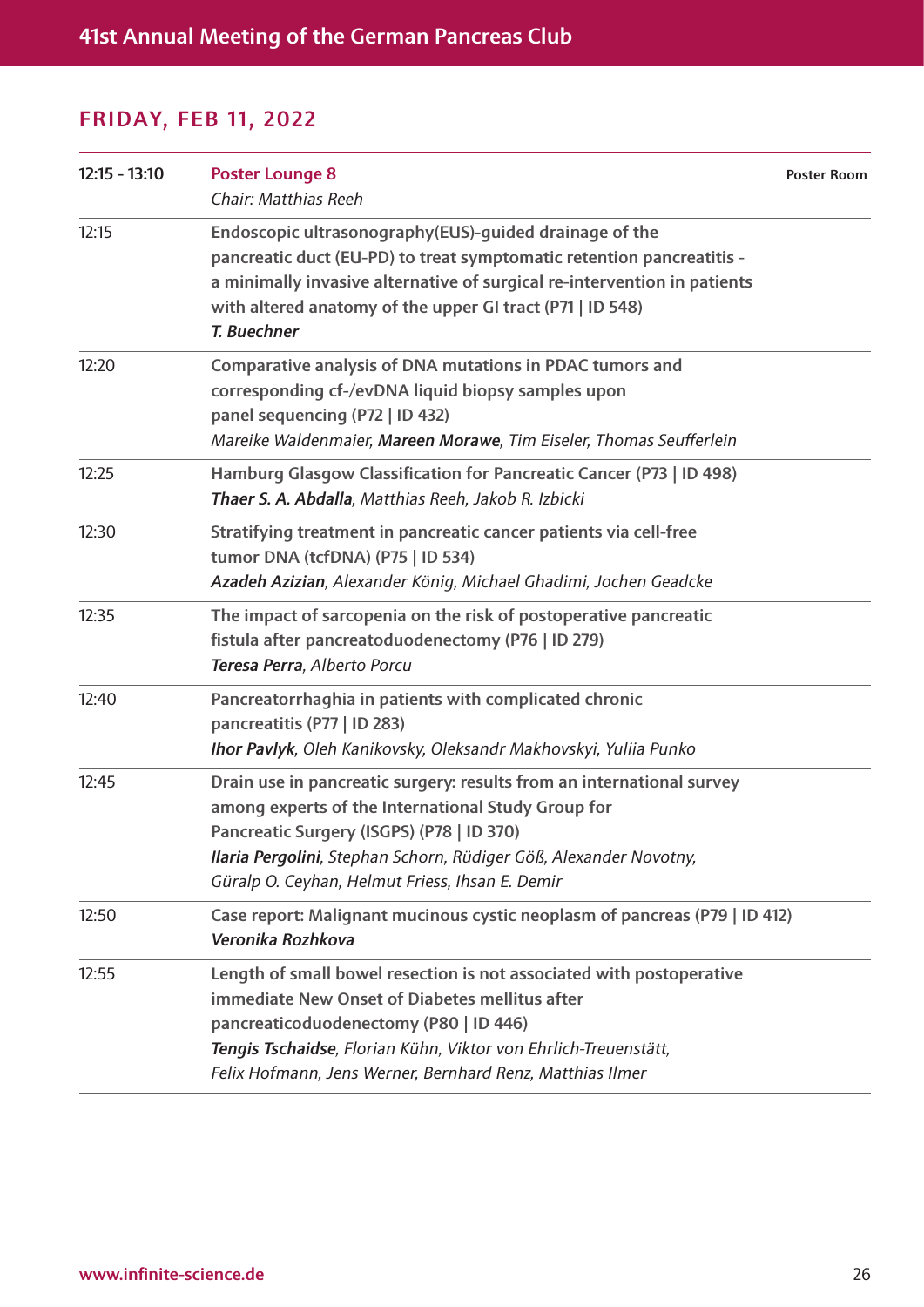| $12:15 - 13:10$ | <b>Poster Lounge 9</b><br>Chair: Georg Weber                                                                                                                                                                                                                                                                                                   | <b>Poster Room</b> |
|-----------------|------------------------------------------------------------------------------------------------------------------------------------------------------------------------------------------------------------------------------------------------------------------------------------------------------------------------------------------------|--------------------|
| 12:15           | Body mass index (BMI) in pancreatic ductal adenocarcinoma (PDAC)<br>is a critical factor for an altered bile duct microbiology after<br>pancreaticoduodenectomy (P81   ID 536)<br>Viktor von Ehrlich-Treuenstätt, Jan D'Haese, Maximilian Weniger, Markus Guba,<br>Joachim Andrassy, Martin Angele, Jens Werner, Bernhard Renz, Matthias Ilmer |                    |
| 12:20           | Irf3 and Irf7 are important mediators of tumor cell aggressiveness<br>in pancreatic cancer (P82   ID 459)<br>Lisa Fahr, Simone Benitz, Tobias Straub, Jurik Mutter, Hannah Lisiecki,<br>Ujjwal M. Mahajan, Georg Beyer, Katja Steiger, Jörg Kleeff,<br>Christoph W. Michalski, Julia Mayerle, Ivonne Regel                                     |                    |
| 12:25           | Classical and basal-like pancreatic cancer lines respond differently<br>towards epigenetic drug treatment (P83   ID 460)<br>Quan Zhou, Svenja Pichlmeier, Tobias Straub, Anna Kirmayr, Simone Benitz,<br>Ujjwal Mahajan, Lisa Fahr, Christoph W Michalski, Jörg Kleeff, Julia Mayerle, Ivonne Regel                                            |                    |
| 12:30           | Prognostic markers for the response of nanoliposolal Irinotecan<br>in subsequent line treament of advanced pancreatic cancer -<br>a retrospective analysis (P84   ID 489)<br>Marius Brunner, Lena Marie Heinrich, Alexander König, Volker Ellenrieder                                                                                          |                    |
| 12:35           | Multiplex IHC (P85   ID 508)<br>Theresa Weltermann, Ahmed Alnatsha, Ivonne Regel, Christian Schulz,<br>Julia Mayerle, Ujjwal Mukund Mahajan                                                                                                                                                                                                    |                    |
| 12:40           | FAPI- PET CT for detecting recurrence of pancreatic cancer (P86   ID 529)<br>Lucas Sperling, Teresa Colbatzky, Manuel Röhrich, Christin Tjaden,<br>Nathalia Giese, Ulf Hinz, Uwe Haberkorn, Thilo Hackert, Ulrike Heger                                                                                                                        |                    |
| 12:45           | Precision vascular anatomy for the minimally invasive<br>pancreatic resections (P87   ID 282)<br>Stanislav Litkevych, Joachim Wellner, Ulrich F. Wellner, Tobias Keck                                                                                                                                                                          |                    |
| 12:50           | <b>Risk Factors for Mortality in Patients Undergoing Major</b><br>Pancreatic Surgery and Influence of Surgical Expertise:<br>Data from the German StuDoQ-/Pancreas Registry (P89   ID 516)<br>Andreas Minh Luu, Philipp Höhn, Tim Fahlbusch, Waldemar Uhl, Orlin Belyaev                                                                       |                    |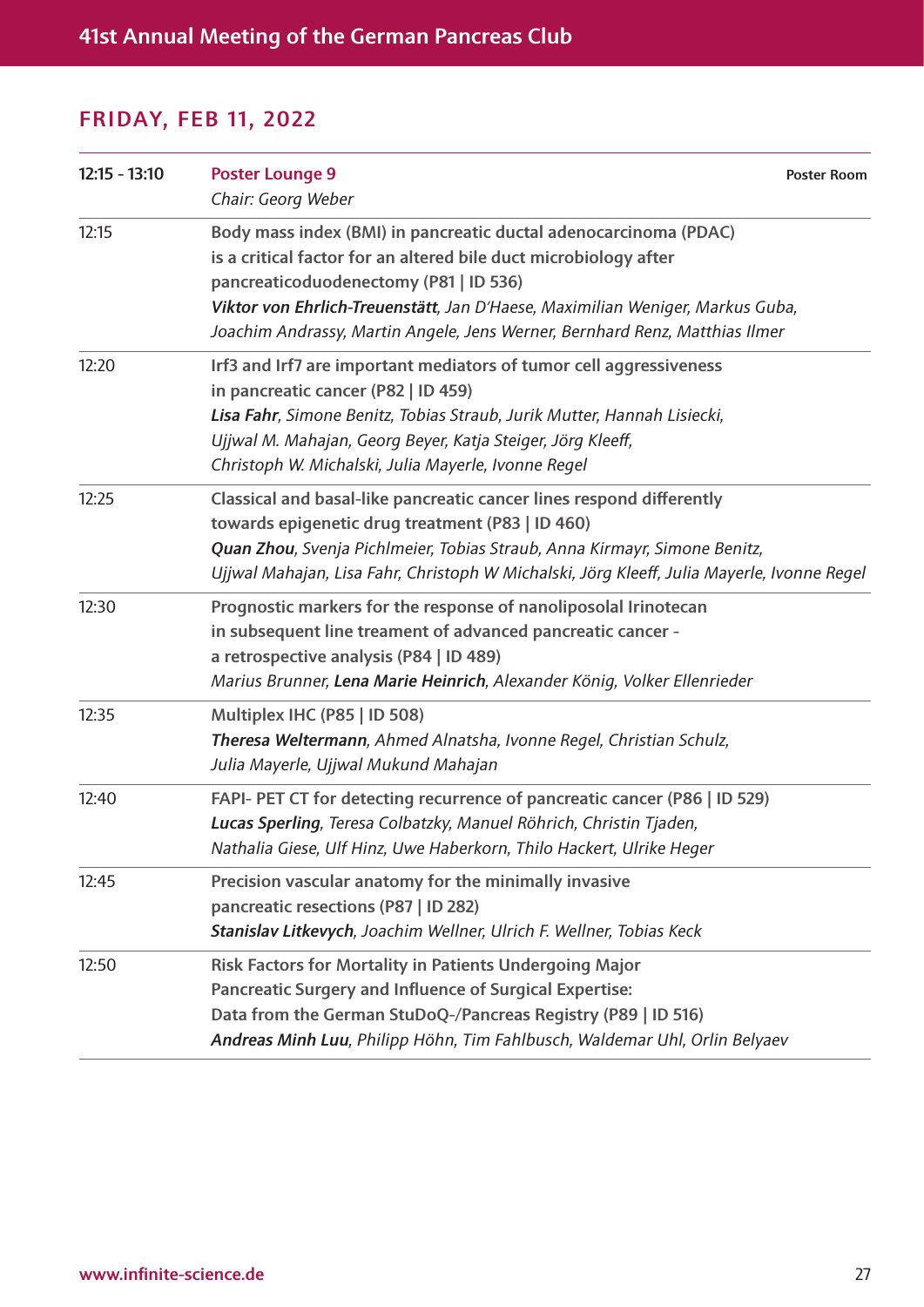| 12:55 | <b>Complication Management after Pancreatic Resection -</b><br><b>Retrospective Analysis of Different Therapeutical Regimen</b><br>for Severe Complications in a Large Volume Center (P90   ID 538)<br>Tabea Boeckmann, Steffen Deichmann, Louisa Bolm, Rüdiger Braun, |
|-------|------------------------------------------------------------------------------------------------------------------------------------------------------------------------------------------------------------------------------------------------------------------------|
|       | Hryhoriy Lapshyn, Ekaterina Petrova, Dirk Bausch, Tobias Keck,<br>Ulrich Wellner, Kim Christin Honselmann                                                                                                                                                              |
| 13:00 | Robotic segmental pancreatic resection for a central neuroendocrine<br>tumor of the pancreas (P88   ID 455)<br>Georg Weber, Robert Grützmann, Christian Krautz                                                                                                         |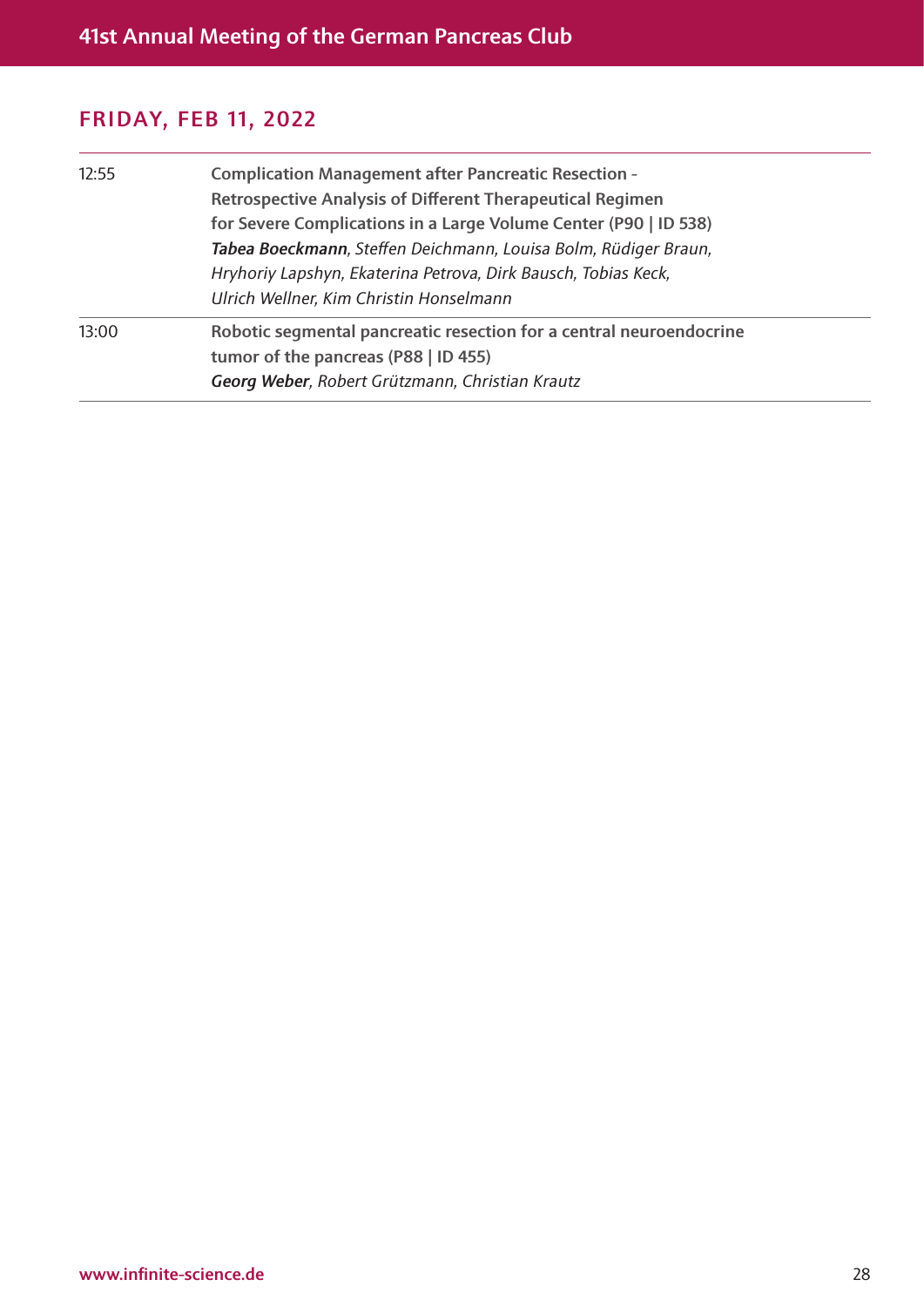| $12:15 - 13:10$ | <b>Poster Lounge 10</b><br>Chair: Felix Rückert                                                                                                                                                                                                                                                                                                                                       | <b>Poster Room</b> |  |
|-----------------|---------------------------------------------------------------------------------------------------------------------------------------------------------------------------------------------------------------------------------------------------------------------------------------------------------------------------------------------------------------------------------------|--------------------|--|
| 12:15           | Orointestinal microbiome as predictor of pancreatic mass dignity and<br>post pancreatectomy complications (P91   ID 285)<br>Christoph Ammer-Herrmenau, Catharina Lingens, Nina Pfisterer, Albrecht Neesse                                                                                                                                                                             |                    |  |
| 12:20           | Drug resistance of different pancreatic cancer stem cell populations<br>can be overcome by sequential chemotherapy (P92   ID 308)<br>Lisa-Marie Philipp, Susanne Sebens                                                                                                                                                                                                               |                    |  |
| 12:25           | Metavert, a dual inhibitor of GSK3B and HDACs, in combination with<br>cytotoxic drugs is synergistic in human pancreatic cancer cells and<br>organoids (P93   ID 325)<br>Jingyu An, Hu Kai, Xu Zhou, Teresa Peccerella, Hackert Thilo, Georg Beyer,<br>Julia Mayerle, Mouad Edderkaoui, Stephen Pandol, Springfeld Christoph,<br>Peter Bailey, Franco Fortunato, John Neoptolemos     |                    |  |
| 12:30           | Neoadjuvant chemotherapy induces GATA6-upregulation relating<br>to molecular subtype switching and chemoresistance in<br>pancreatic cancer (P94   ID 328)<br>Kai Hu, Shigenori Ei, Roma Kurilov, Xu Zhou, Jingyu An, Teresa Peccerella,<br>Peter Bailey, Christoph Springfeld, Frank Bergmann, Benedikt Brors,<br>Franco Fortunato, Markus W Büchler, John Neoptolemos, Thilo Hackert |                    |  |
| 12:35           | Pleiotropic role of TRAIL-R4 in pancreatic cancer cells. (P95   ID 339)<br>Sina Schubert, Doaa Tawfik, Anna Trauzold, Monika Szczepanowski, Wolfram Klapper                                                                                                                                                                                                                           |                    |  |
| 12:40           | Patient-derived Organoid based automated high-throughput<br>pharmacotyping for treatment selection of pancreatic ductal<br>adenocarcinoma (P96   ID 340)<br>Lena Schütte, Jessica Merkle, Alica Beutel, Yazid Resheq, Johann Gout,<br>Thomas Seufferlein, Alexander Kleger                                                                                                            |                    |  |
| 12:45           | Risk factors for pancreatic cancer in patients with new onset diabetes -<br>systematic review and meta-analysis (P97   ID 405)<br>Claudia Mellenthin, Vasile Balaban, Ana Dugic, Stephane Cullati, Bernhard Egger                                                                                                                                                                     |                    |  |
| 12:50           | ALDH1A3 mediates an AP-1-dependent enhancer network promoting<br>pancreatic malignancy (P98   ID 406)<br>Shuang Nie, Kathleen Schuck, Andre Mihaljevic, Christoph Michalski, Bo Kong                                                                                                                                                                                                  |                    |  |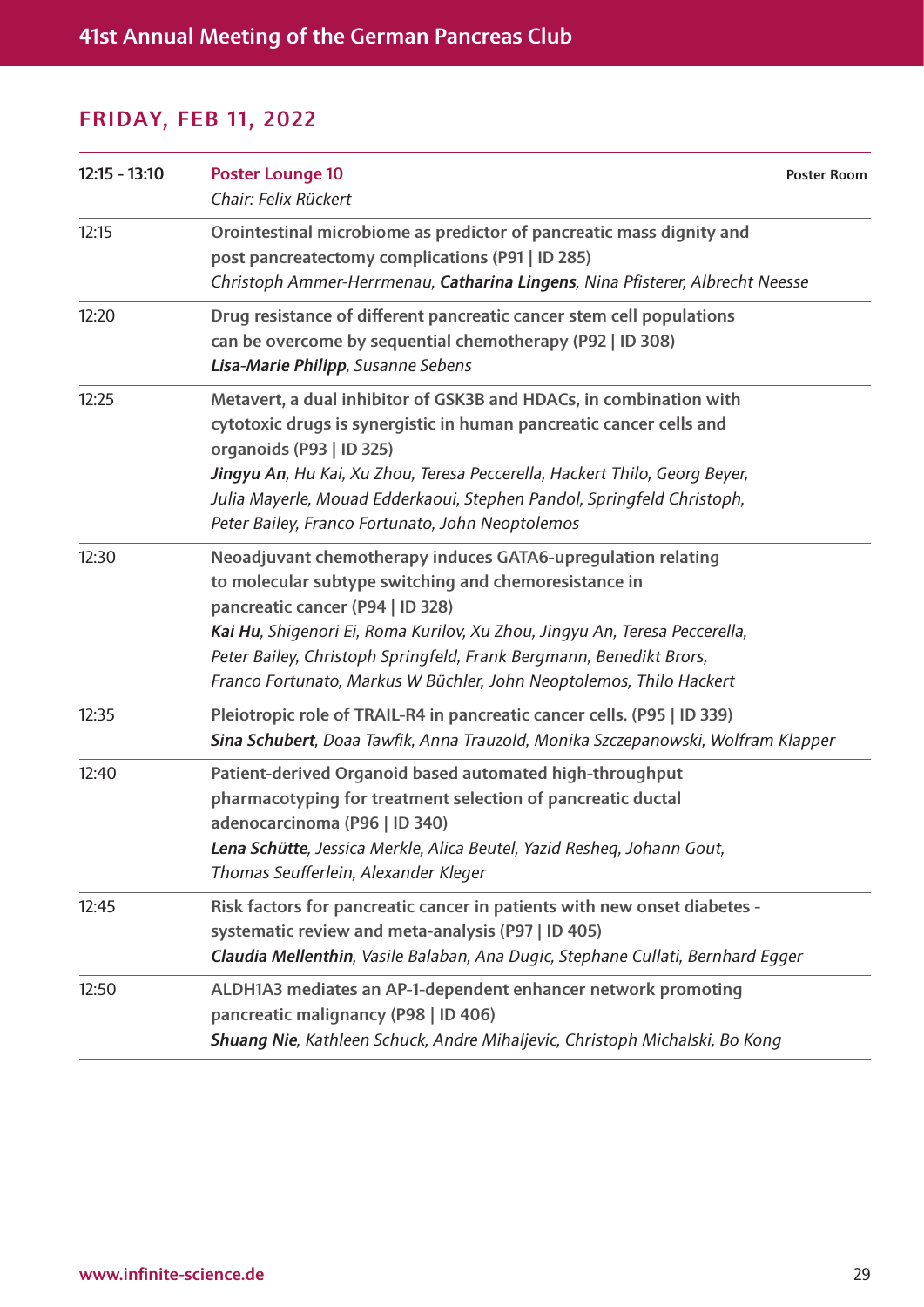| 12:55 | Implications of preoperative symptoms on patient survival after<br>pancreatoduodenectomy for pancreatic ductal adenocarcinoma -<br>a DGAV StuDoQ Pancreas registry study (P99   ID 451)<br>Yannic Elser, Tabea Böckmann, Louisa Bolm, Meike Ten Winkel,<br>Steffen Deichmann, Rüdiger Braun, Tobias Keck, Ulrich Wellner,<br>Kim Christin Honselmann, Hryhoriy Lapshyn |
|-------|------------------------------------------------------------------------------------------------------------------------------------------------------------------------------------------------------------------------------------------------------------------------------------------------------------------------------------------------------------------------|
| 13:00 | Pharmacological and genetic disruption of the JNK pathways cause<br>opposing effects on pancreatic cancer cells (P100   ID 456)<br>Jingwei Shi, Qi Kang, Xing Yang, Christoph Michalski, Marko Kornmann,<br>Benno Traub                                                                                                                                                |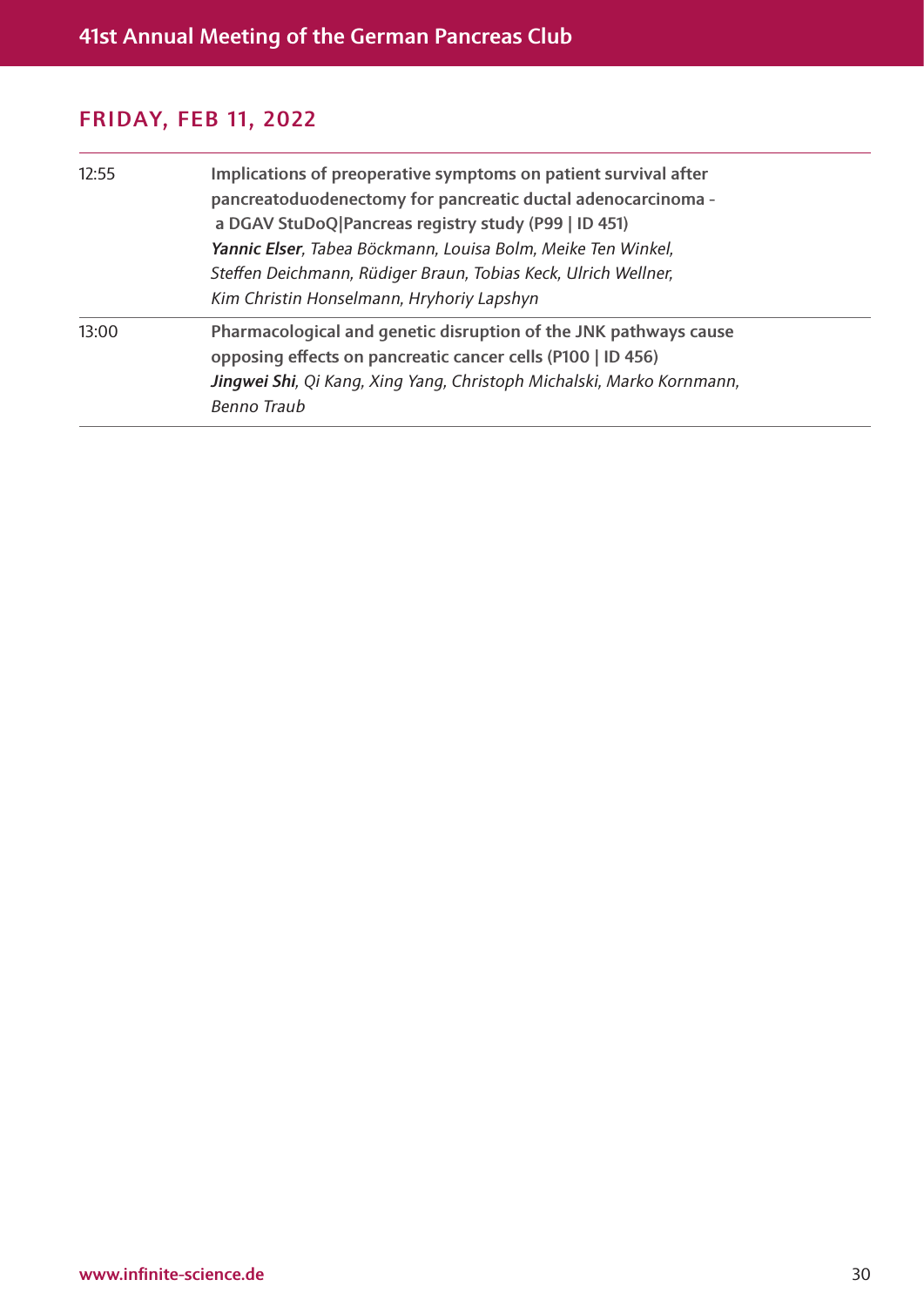| $12:15 - 13:10$ | <b>Poster Lounge 11</b><br>Chair: Bo Kong                                                                                                                                                                                                                                                                                                                                        | <b>Poster Room</b> |  |
|-----------------|----------------------------------------------------------------------------------------------------------------------------------------------------------------------------------------------------------------------------------------------------------------------------------------------------------------------------------------------------------------------------------|--------------------|--|
| 12:15           | Neuronal glutamate promotes pancreatic cancer cell migration through<br>neuro-cancer synapses that fuel the GRIN2D-EZH2-E2F1-RB pathway (P102   ID 291)<br>Lei Ren, Güralp O Ceyhan, Helmut Friess, Rouzanna Istvanffy, Ihsan Ekin Demir                                                                                                                                         |                    |  |
| 12:20           | Proteome profiling of PDAC and specific detection of kallikrein<br>proteases -6 and -10 by targeted and shotgun mass spectrometry (P103   ID 332)<br>Janina Werner, Patrick Bernhard, Klemens Fröhlich, Matthias Fahrner,<br>Johannes Eberhard, Felix Rückert, Peter Bronsert, Oliver Schilling                                                                                  |                    |  |
| 12:25           | Neuron-triggered CCL2/CCR4/p-Paxillin pathway as a novel mechanism of<br>neural invasion in pancreatic adenocarcinoma. (P104   ID 386)<br>Ruzanna Istvanffy, Xiaobo Wang, Linhan Ye, Lei Ren, Kalliope N. Diacopoulos,<br>Melanie Lashinger, Hanna Alguel, Helmut Friess, Gueralp O. Cheyhan,<br>Marina Lesina, Ekin I. Demir, Baiba Vilne                                       |                    |  |
| 12:30           | Analysis of immune checkpoint regulator PD-L1 on tumor and<br>stroma cells in pancreatic cancer (P105   ID 401)<br>Tina Daunke, Sascha Rahn, Sandra Krüger, Daniela Wesch, Christoph Röcken,<br>Susanne Sebens                                                                                                                                                                   |                    |  |
| 12:35           | Pancreatic proteases mediate pain in pancreatic cancer (P106   ID 404)<br>Phillip Gärtner, Okan Safak, David Jungwirth, Sergey Tokalov, Helmut Friess,<br>Rouzanna Istvanffy, Ihsan Ekin Demir                                                                                                                                                                                   |                    |  |
| 12:40           | TNF? induces classical-to-basal-like subtype switch and promotes tumor<br>progression in pancreatic cancer (P107   ID 420)<br>Mengyu Tu, Lukas Klein, Elisa Espinet, Theodoros Georgomanolis,<br>Friederike Penz, Laura Urbach, Florian Wegwitz, Xiaojuan Li, Kamil Bojarczuk,<br>Philipp Ströbel, Andreas Trumpp, Argyris Papantonis, Volker Ellenrieder, Shiv Singh            |                    |  |
| 12:45           | Organotypic slice cultures of pancreatic ductal adenocarcinoma as<br>preclinical model for development of personalized treatment strategies<br>(P108   ID 424)<br>Benjamin Heckelmann, Olha Lapshyna, Susanne Eckelmann, Louisa Bolm,<br>Kim Honselmann, Oliver Schilling, Maren Stillger, Tobias Keck, Peter Bronsert,<br>Matthias Brandenburger, Ulrich Wellner, Rüdiger Braun |                    |  |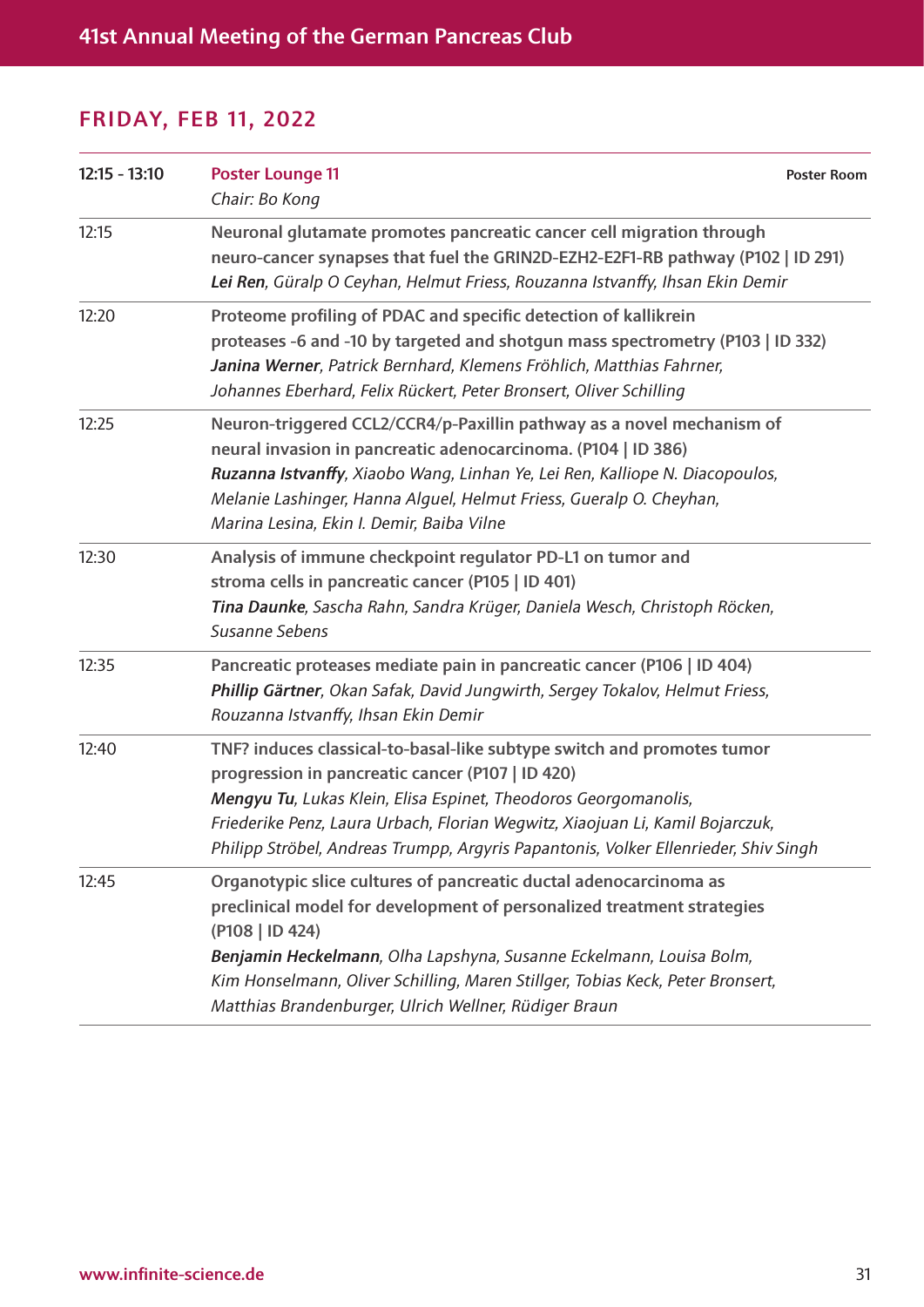| 12:50 | Axon Guidance Receptor ROBO3 Modulates Subtype Identity and Prognosis<br>via AXL-associated Inflammatory Network in Pancreatic Cancer (P109   ID 436)<br>Niklas Krebs, Lukas Klein, Florian Wegwitz, Elisa Espinet, Carlo Maurer,<br>Mengyu Tu, Xingbo Xu, Stefan Küffer, Andreas Trumpp, Phillip Ströbel,<br>Rolf Brekken, Volker Ellenrieder, Shiv K. Singh |
|-------|---------------------------------------------------------------------------------------------------------------------------------------------------------------------------------------------------------------------------------------------------------------------------------------------------------------------------------------------------------------|
| 12:55 | Human Organoid co-culture as a model to study pancreatic<br>fibroblast subtypes (P110   ID 458)<br>Xing Yang, Jingwei Shi, Qi Kang, Maximilian Denzinger, Christoph Michalski,<br>Marko Kornmann, Benno Traub                                                                                                                                                 |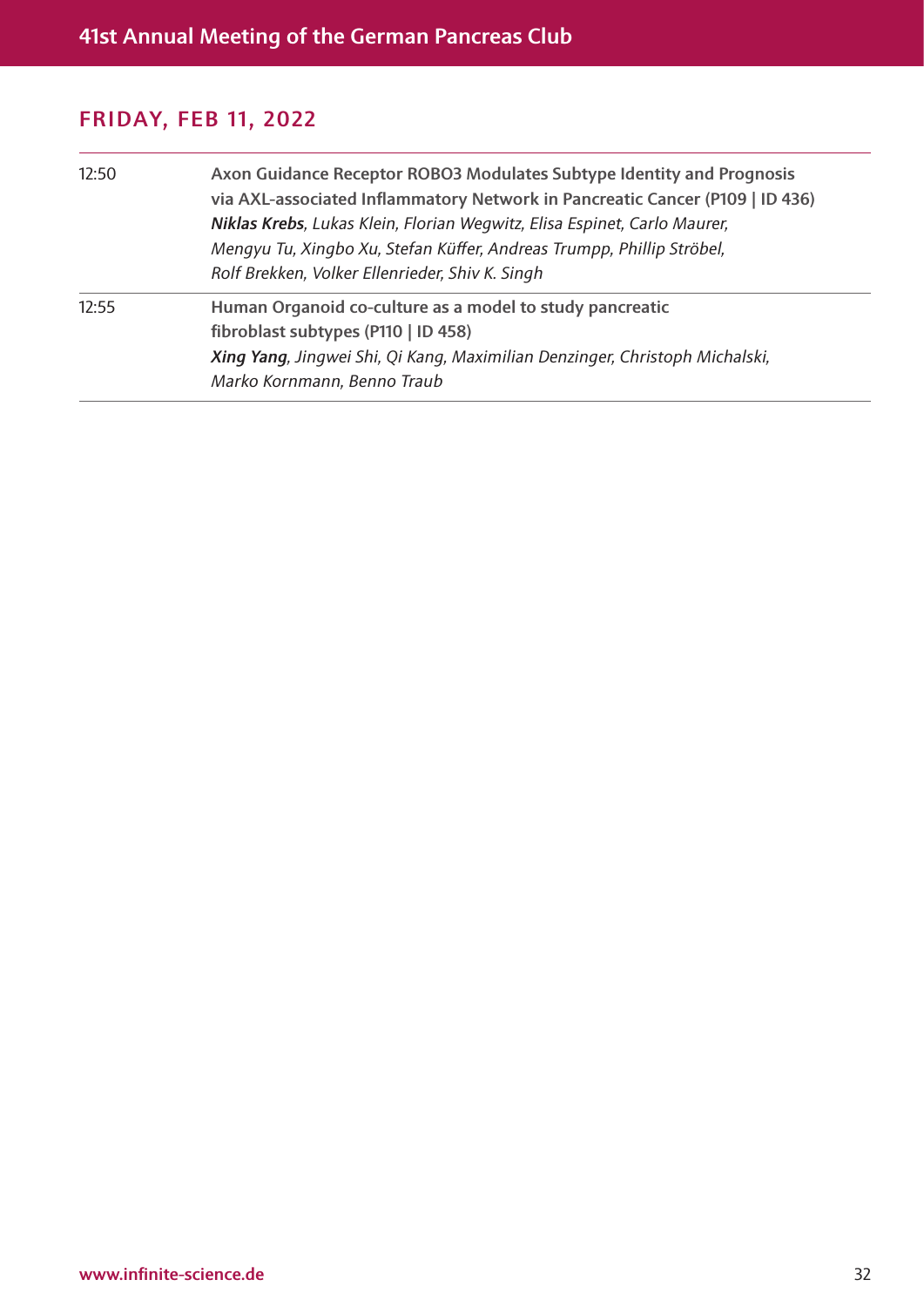| $12:15 - 13:10$ | <b>Poster Lounge 12</b><br>Chair: Georg Beyer                                                                                                                                                                                                                                                                                                                                      | <b>Poster Room</b> |
|-----------------|------------------------------------------------------------------------------------------------------------------------------------------------------------------------------------------------------------------------------------------------------------------------------------------------------------------------------------------------------------------------------------|--------------------|
| 12:15           | Influence of microbial colonization and pancreatic pathology on<br>outcome after pancreatic head resection (P111   ID 600)<br>Max Grabowski                                                                                                                                                                                                                                        |                    |
| 12:20           | Allelic regulation of CK19 during maturation of pancreatic<br>ductal cells (P112   ID 345)<br>Jana Krüger, Markus Breunig, Meike Hohwieler, Alexander Kleger                                                                                                                                                                                                                       |                    |
| 12:25           | Improving pancreatic lineage commitment of human<br>pluripotent stem cells (P113   ID 443)<br>Sarah Merz, Markus Breunig, Meike Hohwieler, Alexander Kleger                                                                                                                                                                                                                        |                    |
| 12:30           | Employing endogenous human peptides to disrupt tumor-stroma<br>crosstalk and eliminate migrating CSCs by targeting CXCR4 receptor<br>in PDAC (P114   ID 465)<br>Kanishka Tiwary, Anton Lahusen, Mirja Harms, Bastian Beitzinger,<br>Roman Schmid, Syeda Inaas, Stefanie Hauff, Karolin Walter, Alexander Kleger,<br>Mika Lindén, Thomas Seufferlein, Jan Münch, Patrick C. Hermann |                    |
| 12:35           | Compartment specific role of Dkk3 in the carcinogenesis of Pancreatic<br>ductal adenocarcinoma (PDAC) (P115   ID 487)<br>Dharini Srinivasan, Frank Arnold, Johann Gout, Elodie Roger, Alexander Kleger                                                                                                                                                                             |                    |
| 12:40           | Experience of total pancreatectomies in a specialized center (P117   ID 419)<br>Mariia Onyshchenko, Olexiy Dronov, Sergey Zemskov, Petro Bakunets, Yuriy Bakunets                                                                                                                                                                                                                  |                    |
| 12:45           | The impact of preoperative biliary drainage on postoperative survival<br>in patients with malignant obstructive jaundice (P118   ID 450)<br>Olexii Dronov, Inna Kovalska, Petro Bakunets, Yurii Bakunets,<br>Lyudmila Levchenko, Fedir Prytkov                                                                                                                                     |                    |
| 12:50           | Outcome of extended resection after neoadjuvant therapy in<br>pancreatic carcinoma (P119   ID 483)<br>Denise Charlotte Schütte, Ulrike Heger, Ulla Klaiber, Ulf Hinz,<br>Markus W. Büchler, Thilo Hackert                                                                                                                                                                          |                    |
| 12:55           | Preoperative bile duct stenting reduces survival in resectable<br>pancreatic cancer (P120   ID 504)<br>Maximilian Weniger, Meline Böhm, Matthias Ilmer, Jens Werner, Jan D'Haese                                                                                                                                                                                                   |                    |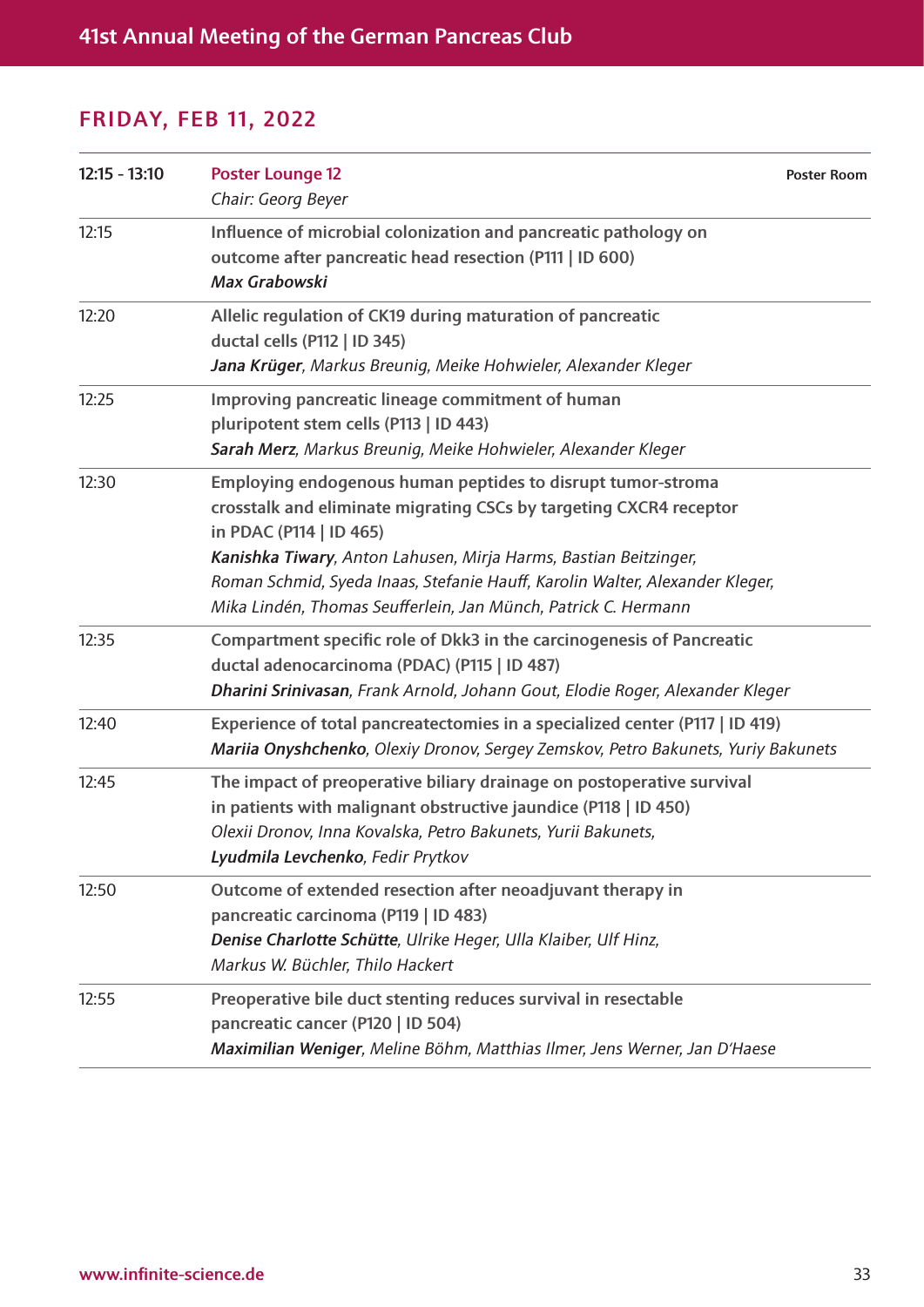| 15:30 - 15:45   | <b>Industrial Exhibition and Coffee</b>                                                                                                                                                                                                                                                                                                                   | <b>Exhibition Hall</b>     |
|-----------------|-----------------------------------------------------------------------------------------------------------------------------------------------------------------------------------------------------------------------------------------------------------------------------------------------------------------------------------------------------------|----------------------------|
| 14:00 - 15:30   | <b>ESPAC6-Meeting</b>                                                                                                                                                                                                                                                                                                                                     | <b>Meeting Room</b>        |
| 15:00           | <b>Consensus Definition of Microlithiasis and Sludge as Cause</b><br>of Biliary Pancreatitis: Results from a systematic review of the literature,<br>expert survey and consensus meeting (ID 271)<br>Simon Sirtl, Michal ?orniak, Georg Beyer, Jörg Schirra, Christian Schulz,<br>Ujwal M. Mahajan, Markus M. Lerch, Julia Mayerle, The LMU Mi in the app |                            |
| 14:45           | Endoscopic papillectomy compared to surgery for ampullary lesions:<br>a propensity-score matching analysis (ID 542)<br>Marcus Hollenbach, Christian Heise, Einas Abou Ali, Aiste gulla,<br>Francesco Auriemma, Sara Regner, Sebastian Gaujoux                                                                                                             |                            |
| 14:25           | Keynote: Endoscopy (or Radiology) in Diagnosis and<br>Follow-up of Cystic Neoplasms of the Pancreas?<br><b>Albrecht Neeße</b>                                                                                                                                                                                                                             |                            |
| 14:05           | Keynote: Advanced Endoscopic Management of Pancreatitis<br><b>Alexander Arlt</b>                                                                                                                                                                                                                                                                          |                            |
| $14:05 - 15:15$ | <b>Session V: Endoscopy</b><br>Chairs: Albrecht Neeße, Martha Kirstein                                                                                                                                                                                                                                                                                    | Lecture Hall (Live stream) |
| $13:10 - 13:15$ | <b>Break</b><br>Please visit the Industrial Exhibition                                                                                                                                                                                                                                                                                                    | <b>Exhibition Hall</b>     |
| 12:55           | <b>Management of Acute Pancreatitis in Ukraine</b><br><b>Tetiana Formanchuk</b>                                                                                                                                                                                                                                                                           |                            |
| 12:45           | <b>Surgery for Chronic Pancreatitis in Georgia</b><br>Georgi Gerliani                                                                                                                                                                                                                                                                                     |                            |
| 12:35           | New Conception for LA-PDAC: Arterial Resection and Reconstruction first<br>Vyacheslav Ivanovich Egorov                                                                                                                                                                                                                                                    |                            |
| 12:25           | Radiation Therapy in Pancreatic Cancer in Ukraine<br>Oksana Zemskova                                                                                                                                                                                                                                                                                      |                            |
| $12:25 - 13:05$ | <b>International Session Pancreatology II</b><br>Chairs: Hryhoryi Lapshyn, Sergyi Zemskov                                                                                                                                                                                                                                                                 | <b>Meeting Room</b>        |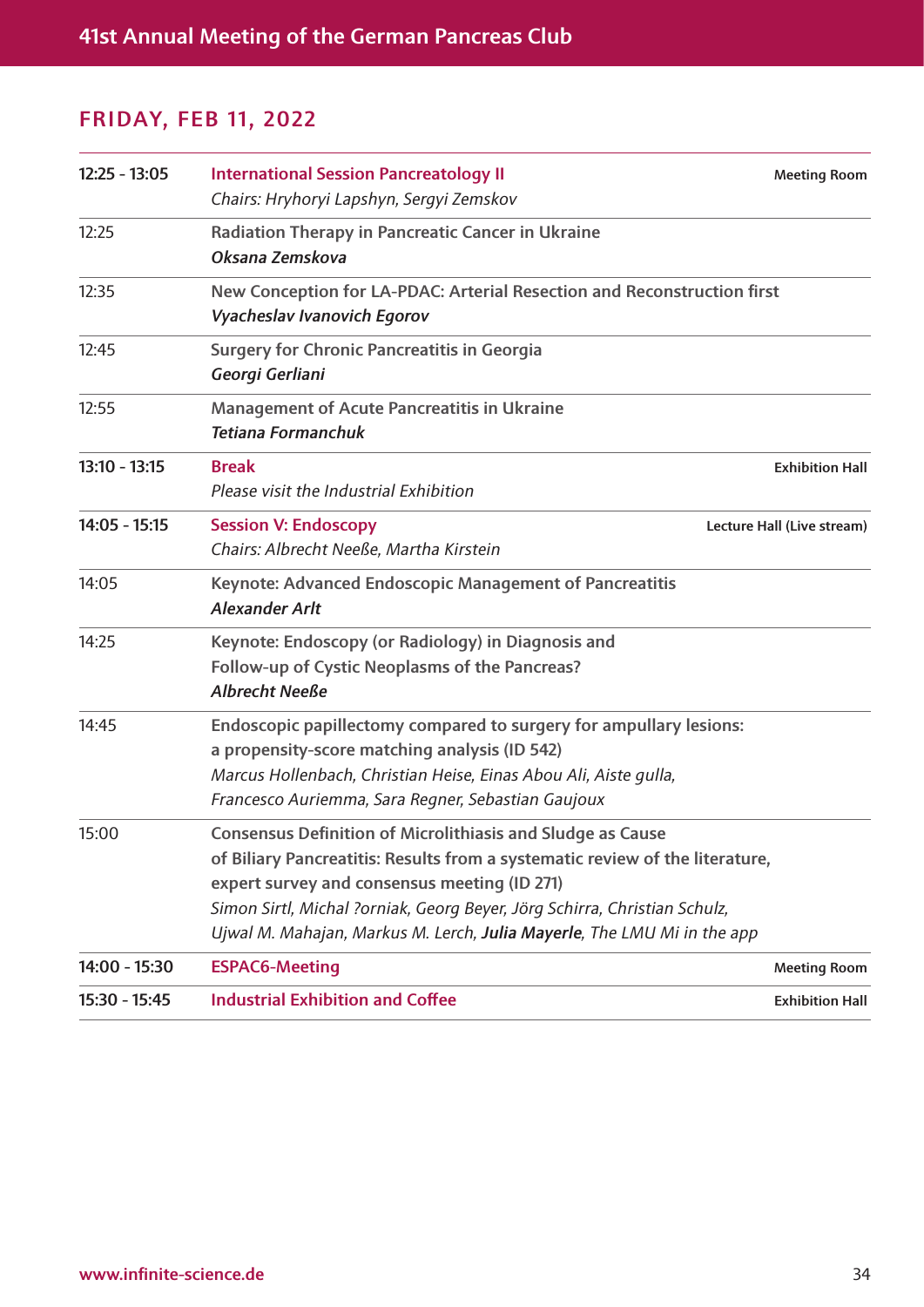| $15:45 - 17:25$ | <b>Session VI: Pancreatic Cancer</b><br>Chairs: Christoph Michalski, Susanne Sebens                                                                                                                                                                                                                                                               | Lecture Hall (Live stream) |
|-----------------|---------------------------------------------------------------------------------------------------------------------------------------------------------------------------------------------------------------------------------------------------------------------------------------------------------------------------------------------------|----------------------------|
| 15:45           | Keynote: The Matrisome in pancreatic cancer<br><b>Andrew Liss</b>                                                                                                                                                                                                                                                                                 |                            |
| 16:05           | Oxford Discussion   Branch duct type IMPN - observe or resect<br>Oliver Strobel and Giovanni Marchegiani                                                                                                                                                                                                                                          |                            |
| 16:25           | Combined exosomal CD40 and CD25 as potential liquid biopsy markers<br>for the detection of pancreatitis and pancreatic cancer (ID 502)<br>Dina Kouhestani, Anke Mittelstädt, Paul David, Izabela Swierzy,<br>Lotta Roßdeutsch, Bettina Klösch, Maximilian Brunner, Anne Jacobsen,<br>Alan Benard, Robert Grützmann, Christian Krautz, Georg Weber |                            |
| 16:40           | Autonomous roles of ATM and P53 during pancreatic<br>cancer carcinogenesis (ID 342)<br>Johann Gout, Thomas Seufferlein, Alexander Kleger, Frank Arnold, Elodie Roger,<br>Dharini Srinivasan, Lukas Perkhofer, Eleni Zimmer, Lena Schütte, Anna Härle                                                                                              |                            |
| 16:55           | Raloxifene enhances the in vitro and in vivo efficacy of paclitaxel in<br>pancreatic ductal adenocarcinoma (ID 497)<br>Ioannis Pozios, Nina Hering, Emily Guenzler, Marco Arndt, Miriam Zibell,<br>Martin Kreis, Hendrik Seeliger, Katharina Beyer, Carsten Kamphues                                                                              |                            |
| 17:10           | Elucidation of misp53-driven Subtype Specification and Function<br>in Pancreatic Cancer (ID 305)<br>Laura Urbach, Lukas Klein, Frederike Penz, Karly Conrads, Jens Löber,<br>Shiv K. Singh, Volker Ellenrieder                                                                                                                                    |                            |
| $17:25 - 17:45$ | <b>Industrial Exhibition and Coffee</b>                                                                                                                                                                                                                                                                                                           | <b>Exhibition Hall</b>     |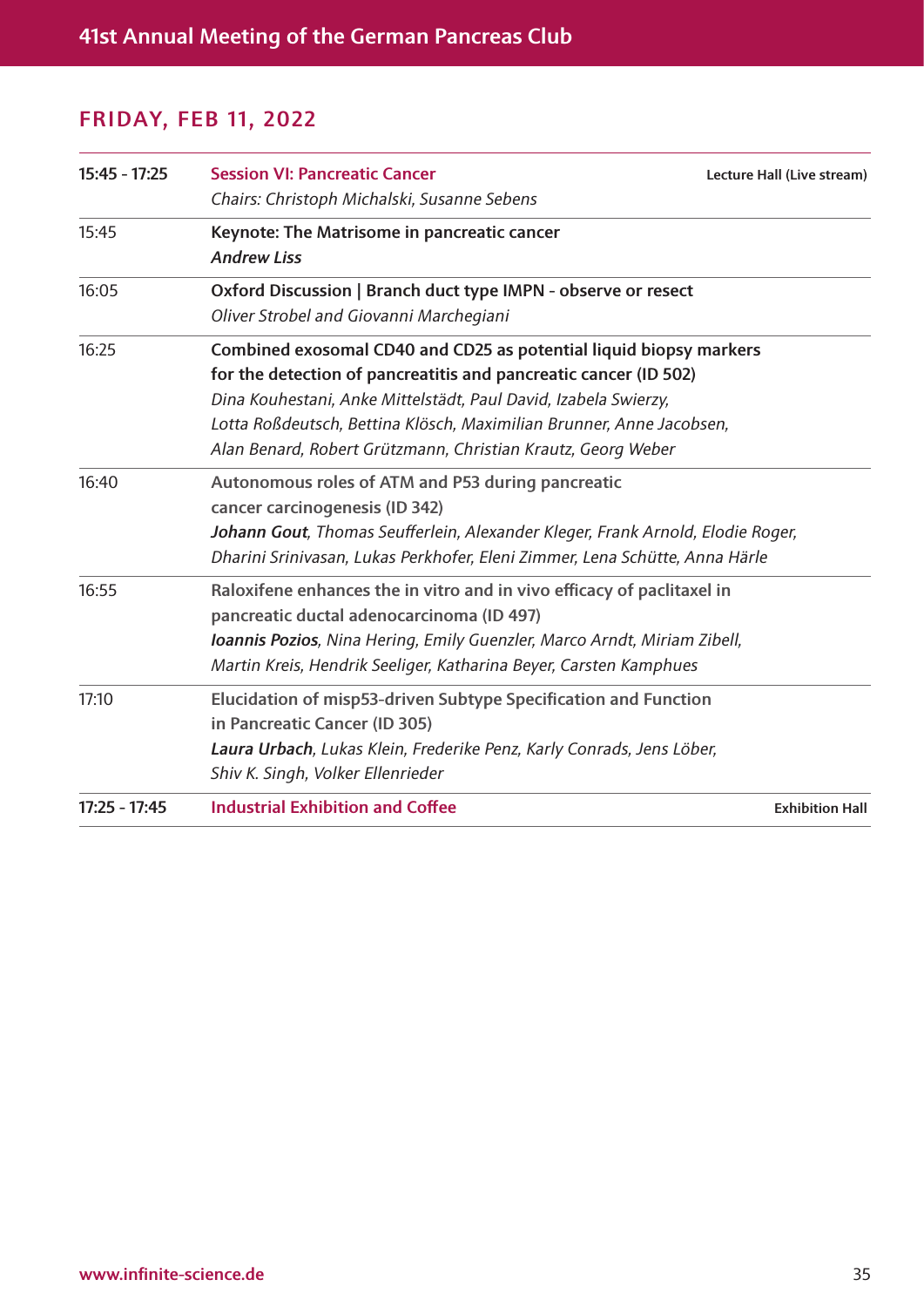| $17:45 - 19:10$ | <b>Session VII: Pancreatitis</b><br>Chairs: Julia Mayerle, Robert Jaster        | Lecture Hall (Live stream) |
|-----------------|---------------------------------------------------------------------------------|----------------------------|
| 17:45           | Keynote: Walled of pancreatic necrosis and other nasty aspects                  |                            |
|                 | after pancreatitis                                                              |                            |
|                 | Nicolas Zyromski                                                                |                            |
| 18:05           | Keynote: Hereditary Pancreatitis - A perspective                                |                            |
|                 | <b>Markus Lerch</b>                                                             |                            |
| 18:25           | <b>Keynote: Postoperative Pancreatitis:</b>                                     |                            |
|                 | A new Paradigm to Overcome Surgical Complications?                              |                            |
|                 | Johanna Laukkarinen                                                             |                            |
| 18:40           | The pancreatic proteases as new analgesic targets in acute                      |                            |
|                 | and chronic pancreatitis (ID 400)                                               |                            |
|                 | Okan Safak, David Jungwirth, Phillip Gärtner, Sergey Tokalov, Helmut Friess,    |                            |
|                 | Ihsan Ekin Demir                                                                |                            |
| 18:55           | Reduced skeletal muscle mass, but not sarcopenia, is common in                  |                            |
|                 | patients with chronic pancreatitis (ID 301)                                     |                            |
|                 | Mats L. Wiese, Ali A. Aghdassi, Simone Gärtner, Trung Tran, Julia Doller,       |                            |
|                 | Fabian Frost, Ulrich Weiß, Fatuma Meyer, Luzia Valentini, Leif-A. Garbe,        |                            |
|                 | Cornelia Metges, Karen Bannert, Robert Jaster, Georg Lamprecht, Markus M. Lerch |                            |
| 19:10 - 19:20   | <b>Break</b>                                                                    | <b>Exhibition Hall</b>     |
|                 | Please visit the Industrial Exhibition                                          |                            |
| 19:20 - 21:20   | <b>Award Ceremony and Get-together</b>                                          | Lecture Hall (Zoom)        |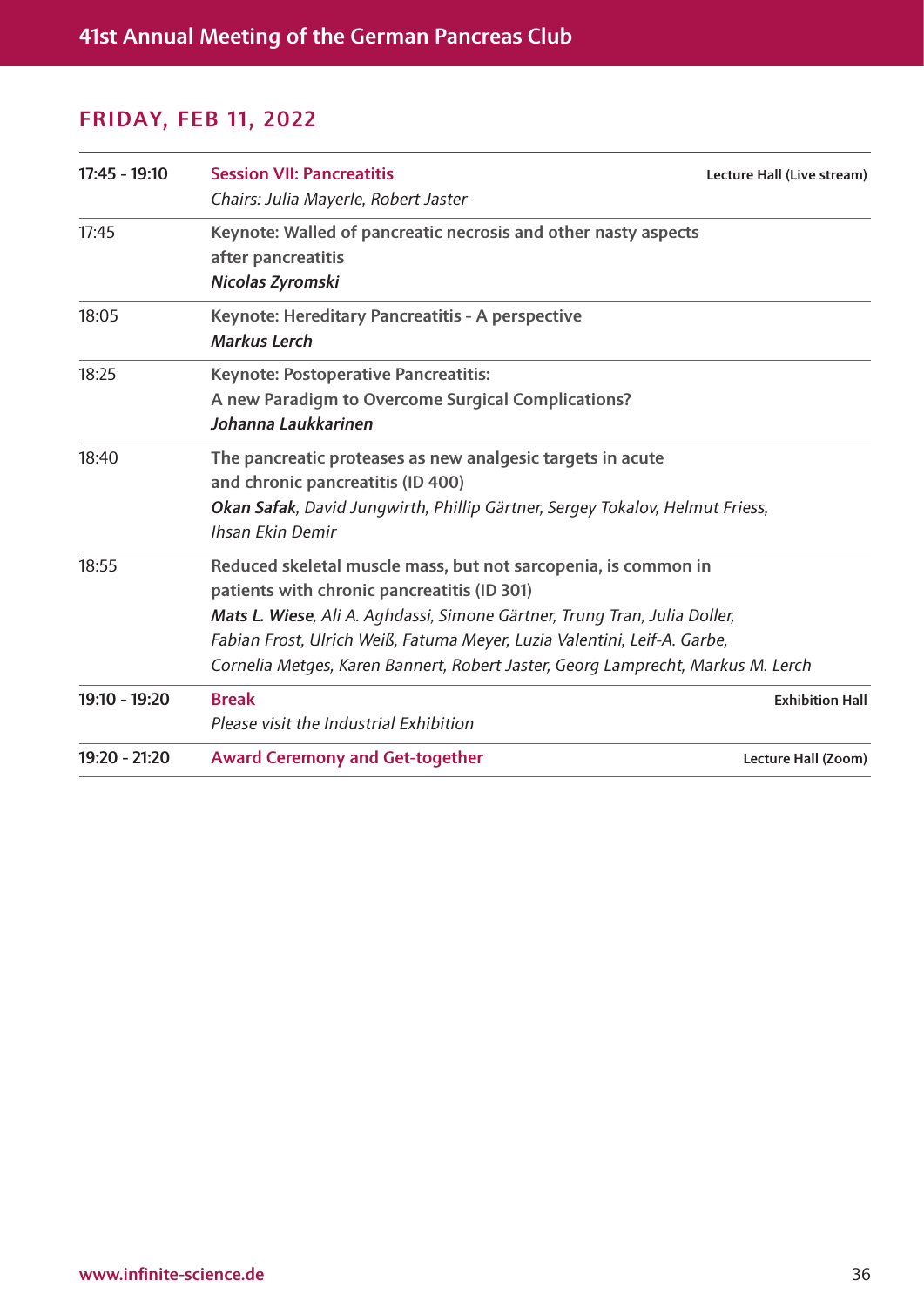#### SATURDAY, FEB 12, 2022

| $09:00 - 09:55$ | <b>Session VIII: NETs</b><br>Chairs: Florian Gebauer, Birte Kulemann                                                                                                                                                                                                                                                                                                                                                  | Lecture Hall (Live stream) |
|-----------------|-----------------------------------------------------------------------------------------------------------------------------------------------------------------------------------------------------------------------------------------------------------------------------------------------------------------------------------------------------------------------------------------------------------------------|----------------------------|
| 09:00           | <b>Keynote: Molecular Biology of pNEN</b><br>Sebastian Krug                                                                                                                                                                                                                                                                                                                                                           |                            |
| 09:20           | Keynote: Molecular Imaging and Therapy in pNEN<br><b>Richard Baum</b>                                                                                                                                                                                                                                                                                                                                                 |                            |
| 09:40           | Peptide Mass Spectrometry Imaging (MSI) of Pancreatic Cancers<br>nd the Application of Open Source Analysis Tools for the Establishment<br>of a Powerful and User-friendly Analysis Pipeline (ID 380)<br>Maren Stillger, Melanie Foell, Martin Dieterle, Pia Hoenscheid, Martin Werner,<br>Peter Bronsert, Oliver Schilling                                                                                           |                            |
| $09:55 - 10:15$ | <b>Industrial Exhibition and Coffee</b>                                                                                                                                                                                                                                                                                                                                                                               | <b>Exhibition Hall</b>     |
| $10:15 - 12:25$ | <b>Session IX: Tumor Microenvironment, Stem Cells, Epigenetics</b><br>Chairs: Louisa Bolm, Ihsan Ekin Demir                                                                                                                                                                                                                                                                                                           | Lecture Hall (Live stream) |
| 10:15           | <b>Keynote: EMT in Pancreatic Cancer</b><br><b>Marc Stemmler</b>                                                                                                                                                                                                                                                                                                                                                      |                            |
| 10:35           | <b>Keynote: Epigenetics in Pancreatic Cancer</b><br><b>Elisabeth Hessmann</b>                                                                                                                                                                                                                                                                                                                                         |                            |
| 10:55           | BRD4-mediated cJUN/AP1 Enhancer Reprogramming Determines<br>Basal-like Subtype Identity through Inflammatory Immune<br><b>Intrusion in Pancreatic Cancer (ID 333)</b><br>Lukas Klein, Mengyu Tu, Elisa Espinet, Frederike Penz, Laura Urbach,<br>Athanasia Mizi, Stephan Hahn, Andreas Trumpp, Volker Ellenrieder,<br>Argyris Papantonis, Shiv K. Singh                                                               |                            |
| 11:10           | Label-free high-throughput digital holographic microscopy to characterize<br>pancreatic cancer heterogeneity on a single-cell level (ID 390)<br>Katja Peschke, Manuel Lengl, Stefan Röhrl, Carlo Maurer, Christian Klenk,<br>David Fresacher, Farid Harb, Nawal Havez, Felix Orben, Rupert Öllinger,<br>Dieter Saur, Roland Rad, Günter Schneider, Oliver Hayden, Klaus Diepold,<br>Maximilian Reichert, Joanna Madej |                            |
| 11:25           | mTORC1 is a crucial target to reprogram inflammatory desmoplastic<br>stroma in pancreatic ductal adenocarcinoma (ID 410)<br>Yuanyuan Yu, Kathleen Schuck, Andre Mihaljevic, Christoph Michalski, Bo Kong                                                                                                                                                                                                              |                            |
| 11:40           | Uncoupling protein 2 deficiency of non-cancerous tissues inhibits the<br>progression of pancreatic cancer in mice (ID 274)<br>Robert Jaster, Denis Revskij, Luise Ehlers, Sarah Rohde, Camilla Umstätter, Jakob Runst                                                                                                                                                                                                 |                            |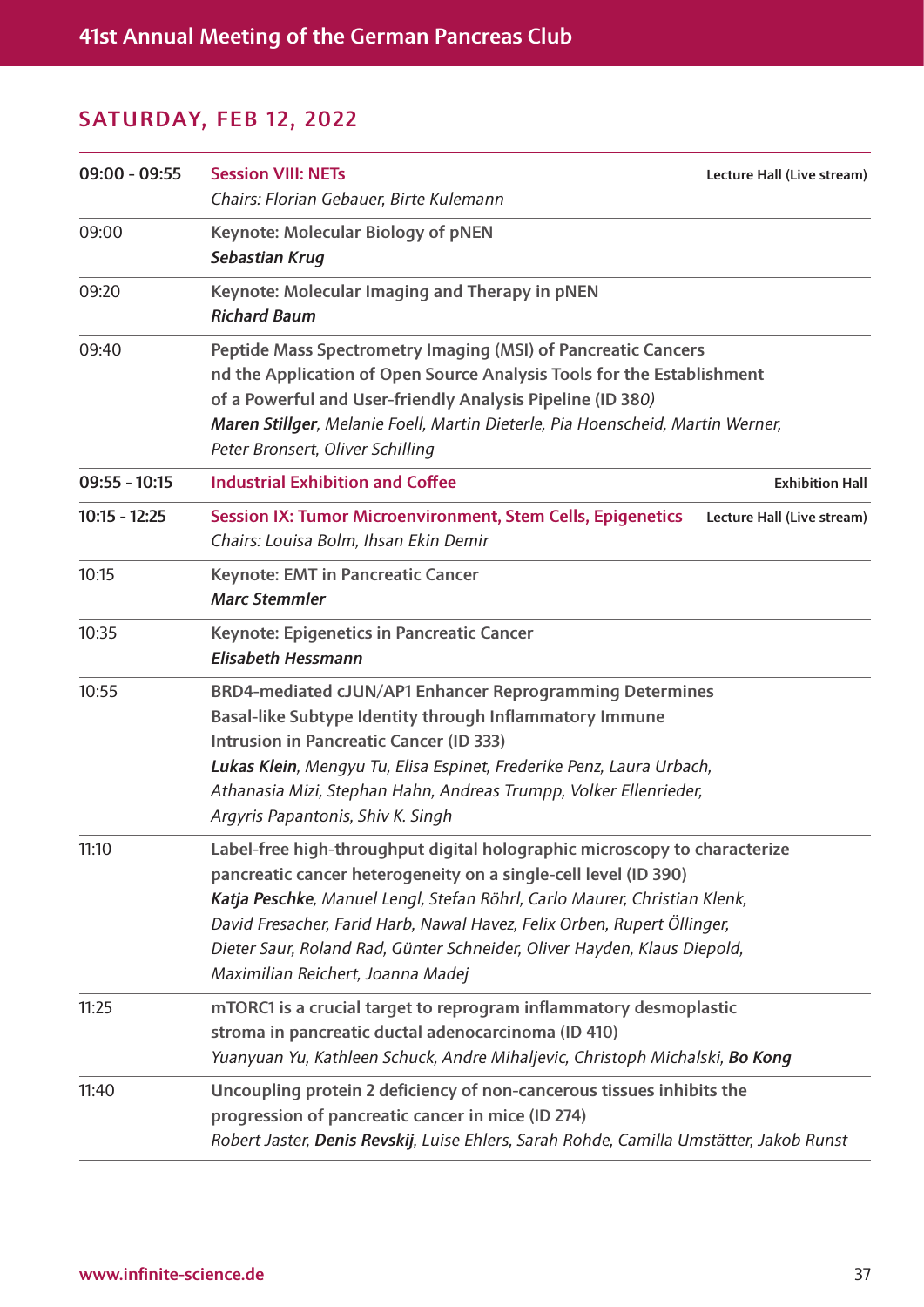#### SATURDAY, FEB 12, 2022

| 11:55           | Characterizing early oncogenic KRAS signaling in the context of<br>pancreatic cancer using single-cell RNA sequencing (ID 438)<br>Chantal Allgöwer, Sandra Wiedenmann, Matthias Meier, Meike Hohwieler,<br>Alexander Kleger                                                                                                                                                                                                                                    |                            |
|-----------------|----------------------------------------------------------------------------------------------------------------------------------------------------------------------------------------------------------------------------------------------------------------------------------------------------------------------------------------------------------------------------------------------------------------------------------------------------------------|----------------------------|
| 12:10           | Spatially resolved multiomics single-cell analyses inform mechanisms<br>of immune-dysfunction in pancreatic cancer (ID 526)<br>Suhail Yousuf, Mengjie Qiu, Lena V V Voithenberg, Johannes Hulkkonen,<br>Dominic Hartmann, Margarete Mijatovic, Charles Imbusch, Axel Schulz,<br>Henrik Mei, Bernhard Brune, Simon Anders, Benedict Brors, Mathias<br>Heikenwälder, Matthias Gaida, Markus W Büchler, Andreas Weigert, Thilo<br><b>Hackert and Susanne Roth</b> |                            |
| $12:25 - 12:45$ | <b>Industrial Exhibition and Coffee</b>                                                                                                                                                                                                                                                                                                                                                                                                                        | <b>Exhibition Hall</b>     |
| $12:45 - 13:15$ | SOBI Symposium: Unclear gastroenterological complaints?<br>Chylomicronemia syndrome!                                                                                                                                                                                                                                                                                                                                                                           | Lecture Hall (Live stream) |
| 12:45           | Significance and relevance of chylomicronemia syndrome<br>Michele Sorleto (Talk will be held in German).                                                                                                                                                                                                                                                                                                                                                       |                            |
| 13:00           | Rare Cause of Hypertriglyceridemia: Familial Chylomicronemia Syndrome<br>Claudia Brückner (Talk will be held in German).                                                                                                                                                                                                                                                                                                                                       |                            |
| $13:15 - 14:50$ | <b>Session X: Cystic Lesions</b><br>Chairs: Marius Distler, Miljana Vladimirov                                                                                                                                                                                                                                                                                                                                                                                 | Lecture Hall (Live stream) |
| 13:15           | Keynote: Innovative Diagnostics in Cystic Neoplasms of the Pancreas<br>Hanno Matthaei                                                                                                                                                                                                                                                                                                                                                                          |                            |
| 13:35           | <b>Keynote: IPMN and Diabetes</b><br>Ilaria Pergolini                                                                                                                                                                                                                                                                                                                                                                                                          |                            |
| 13:55           | GerPaCyst- A German Pancreas Club Cyst registry: a protocol<br>for a prospective, multicenter, interdisciplinary registry study (ID 336)<br>Jonathan Marschner, Ulrich Wellner, Julia Bertram, Steffen Deichmann,<br>Marko Damm, Sebastian Krug, Christoph Michalski, Tobias Keck, Kim Honselmann                                                                                                                                                              |                            |
| 14:10           | IPMNs are diagnosed with limited accuracy despite modern imaging<br>techniques and following the recommendations of current quidelines. (ID 495)<br>Visvakanth Sivanathan, Priyanka Wacker, Markus Möhler                                                                                                                                                                                                                                                      |                            |
| 14:25           | Round Table Discussion   The Way to Big Data in IPMN<br>Giovanni Marchegiani, Georg Beyer and Louisa Bolm                                                                                                                                                                                                                                                                                                                                                      |                            |
| 14:50 - 15:00   | <b>Farewell and Invitation DPC 2023</b><br>Chairs: Robert Jaster, Ulrich Wellner                                                                                                                                                                                                                                                                                                                                                                               |                            |